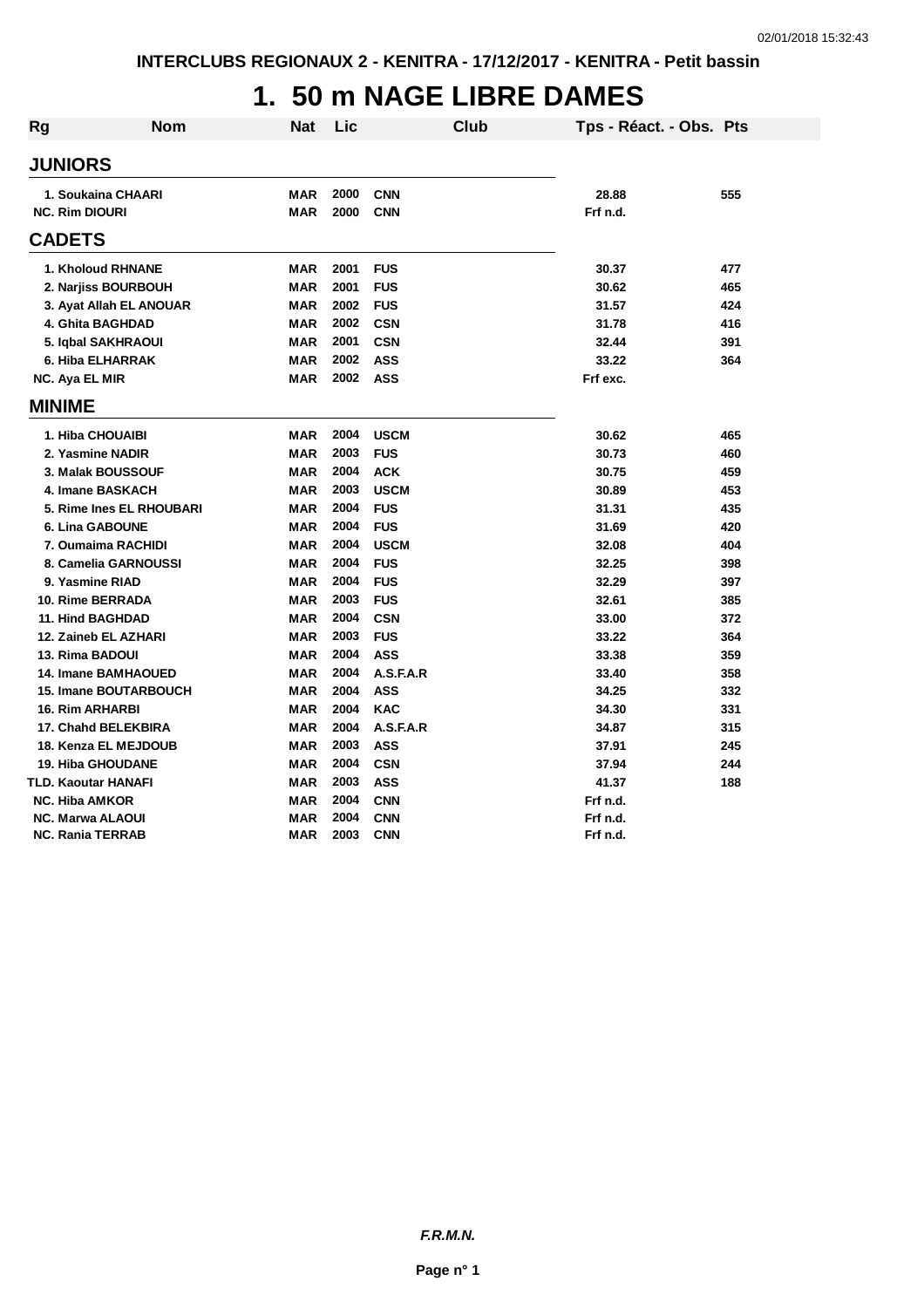#### **2. 50 m NAGE LIBRE MESSIEURS**

| Rg                                               | <b>Nom</b>                       | <b>Nat</b>               | Lic          |                         | Club | Tps - Réact. - Obs. Pts |            |
|--------------------------------------------------|----------------------------------|--------------------------|--------------|-------------------------|------|-------------------------|------------|
| <b>SENIORS</b>                                   |                                  |                          |              |                         |      |                         |            |
| 1. Hamza DAHBI SKALI                             |                                  | MAR                      | 1998         | <b>CSN</b>              |      | 24.84                   | 596        |
| 2. Nizar BENSAID                                 |                                  | <b>MAR</b>               | 1994         | <b>CNN</b>              |      | 26.53                   | 489        |
| 3. Alae Eddine GZALI                             |                                  | MAR                      | 1997         | <b>KAC</b>              |      | 28.03                   | 415        |
| TLD. Badreddine FAWZI                            |                                  | MAR                      | 1991         | <b>USCM</b>             |      | 31.10                   | 304        |
| <b>JUNIORS</b>                                   |                                  |                          |              |                         |      |                         |            |
| 1. Med Saad EL HADI                              |                                  | <b>MAR</b>               | 2000         | <b>USCM</b>             |      | 26.43                   | 495        |
|                                                  | 2. Ilyas Abdesslam EL BOUAZZAOUI | MAR                      | 1999         | <b>ASS</b>              |      | 27.46                   | 441        |
| 3. Mehdi BOUFEDENE                               |                                  | <b>MAR</b>               | 2000         | <b>ASS</b>              |      | 27.73                   | 428        |
| 4. Hamza BARGACH                                 |                                  | MAR                      | 2000         | <b>CSN</b>              |      | 28.25                   | 405        |
| <b>NC. Soufiane CHAARI</b>                       |                                  | MAR                      | 1999         | <b>CNN</b>              |      | Frf n.d.                |            |
| <b>NC. Aymane LEBIED</b>                         |                                  | MAR                      | 1999         | <b>CSN</b>              |      | Frf n.d.                |            |
| <b>CADETS</b>                                    |                                  |                          |              |                         |      |                         |            |
| 1. Ali HEMRI                                     |                                  | MAR                      | 2001         | <b>FUS</b>              |      | 24.97                   | 587        |
| <b>2. Ali MSOUGAR</b>                            |                                  | <b>MAR</b>               | 2001         | <b>FUS</b>              |      | 25.47                   | 553        |
| 3. Anas BENYAHYA                                 |                                  | MAR                      | 2001         | <b>FUS</b>              |      | 25.78                   | 533        |
| 4. Dorian TRUQUEZ                                |                                  | MAR                      | 2002         | <b>USCM</b>             |      | 26.73                   | 478        |
| 5. Wail DAIBOUN                                  |                                  | MAR                      | 2002         | <b>ACK</b>              |      | 26.84                   | 473        |
| 6. Omar LEBIED                                   |                                  | <b>MAR</b>               | 2002         | <b>CSN</b>              |      | 26.94                   | 467        |
| 7. Youssef OUKHOUYA                              |                                  | <b>MAR</b>               | 2002         | <b>FUS</b>              |      | 27.06                   | 461        |
| 8. Youssef LAMGHARI                              |                                  | <b>MAR</b>               | 2001         | <b>USCM</b>             |      | 27.40                   | 444        |
| 9. Benabdeljalil BACHIR                          |                                  | <b>MAR</b>               | 2002         | <b>USCM</b>             |      | 27.47                   | 441        |
| 10. Mohamed Amine ACHIBANE                       |                                  | MAR                      | 2002         | <b>CNN</b>              |      | 27.60                   | 435        |
| 11. Abdenasser LAKRANE                           |                                  | MAR                      | 2002         | <b>ACK</b>              |      | 27.82                   | 424        |
| 12. Taha MIFTAH                                  |                                  | <b>MAR</b>               | 2001         | <b>CNN</b>              |      | 28.15                   | 410        |
| <b>13. Ahmed BENNANI</b>                         |                                  | MAR                      | 2001         | <b>FUS</b>              |      | 28.59                   | 391        |
| <b>14. Ali MOKHTARI</b>                          |                                  | MAR                      | 2001         | <b>USCM</b>             |      | 28.68                   | 387        |
| <b>15. Wail BEZOTE</b>                           |                                  | <b>MAR</b><br><b>MAR</b> | 2002<br>2001 | <b>KAC</b>              |      | 29.10                   | 371        |
| 16. Haytam KABIRI<br>17. Mohamed Mouad MESSAOUDI |                                  | MAR                      | 2002         | <b>ASS</b><br>A.S.F.A.R |      | 29.31<br>29.94          | 363<br>340 |
| 18. Abdellah AJANA                               |                                  | <b>MAR</b>               | 2002         | <b>ASS</b>              |      | 30.00                   | 338        |
| <b>19. Yasser HARTOUT</b>                        |                                  | <b>MAR</b>               | 2002         | <b>CSN</b>              |      | 30.30                   | 328        |
| 20. Mehdi SAISSI HASSANI                         |                                  | MAR                      | 2002         | <b>ACK</b>              |      | 30.59                   | 319        |
| 21. Mehdi BENSALAH                               |                                  | <b>MAR</b>               | 2002         | <b>CNN</b>              |      | 31.21                   | 300        |
| 22. Naoufal JRAFE                                |                                  | MAR                      | 2002         | <b>ACK</b>              |      | 31.56                   | 290        |
| <b>NC. Adam BAQQASS</b>                          |                                  | MAR                      | 2001         | <b>ASS</b>              |      | Frf exc.                |            |
| <b>NC. Youssef SALAMAT</b>                       |                                  | MAR                      | 2001         | <b>CNN</b>              |      | Frf n.d.                |            |
| <b>NC. Aymane MEZIANI</b>                        |                                  | MAR                      | 2002         | <b>CNN</b>              |      | Frf n.d.                |            |
| <b>NC. Hamza ALILOU</b>                          |                                  | MAR                      | 2002         | <b>CNN</b>              |      | Frf n.d.                |            |
| <b>NC. Ismail ENNACIRI</b>                       |                                  | MAR                      | 2001         | <b>USCM</b>             |      | Frf n.d.                |            |
| <b>NC. Anas Badr MYESSER</b>                     |                                  | MAR                      | 2001         | <b>USCM</b>             |      | Frf n.d.                |            |
| <b>MINIME</b>                                    |                                  |                          |              |                         |      |                         |            |
| 1. Mohamed Taha MALKI                            |                                  | MAR                      | 2003         | <b>FUS</b>              |      | 26.66                   | 482        |
| 2. Anir SADIQUI                                  |                                  | MAR                      | 2003         | <b>USCM</b>             |      | 26.78                   | 476        |
| <b>3. Smail KHALFAOUI</b>                        |                                  | MAR                      | 2003         | <b>FUS</b>              |      | 28.45                   | 397        |
| 4. Marouane RHAFIRI                              |                                  | MAR                      | 2004         | A.S.F.A.R               |      | 30.28                   | 329        |
| 5. Yassine EL BOUAZZAOUI                         |                                  | MAR                      | 2003         | <b>ASS</b>              |      | 30.87                   | 310        |
| 6. Soufiane TAYEBI                               |                                  | MAR                      | 2003         | <b>FUS</b>              |      | 31.28                   | 298        |
| 7. Mohamed Sami EL HASSANI                       |                                  | MAR                      | 2003         | <b>FUS</b>              |      | 31.50                   | 292        |
| 8. Mohammed EL KHDARI                            |                                  | MAR                      | 2004         | <b>CSN</b>              |      | 31.66                   | 288        |
| 9. El Khalil EL MAZOUNI                          |                                  | MAR                      | 2003         | <b>CSN</b>              |      | 31.73                   | 286        |
| 10. Zakaria HIBAOUI                              |                                  | MAR                      | 2004         | <b>ACK</b>              |      | 31.81                   | 284        |
| 11. Ahmed Ghassane MAGRI                         |                                  | MAR                      | 2003         | <b>ASS</b>              |      | 31.84                   | 283        |
| 12. Badr ABROUK                                  |                                  | MAR                      | 2004         | A.S.F.A.R               |      | 32.10                   | 276        |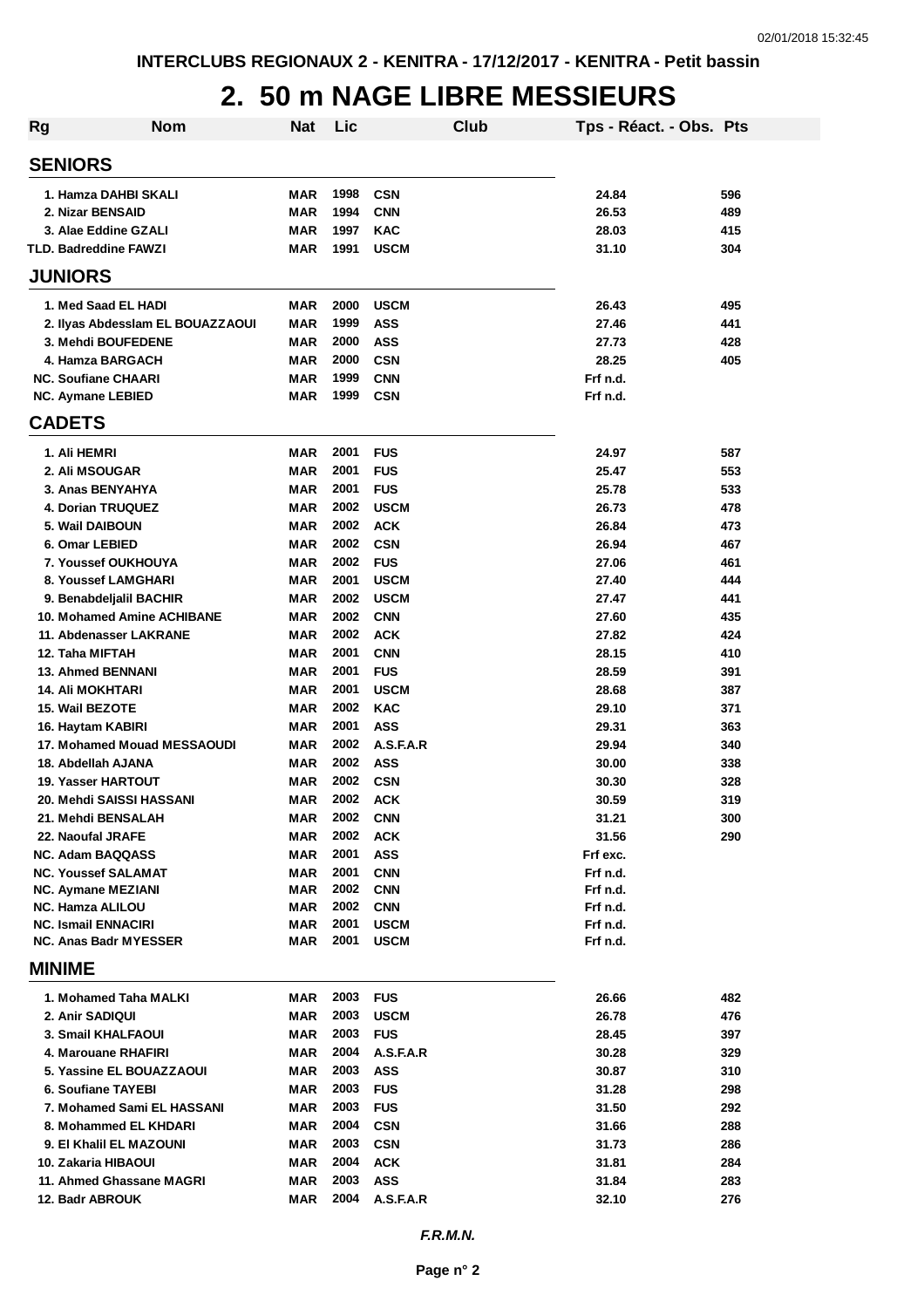#### **2. 50 m NAGE LIBRE MESSIEURS**

| Rg            | <b>Nom</b>                        | <b>Nat</b> | <b>Lic</b> | Club        | Tps - Réact. - Obs. Pts |     |
|---------------|-----------------------------------|------------|------------|-------------|-------------------------|-----|
| <b>MINIME</b> |                                   |            |            |             |                         |     |
|               | 13. Anass SERBA                   | MAR        | 2003       | <b>KAC</b>  | 32.50                   | 266 |
|               | <b>14. Mohamed Taha HATHOUTI</b>  | <b>MAR</b> | 2003       | <b>ASS</b>  | 32.58                   | 264 |
|               | <b>15. Khalil OUAZZANI CHAHDI</b> | MAR        | 2003       | <b>USCM</b> | 32.78                   | 259 |
|               | <b>16. Anas BOUYAKOUBI</b>        | <b>MAR</b> | 2004       | A.S.F.A.R   | 32.85                   | 258 |
|               | 17. Oussama HATGA                 | <b>MAR</b> | 2004       | <b>ACK</b>  | 32.87                   | 257 |
|               | 18. Souhayl SEJJARI               | <b>MAR</b> | 2004       | <b>FUS</b>  | 32.97                   | 255 |
|               | 19. Anass ILGUIM                  | <b>MAR</b> | 2003       | <b>CNN</b>  | 33.34                   | 246 |
|               | 20. Lmehdi FILALI                 | <b>MAR</b> | 2004       | <b>USCM</b> | 33.37                   | 246 |
|               | 21. Yahya OUAFIA                  | <b>MAR</b> | 2004       | <b>ACK</b>  | 33.47                   | 243 |
|               | 22. Zakaria BERRAHMA              | <b>MAR</b> | 2003       | <b>ASS</b>  | 33.80                   | 236 |
|               | 23. Adil NOUIRA                   | <b>MAR</b> | 2004       | <b>KAC</b>  | 34.53                   | 222 |
|               | 24. Yasser MOATASSIM BILLAH       | <b>MAR</b> | 2003       | <b>CNN</b>  | 34.71                   | 218 |
|               | 25. Hossam HARRAK                 | <b>MAR</b> | 2003       | <b>KAC</b>  | 34.94                   | 214 |
|               | 26. Anas TAZOUTI                  | <b>MAR</b> | 2004       | <b>ASS</b>  | 35.00                   | 213 |
|               | 27. Yassine BELKOURCHIA           | <b>MAR</b> | 2003       | <b>ASS</b>  | 35.15                   | 210 |
|               | TLD. Adam ACHAK                   | <b>MAR</b> | 2004       | <b>ASS</b>  | 38.32                   | 162 |
|               | <b>NC. Mehdi SENIHJI</b>          | <b>MAR</b> | 2003       | <b>CNN</b>  | Frf n.d.                |     |
|               | <b>NC. Nizar LAHDAID</b>          | <b>MAR</b> | 2004       | <b>CNN</b>  | Frf n.d.                |     |
|               | <b>NC. Rayane BOUHAFS</b>         | <b>MAR</b> | 2003       | <b>FUS</b>  | Frf n.d.                |     |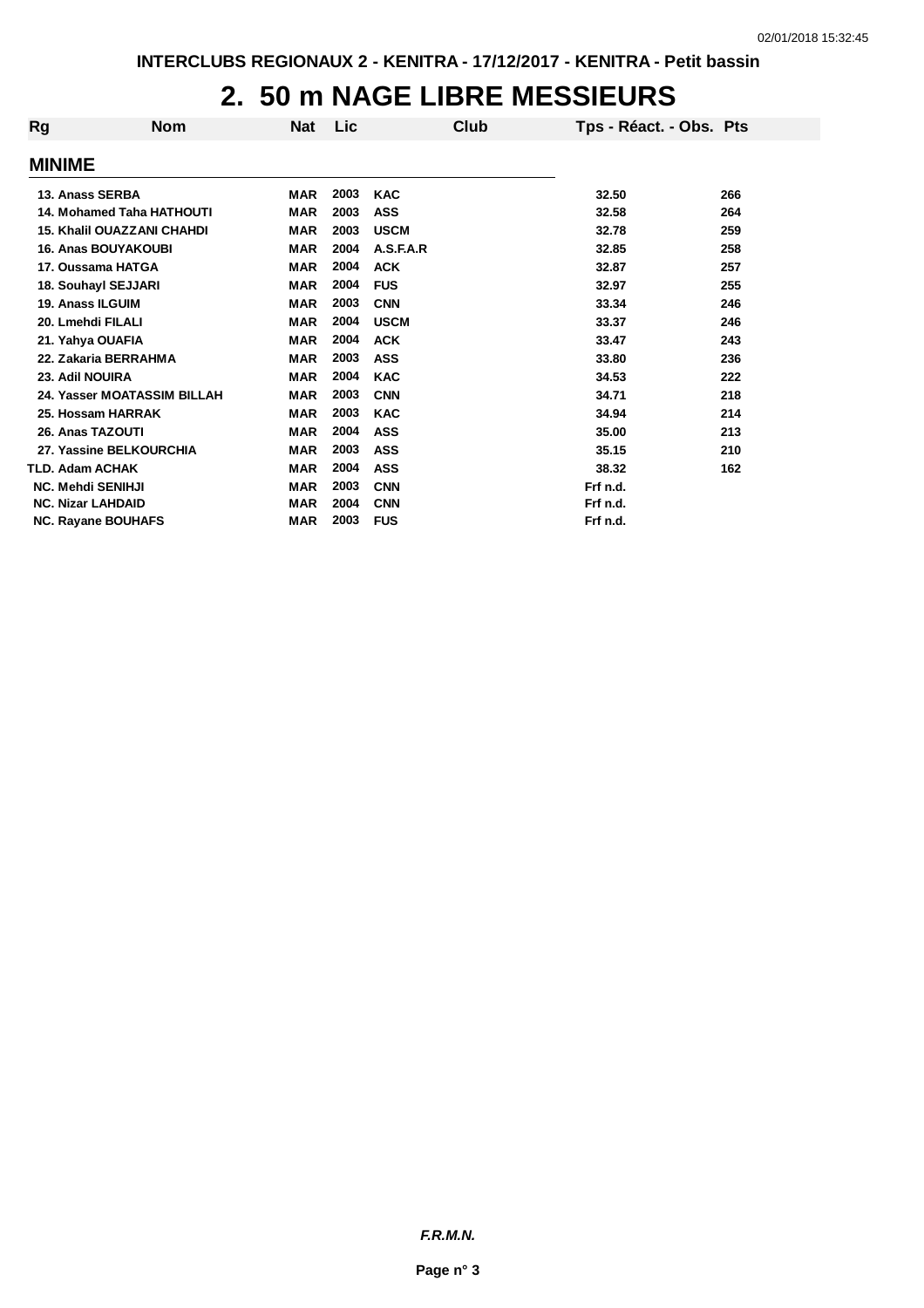# **3. 200 m DOS DAMES**

| Rg                   | <b>Nom</b>                    | <b>Nat</b> | <b>Lic</b> | Club        |         | Tps - Réact. - Obs. Pts |
|----------------------|-------------------------------|------------|------------|-------------|---------|-------------------------|
| <b>SENIORS</b>       |                               |            |            |             |         |                         |
|                      | <b>1. Nour DRISSI HASSANI</b> | <b>MAR</b> | 1998       | <b>FUS</b>  | 2:34.94 | 513                     |
| <b>CADETS</b>        |                               |            |            |             |         |                         |
| 1. Nissrine BOURBOUH |                               | <b>MAR</b> | 2001       | <b>FUS</b>  | 2:47.00 | 410                     |
| 2. Hiba ELHARRAK     |                               | <b>MAR</b> | 2002       | ASS         | 3:02.44 | 314                     |
| <b>MINIME</b>        |                               |            |            |             |         |                         |
| 1. Aicha EL BEKALI   |                               | <b>MAR</b> | 2004       | A.S.F.A.R   | 2:46.04 | 417                     |
| 2. Rime BERRADA      |                               | <b>MAR</b> | 2003       | <b>FUS</b>  | 2:52.13 | 374                     |
| 3. Meryem BENAYACHE  |                               | <b>MAR</b> | 2004       | <b>USCM</b> | 3:02.03 | 316                     |
| 4. Imane BAMHAOUED   |                               | <b>MAR</b> | 2004       | A.S.F.A.R   | 3:02.47 | 314                     |
| 5. Lina GABOUNE      |                               | <b>MAR</b> | 2004       | <b>FUS</b>  | 3:04.41 | 304                     |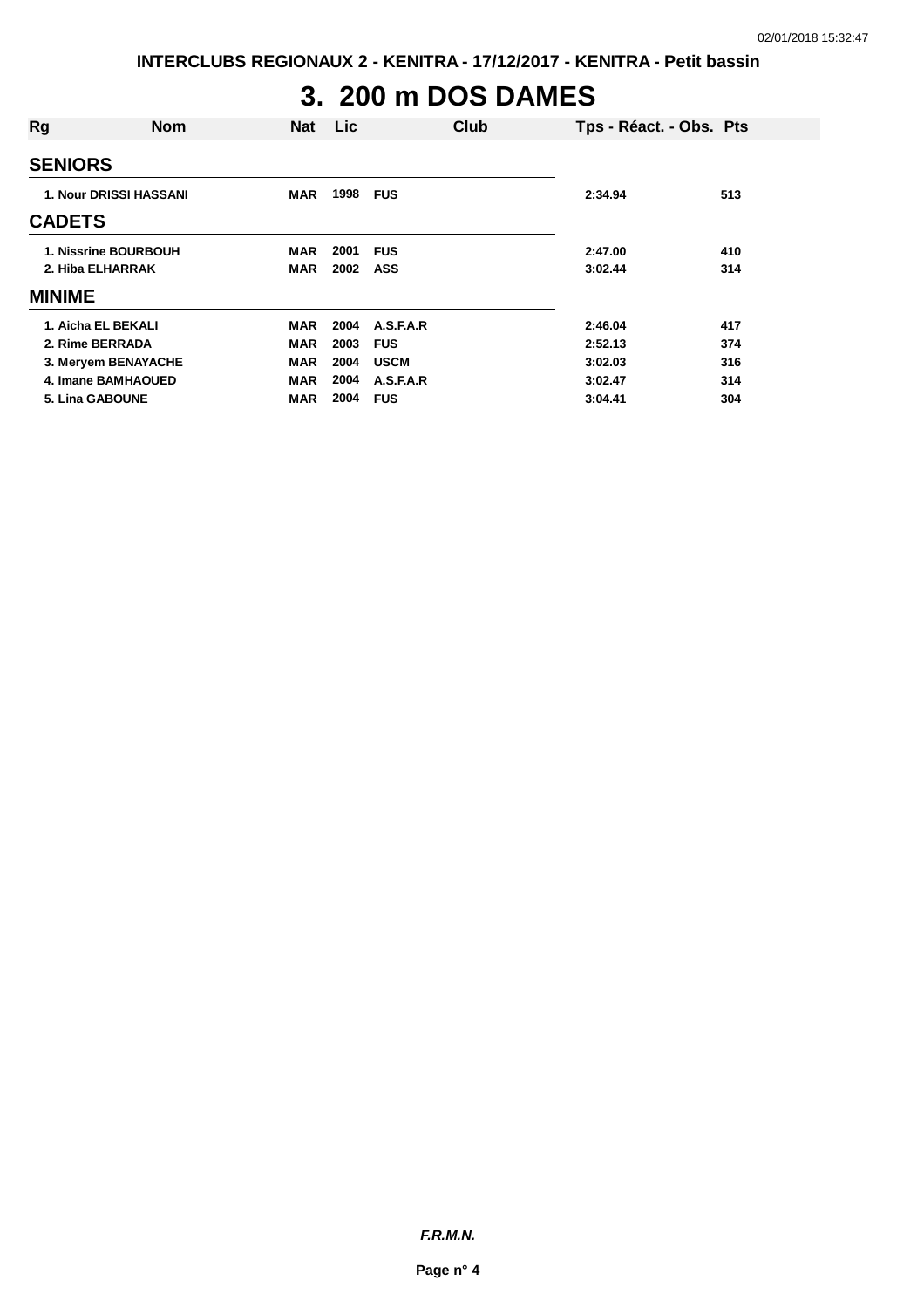### **4. 200 m DOS MESSIEURS**

| Rg                      | <b>Nom</b>                 | Nat        | <b>Lic</b> |             | Club | Tps - Réact. - Obs. Pts |     |
|-------------------------|----------------------------|------------|------------|-------------|------|-------------------------|-----|
| <b>CADETS</b>           |                            |            |            |             |      |                         |     |
| <b>1. Ali MSOUGAR</b>   |                            | MAR        | 2001       | <b>FUS</b>  |      | 2:22.16                 | 488 |
| 2. Ayman EL MECHRAFI    |                            | <b>MAR</b> | 2002       | <b>USCM</b> |      | 2:23.76                 | 471 |
| 3. Mehdi BENSALAH       |                            | <b>MAR</b> | 2002       | <b>CNN</b>  |      | 2:39.65                 | 344 |
| <b>4. Ahmed BENNANI</b> |                            | <b>MAR</b> | 2001       | <b>FUS</b>  |      | 2:45.19                 | 311 |
| 5. Haytam KABIRI        |                            | <b>MAR</b> | 2001       | <b>ASS</b>  |      | 2:50.85                 | 281 |
|                         | 6. Mohamed Amine ACHIBANE  | <b>MAR</b> | 2002       | <b>CNN</b>  |      | 2:54.69                 | 263 |
|                         | 7. Mohamed Mouad MESSAOUDI | <b>MAR</b> | 2002       | A.S.F.A.R   |      | 2:55.88                 | 257 |
|                         | 8. Mohamed Wassim MESKINI  | MAR        | 2002       | <b>USCM</b> |      | 2:56.89                 | 253 |
| <b>MINIME</b>           |                            |            |            |             |      |                         |     |
| 1. Soufiane TAYEBI      |                            | MAR        | 2003       | <b>FUS</b>  |      | 2:53.44                 | 268 |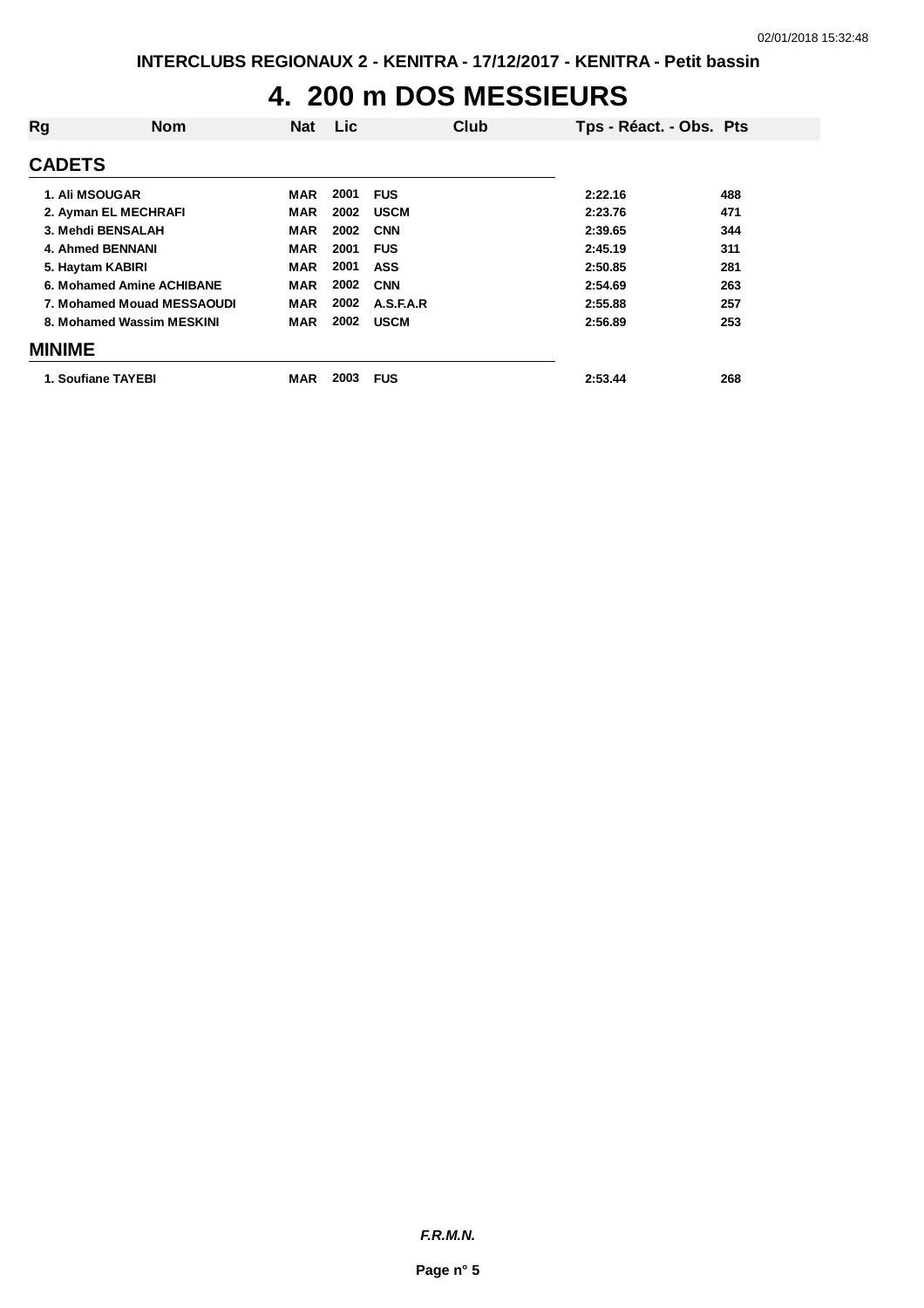#### **5. 100 m PAPILLON DAMES**

| Rg                          | <b>Nom</b> | <b>Nat</b> | Lic  | Club        | Tps - Réact. - Obs. Pts |     |
|-----------------------------|------------|------------|------|-------------|-------------------------|-----|
| <b>CADETS</b>               |            |            |      |             |                         |     |
| 1. Narjiss BOURBOUH         |            | MAR        | 2001 | <b>FUS</b>  | 1:08.68                 | 541 |
| 2. Ayat Allah EL ANOUAR     |            | <b>MAR</b> | 2002 | <b>FUS</b>  | 1:15.77                 | 403 |
| <b>NC. Atar IDRISSI</b>     |            | <b>MAR</b> | 2001 | <b>USCM</b> | Frf n.d.                |     |
| <b>MINIME</b>               |            |            |      |             |                         |     |
| 1. Aicha EL BEKALI          |            | MAR        | 2004 | A.S.F.A.R   | 1:19.91                 | 343 |
| <b>NC. Zaineb EL AZHARI</b> |            | <b>MAR</b> | 2003 | <b>FUS</b>  | Dsq VI                  | 0   |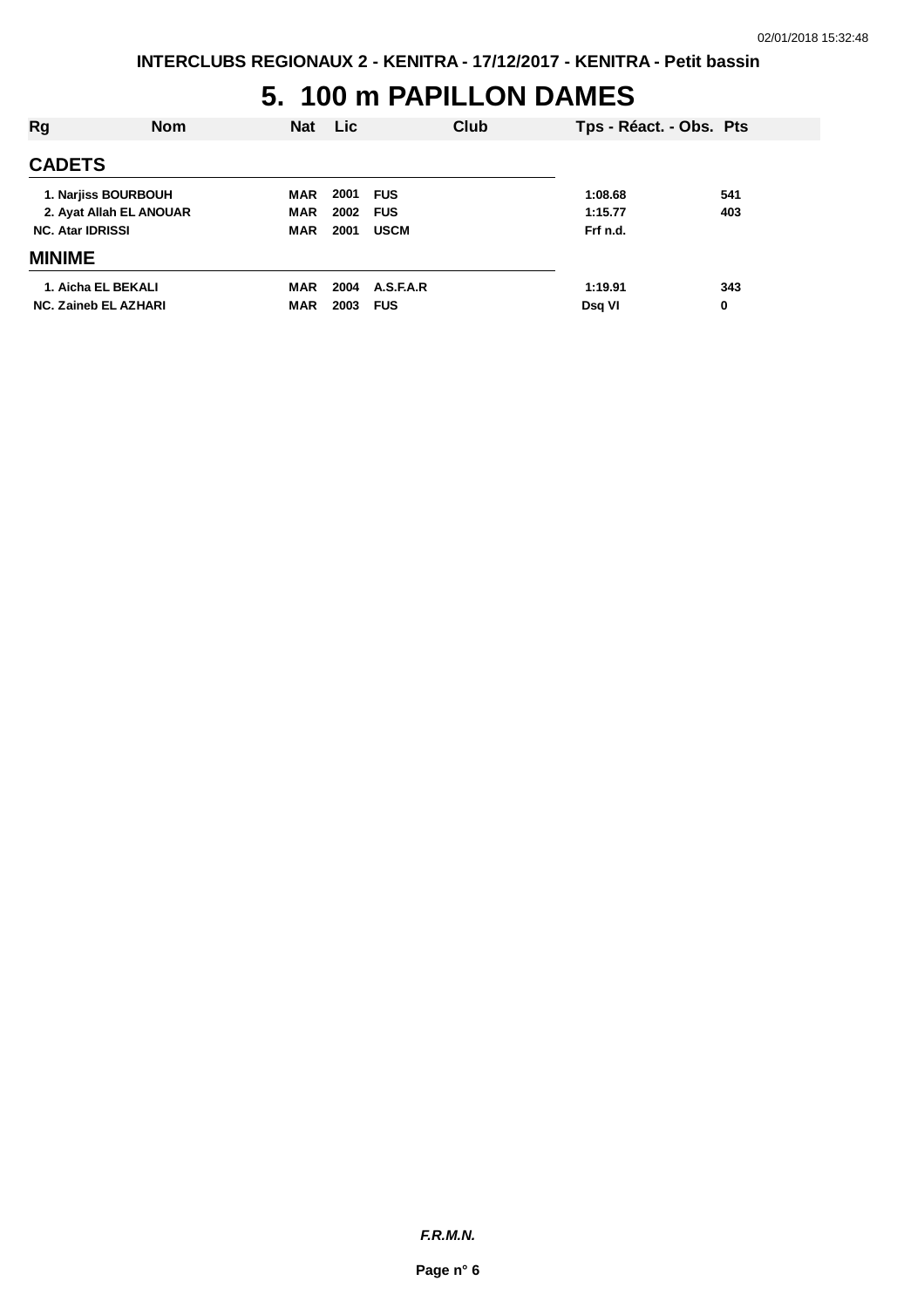## **6. 100 m PAPILLON MESSIEURS**

| Rg                         | <b>Nom</b>                  | <b>Nat</b> | Lic  | Club       | Tps - Réact. - Obs. Pts |     |
|----------------------------|-----------------------------|------------|------|------------|-------------------------|-----|
| <b>SENIORS</b>             |                             |            |      |            |                         |     |
| 1. Alae Eddine GZALI       |                             | <b>MAR</b> | 1997 | <b>KAC</b> | 1:07.38                 | 404 |
| <b>JUNIORS</b>             |                             |            |      |            |                         |     |
|                            | NC. Mohamed Aymane SEYAR    | MAR        | 2000 | <b>ASS</b> | Frf exc.                |     |
| <b>NC. Soufiane CHAARI</b> |                             | <b>MAR</b> | 1999 | <b>CNN</b> | Frf n.d.                |     |
| <b>CADETS</b>              |                             |            |      |            |                         |     |
| 1. Ali HEMRI               |                             | <b>MAR</b> | 2001 | <b>FUS</b> | 1:01.31                 | 536 |
| 2. Youssef HEMRI           |                             | <b>MAR</b> | 2001 | <b>FUS</b> | 1:01.78                 | 524 |
|                            | 3. Mohamed Yassine BENSALEH | <b>MAR</b> | 2002 | <b>FUS</b> | 1:02.75                 | 500 |
| 4. Yassine NIHOU           |                             | <b>MAR</b> | 2001 | <b>CNN</b> | 1:07.80                 | 396 |
| <b>MINIME</b>              |                             |            |      |            |                         |     |
|                            | 1. Yasser BENCHEBBA         | <b>MAR</b> | 2004 | <b>FUS</b> | 1:07.19                 | 407 |
| TLD. Anas BOUYAKOUBI       |                             | <b>MAR</b> | 2004 | A.S.F.A.R  | 1:28.25                 | 179 |
| <b>TLD. Younes BERRADA</b> |                             | MAR        | 2004 | <b>FUS</b> | 1:28.31                 | 179 |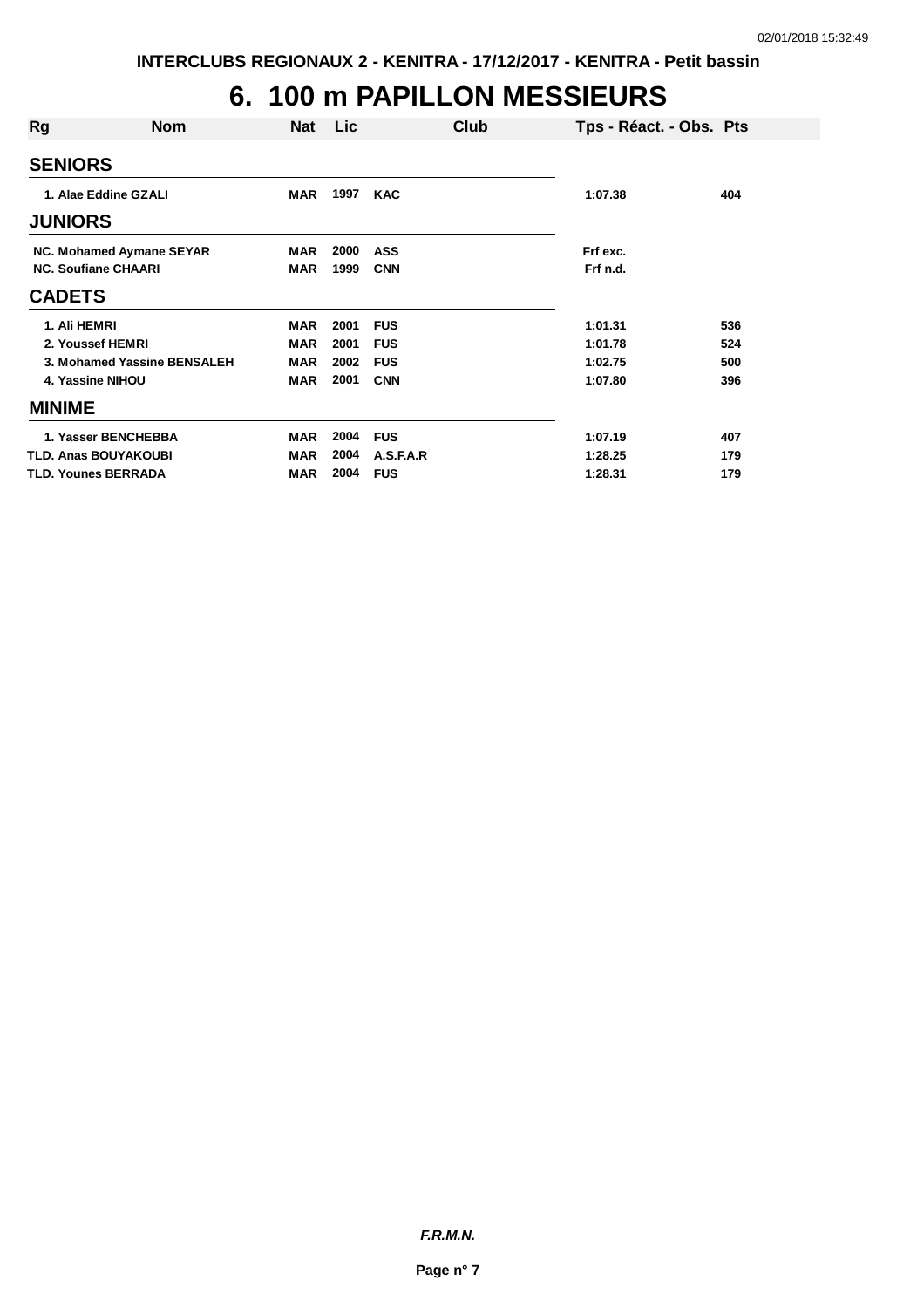#### **7. 200 m 4 NAGES DAMES**

| Rg                           | <b>Nom</b>               | <b>Nat</b> | <b>Lic</b> |             | Club | Tps - Réact. - Obs. Pts |     |
|------------------------------|--------------------------|------------|------------|-------------|------|-------------------------|-----|
| <b>CADETS</b>                |                          |            |            |             |      |                         |     |
| 1. Kholoud RHNANE            |                          | MAR        | 2001       | <b>FUS</b>  |      | 2:47.28                 | 428 |
|                              | 2. Nissrine BOURBOUH     | MAR        | 2001       | <b>FUS</b>  |      | 2:50.97                 | 401 |
| <b>NC. Atar IDRISSI</b>      |                          | <b>MAR</b> | 2001       | <b>USCM</b> |      | Frf n.d.                |     |
| <b>MINIME</b>                |                          |            |            |             |      |                         |     |
| 1. Malak BOUSSOUF            |                          | MAR        | 2004       | <b>ACK</b>  |      | 2:38.35                 | 505 |
| 2. Hiba BOURZINE             |                          | <b>MAR</b> | 2004       | <b>USCM</b> |      | 2:44.00                 | 455 |
| 3. Hiba CHOUAIBI             |                          | <b>MAR</b> | 2004       | <b>USCM</b> |      | 2:47.06                 | 430 |
| 4. Yasmine NADIR             |                          | <b>MAR</b> | 2003       | <b>FUS</b>  |      | 2:51.19                 | 400 |
|                              | 5. Rime Ines EL RHOUBARI | <b>MAR</b> | 2004       | <b>FUS</b>  |      | 2:52.73                 | 389 |
| 6. Yasmine RIAD              |                          | <b>MAR</b> | 2004       | <b>FUS</b>  |      | 2:56.44                 | 365 |
| 7. Ines AL FIGUIGUI          |                          | <b>MAR</b> | 2004       | <b>USCM</b> |      | 2:58.31                 | 354 |
| 8. Doaa AMMOUMOU             |                          | <b>MAR</b> | 2003       | <b>ACK</b>  |      | 3:04.82                 | 318 |
| 9. Hind BAGHDAD              |                          | MAR        | 2004       | <b>CSN</b>  |      | 3:10.09                 | 292 |
| <b>NC. Camelia GARNOUSSI</b> |                          | MAR        | 2004       | <b>FUS</b>  |      | Dsq VI                  | 0   |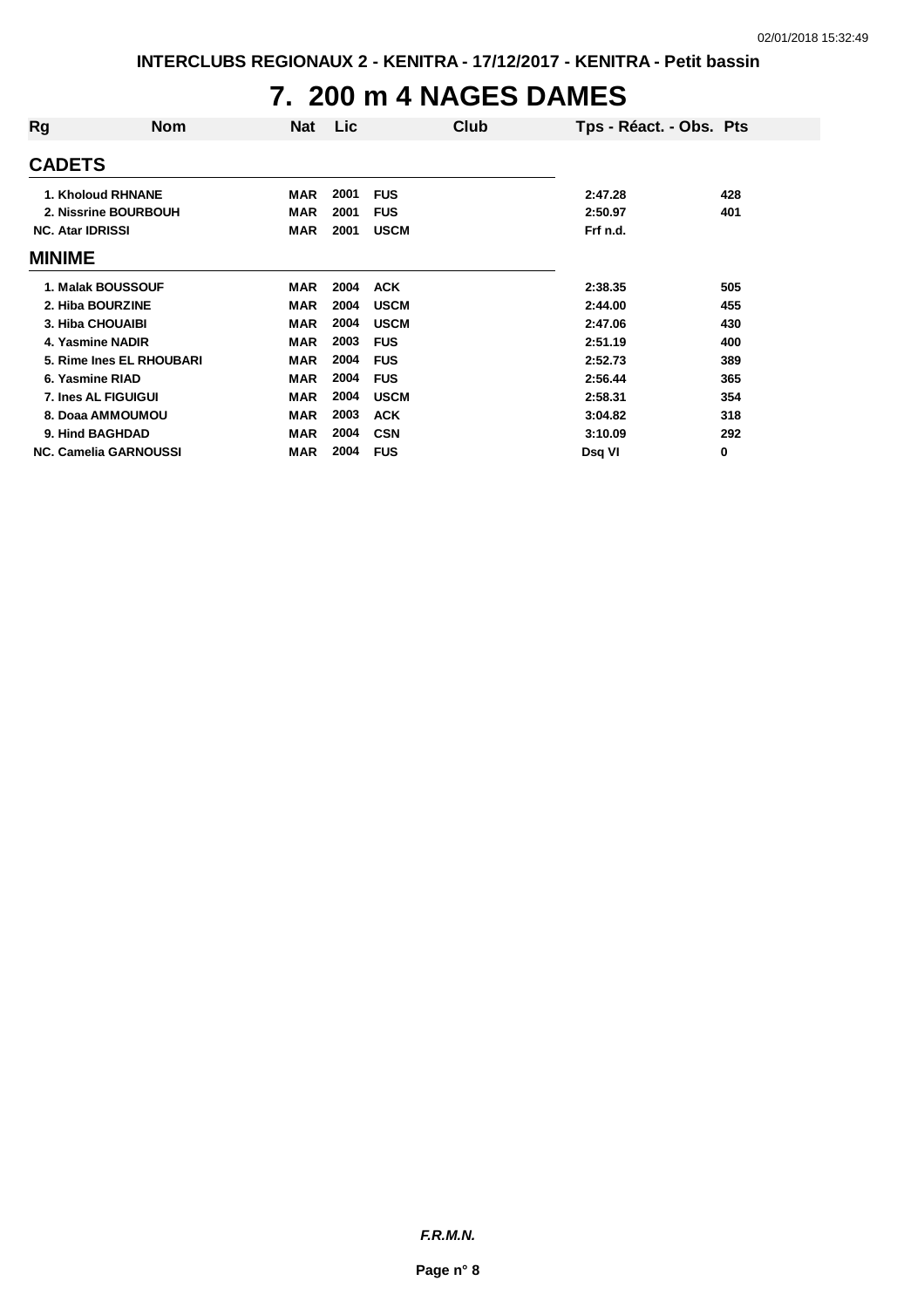## **8. 200 m 4 NAGES MESSIEURS**

| <b>Rg</b>               | <b>Nom</b>                      | <b>Nat</b> | Lic  | <b>Club</b> | Tps - Réact. - Obs. Pts |     |
|-------------------------|---------------------------------|------------|------|-------------|-------------------------|-----|
| <b>SENIORS</b>          |                                 |            |      |             |                         |     |
| 1. Said SABER           |                                 | <b>MAR</b> | 1995 | <b>CNN</b>  | 2:08.84                 | 699 |
|                         | 2. Hamza DAHBI SKALI            | <b>MAR</b> | 1998 | <b>CSN</b>  | 2:27.50                 | 466 |
|                         | 3. Badreddine FAWZI             | <b>MAR</b> | 1991 | <b>USCM</b> | 2:30.32                 | 440 |
| <b>JUNIORS</b>          |                                 |            |      |             |                         |     |
|                         | 1. Mehdi BOUFEDENE              | <b>MAR</b> | 2000 | <b>ASS</b>  | 2:34.38                 | 406 |
|                         | NC. Mohamed Aymane SEYAR        | <b>MAR</b> | 2000 | <b>ASS</b>  | Frf n.d.                |     |
| <b>CADETS</b>           |                                 |            |      |             |                         |     |
|                         | 1. Mohamed Yassine BENSALEH     | <b>MAR</b> | 2002 | <b>FUS</b>  | 2:25.10                 | 489 |
|                         | 2. Anas BENYAHYA                | <b>MAR</b> | 2001 | <b>FUS</b>  | 2:26.82                 | 472 |
|                         | 3. Youssef OUKHOUYA             | MAR        | 2002 | <b>FUS</b>  | 2:28.28                 | 458 |
|                         | 4. Yassine NIHOU                | <b>MAR</b> | 2001 | <b>CNN</b>  | 2:30.00                 | 443 |
|                         | 5. Adam BELAFIA                 | <b>MAR</b> | 2002 | <b>USCM</b> | 2:31.47                 | 430 |
|                         | <b>6. Dorian TRUQUEZ</b>        | <b>MAR</b> | 2002 | <b>USCM</b> | 2:34.31                 | 407 |
|                         | 7. Wail DAIBOUN                 | <b>MAR</b> | 2002 | <b>ACK</b>  | 2:38.56                 | 375 |
|                         | 8. Ali MOKHTARI                 | <b>MAR</b> | 2001 | <b>USCM</b> | 2:39.12                 | 371 |
|                         | 9. Benabdeljalil BACHIR         | <b>MAR</b> | 2002 | <b>USCM</b> | 2:41.91                 | 352 |
|                         | 10. Abdenasser LAKRANE          | <b>MAR</b> | 2002 | <b>ACK</b>  | 2:51.40                 | 297 |
|                         | <b>11. Youssef LAMGHARI</b>     | <b>MAR</b> | 2001 | <b>USCM</b> | 2:55.25                 | 277 |
|                         | <b>12. Mehdi SAISSI HASSANI</b> | <b>MAR</b> | 2002 | <b>ACK</b>  | 2:57.25                 | 268 |
| TLD. Taha MIFTAH        |                                 | <b>MAR</b> | 2001 | <b>CNN</b>  | 3:04.41                 | 238 |
|                         | <b>NC. Aymane MEZIANI</b>       | <b>MAR</b> | 2002 | <b>CNN</b>  | Frf n.d.                |     |
|                         | <b>NC. Anas Badr MYESSER</b>    | <b>MAR</b> | 2001 | <b>USCM</b> | Frf n.d.                |     |
| <b>MINIME</b>           |                                 |            |      |             |                         |     |
|                         | 1. Mohamed Taha MALKI           | <b>MAR</b> | 2003 | <b>FUS</b>  | 2:33.31                 | 415 |
| 2. Anir SADIQUI         |                                 | <b>MAR</b> | 2003 | <b>USCM</b> | 2:41.85                 | 352 |
|                         | 3. Youssef BOUHMOUCH            | <b>MAR</b> | 2004 | <b>USCM</b> | 2:45.28                 | 331 |
|                         | <b>4. Smail KHALFAOUI</b>       | <b>MAR</b> | 2003 | <b>FUS</b>  | 2:59.31                 | 259 |
|                         | 5. Mohamed Sami EL HASSANI      | <b>MAR</b> | 2003 | <b>FUS</b>  | 3:01.16                 | 251 |
|                         | <b>6. Younes BERRADA</b>        | <b>MAR</b> | 2004 | <b>FUS</b>  | 3:03.75                 | 241 |
|                         | 7. Souhayl SEJJARI              | <b>MAR</b> | 2004 | <b>FUS</b>  | 3:04.47                 | 238 |
|                         | TLD. Zakaria HIBAOUI            | <b>MAR</b> | 2004 | <b>ACK</b>  | 3:13.20                 | 207 |
|                         | TLD. Zakaria BERRAHMA           | <b>MAR</b> | 2003 | <b>ASS</b>  | 3:13.70                 | 205 |
| TLD. Lmehdi FILALI      |                                 | <b>MAR</b> | 2004 | <b>USCM</b> | 3:19.81                 | 187 |
|                         | NC. Rayane BOUHAFS              | <b>MAR</b> | 2003 | <b>FUS</b>  | Frf n.d.                |     |
| <b>NC. Anass ILGUIM</b> |                                 | <b>MAR</b> | 2003 | <b>CNN</b>  | Dsq NI                  | 0   |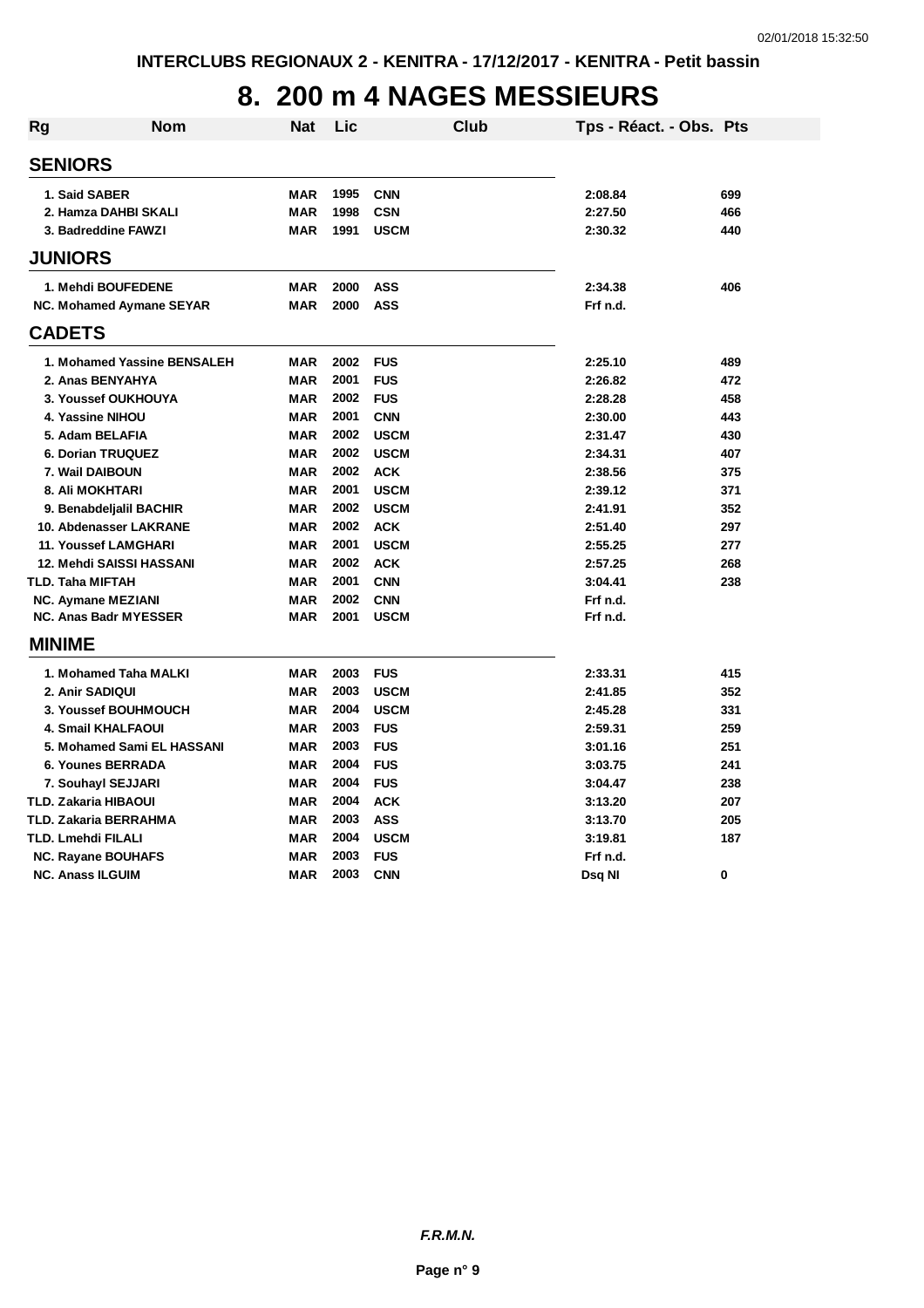## **9. 1500 m NAGE LIBRE DAMES**

| Rg                         | <b>Nom</b> | <b>Nat</b> | <b>Lic</b> |             | Club | Tps - Réact. - Obs. Pts |     |
|----------------------------|------------|------------|------------|-------------|------|-------------------------|-----|
| <b>MINIME</b>              |            |            |            |             |      |                         |     |
| 1. Hiba BOURZINE           |            | MAR        | 2004       | <b>USCM</b> |      | 19:47.72                | 477 |
| 2. Imane BASKACH           |            | <b>MAR</b> | 2003       | <b>USCM</b> |      | 20:44.60                | 415 |
| 3. Mervem BENAYACHE        |            | MAR        | 2004       | <b>USCM</b> |      | 20:59.63                | 400 |
| <b>NC. Oumaima RACHIDI</b> |            | MAR        | 2004       | <b>USCM</b> |      | Abandon                 | 0   |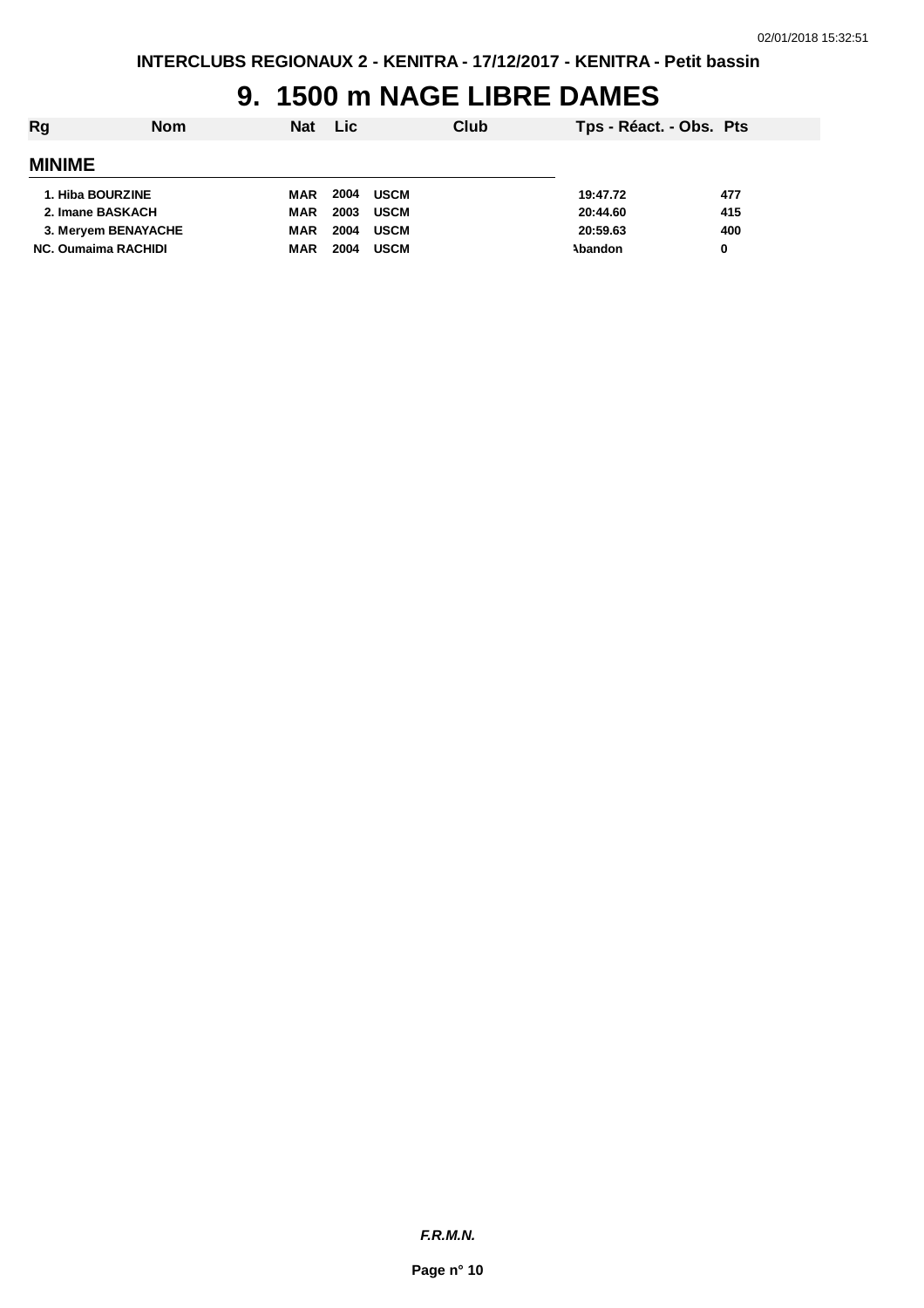#### **10. 1500 m NAGE LIBRE MESSIEURS**

| Rg             | <b>Nom</b>                  | <b>Nat</b> | Lic  |             | Club | Tps - Réact. - Obs. Pts |     |
|----------------|-----------------------------|------------|------|-------------|------|-------------------------|-----|
| <b>SENIORS</b> |                             |            |      |             |      |                         |     |
| 1. Said SABER  |                             | <b>MAR</b> | 1995 | <b>CNN</b>  |      | 16:25.06                | 691 |
| <b>CADETS</b>  |                             |            |      |             |      |                         |     |
|                | 1. Youssef HEMRI            | <b>MAR</b> | 2001 | <b>FUS</b>  |      | 16:29.02                | 683 |
|                | 2. Adam BELAFIA             | MAR        | 2002 | <b>USCM</b> |      | 18:29.16                | 484 |
| 3. Ziad LAHLOU |                             | <b>MAR</b> | 2001 | <b>USCM</b> |      | 19:37.50                | 404 |
|                | TLD. Mohamed Wassim MESKINI | <b>MAR</b> | 2002 | <b>USCM</b> |      | 22:17.75                | 276 |
| <b>MINIME</b>  |                             |            |      |             |      |                         |     |
|                | 1. Yasser BENCHEBBA         | MAR        | 2004 | <b>FUS</b>  |      | 17:31.50                | 568 |
|                | 2. Yahya ELBRIDI            | <b>MAR</b> | 2003 | <b>USCM</b> |      | 19:33.94                | 408 |
|                | 3. Youssef BOUHMOUCH        | MAR        | 2004 | <b>USCM</b> |      | 19:58.14                | 384 |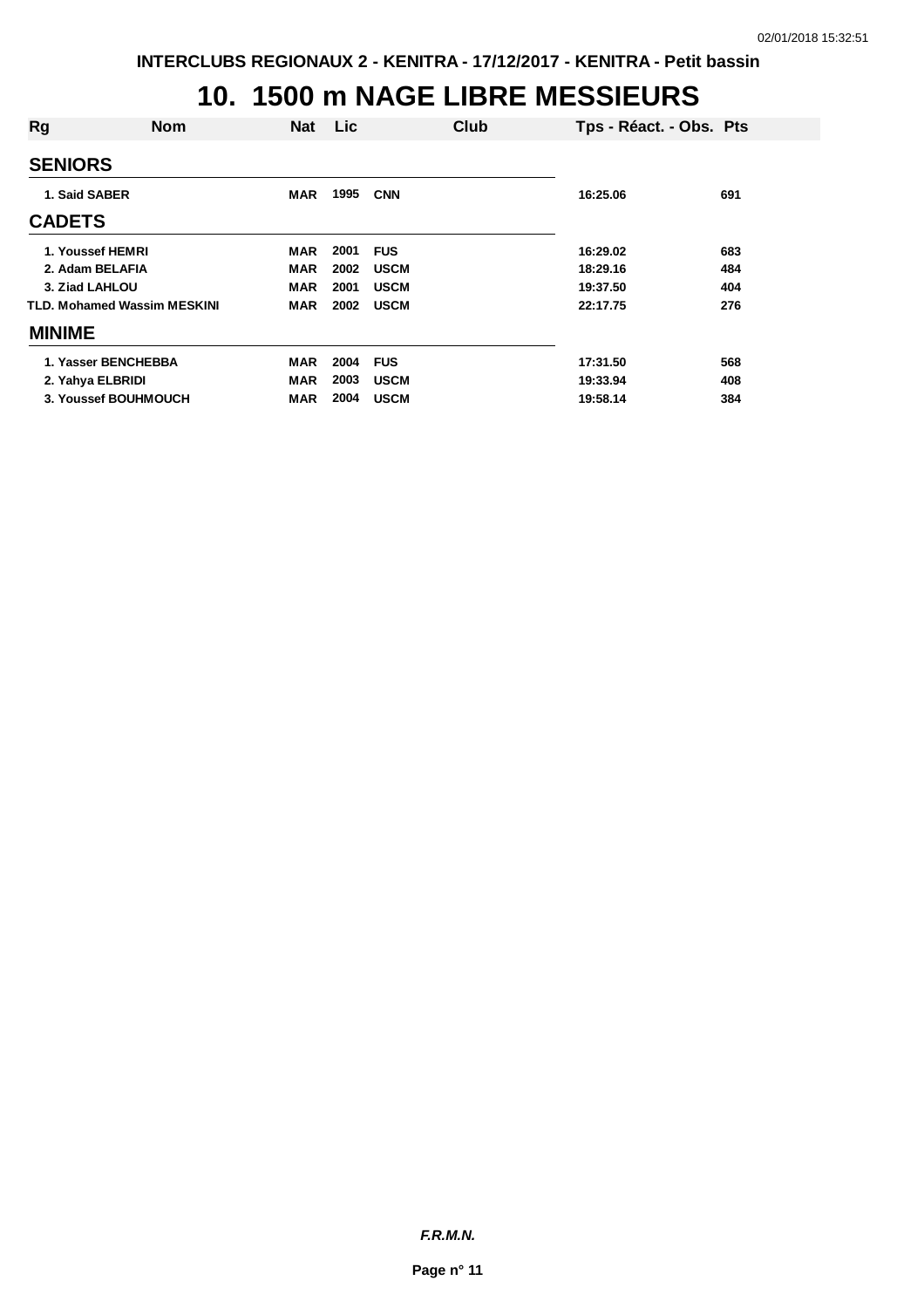### **11. 400 m NAGE LIBRE DAMES**

| Rg                         | <b>Nom</b>               | Nat        | Lic  | Club        | Tps - Réact. - Obs. Pts |     |
|----------------------------|--------------------------|------------|------|-------------|-------------------------|-----|
| <b>CADETS</b>              |                          |            |      |             |                         |     |
|                            | 1. Ayat Allah EL ANOUAR  | <b>MAR</b> | 2002 | <b>FUS</b>  | 4:56.97                 | 517 |
|                            | 2. Narjiss BOURBOUH      | <b>MAR</b> | 2001 | <b>FUS</b>  | 5:01.35                 | 494 |
|                            | 3. Nissrine BOURBOUH     | <b>MAR</b> | 2001 | <b>FUS</b>  | 5:05.96                 | 472 |
| MINIME                     |                          |            |      |             |                         |     |
| 1. Hiba BOURZINE           |                          | <b>MAR</b> | 2004 | <b>USCM</b> | 4:50.32                 | 553 |
|                            | 2. Malak BOUSSOUF        | <b>MAR</b> | 2004 | <b>ACK</b>  | 4:52.39                 | 541 |
| 3. Hiba CHOUAIBI           |                          | <b>MAR</b> | 2004 | <b>USCM</b> | 5:10.06                 | 454 |
|                            | 4. Rime Ines EL RHOUBARI | <b>MAR</b> | 2004 | <b>FUS</b>  | 5:17.43                 | 423 |
|                            | 5. Oumaima RACHIDI       | <b>MAR</b> | 2004 | <b>USCM</b> | 5:18.32                 | 419 |
| <b>6. Ines AL FIGUIGUI</b> |                          | <b>MAR</b> | 2004 | <b>USCM</b> | 5:19.56                 | 415 |
| 7. Lina GABOUNE            |                          | <b>MAR</b> | 2004 | <b>FUS</b>  | 5:28.18                 | 383 |
| 8. Yasmine RIAD            |                          | <b>MAR</b> | 2004 | <b>FUS</b>  | 5:32.56                 | 368 |
| 9. Rime BERRADA            |                          | <b>MAR</b> | 2003 | <b>FUS</b>  | 5:33.93                 | 363 |
|                            | 10. Zaineb EL AZHARI     | <b>MAR</b> | 2003 | <b>FUS</b>  | 5:41.97                 | 338 |
|                            | 11. Chahd BELEKBIRA      | <b>MAR</b> | 2004 | A.S.F.A.R   | 6:28.81                 | 230 |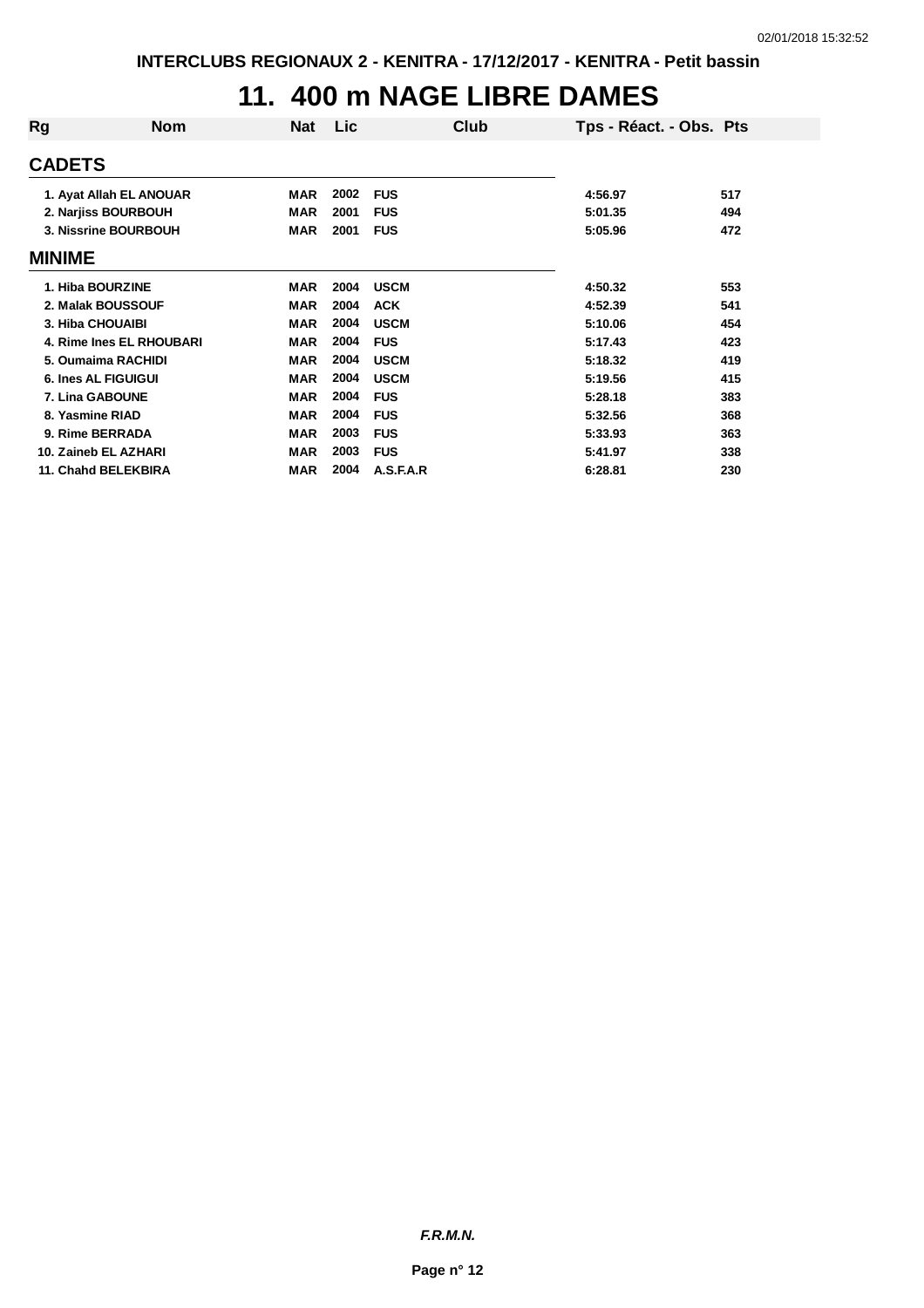## **12. 400 m NAGE LIBRE MESSIEURS**

| <b>Rg</b>       | <b>Nom</b>                      | <b>Nat</b> | Lic  |             | Club | Tps - Réact. - Obs. Pts |     |
|-----------------|---------------------------------|------------|------|-------------|------|-------------------------|-----|
| <b>CADETS</b>   |                                 |            |      |             |      |                         |     |
| 1. Ali HEMRI    |                                 | <b>MAR</b> | 2001 | <b>FUS</b>  |      | 4:04.25                 | 731 |
|                 | 2. Youssef HEMRI                | <b>MAR</b> | 2001 | <b>FUS</b>  |      | 4:22.21                 | 591 |
|                 | 3. Ayman EL MECHRAFI            | <b>MAR</b> | 2002 | <b>USCM</b> |      | 4:31.87                 | 530 |
|                 | 4. Mohamed Yassine BENSALEH     | <b>MAR</b> | 2002 | <b>FUS</b>  |      | 4:33.75                 | 519 |
|                 | 5. Youssef OUKHOUYA             | <b>MAR</b> | 2002 | <b>FUS</b>  |      | 4:33.81                 | 519 |
|                 | 6. Adam BELAFIA                 | <b>MAR</b> | 2002 | <b>USCM</b> |      | 4:36.56                 | 503 |
|                 | 7. Ali MOKHTARI                 | <b>MAR</b> | 2001 | <b>USCM</b> |      | 4:37.07                 | 501 |
|                 | 8. Ahmed BENNANI                | <b>MAR</b> | 2001 | <b>FUS</b>  |      | 4:44.87                 | 461 |
|                 | 9. Yassine NIHOU                | <b>MAR</b> | 2001 | <b>CNN</b>  |      | 4:47.47                 | 448 |
|                 | 10. Abdenasser LAKRANE          | <b>MAR</b> | 2002 | <b>ACK</b>  |      | 5:00.94                 | 391 |
|                 | 11. Mehdi BENSALAH              | <b>MAR</b> | 2002 | <b>CNN</b>  |      | 5:01.18                 | 390 |
|                 | 12. Mohamed Wassim MESKINI      | <b>MAR</b> | 2002 | <b>USCM</b> |      | 5:37.22                 | 277 |
|                 | <b>13. Youssef LAMGHARI</b>     | <b>MAR</b> | 2001 | <b>USCM</b> |      | 5:47.00                 | 255 |
|                 | <b>NC. Anas Badr MYESSER</b>    | <b>MAR</b> | 2001 | <b>USCM</b> |      | Frf n.d.                |     |
| <b>MINIME</b>   |                                 |            |      |             |      |                         |     |
| 1. Anir SADIQUI |                                 | <b>MAR</b> | 2003 | <b>USCM</b> |      | 4:52.97                 | 423 |
|                 | 2. Yahya ELBRIDI                | <b>MAR</b> | 2003 | <b>USCM</b> |      | 4:57.10                 | 406 |
|                 | 3. Youssef BOUHMOUCH            | <b>MAR</b> | 2004 | <b>USCM</b> |      | 5:09.88                 | 358 |
|                 | 4. Soufiane TAYEBI              | <b>MAR</b> | 2003 | <b>FUS</b>  |      | 5:17.09                 | 334 |
|                 | 5. Mohamed Sami EL HASSANI      | <b>MAR</b> | 2003 | <b>FUS</b>  |      | 5:39.25                 | 272 |
|                 | 6. Lmehdi FILALI                | <b>MAR</b> | 2004 | <b>USCM</b> |      | 5:49.53                 | 249 |
|                 | <b>TLD. Yassine BELKOURCHIA</b> | <b>MAR</b> | 2003 | <b>ASS</b>  |      | 6:54.24                 | 149 |
|                 | <b>NC. Rayane BOUHAFS</b>       | <b>MAR</b> | 2003 | <b>FUS</b>  |      | Frf n.d.                |     |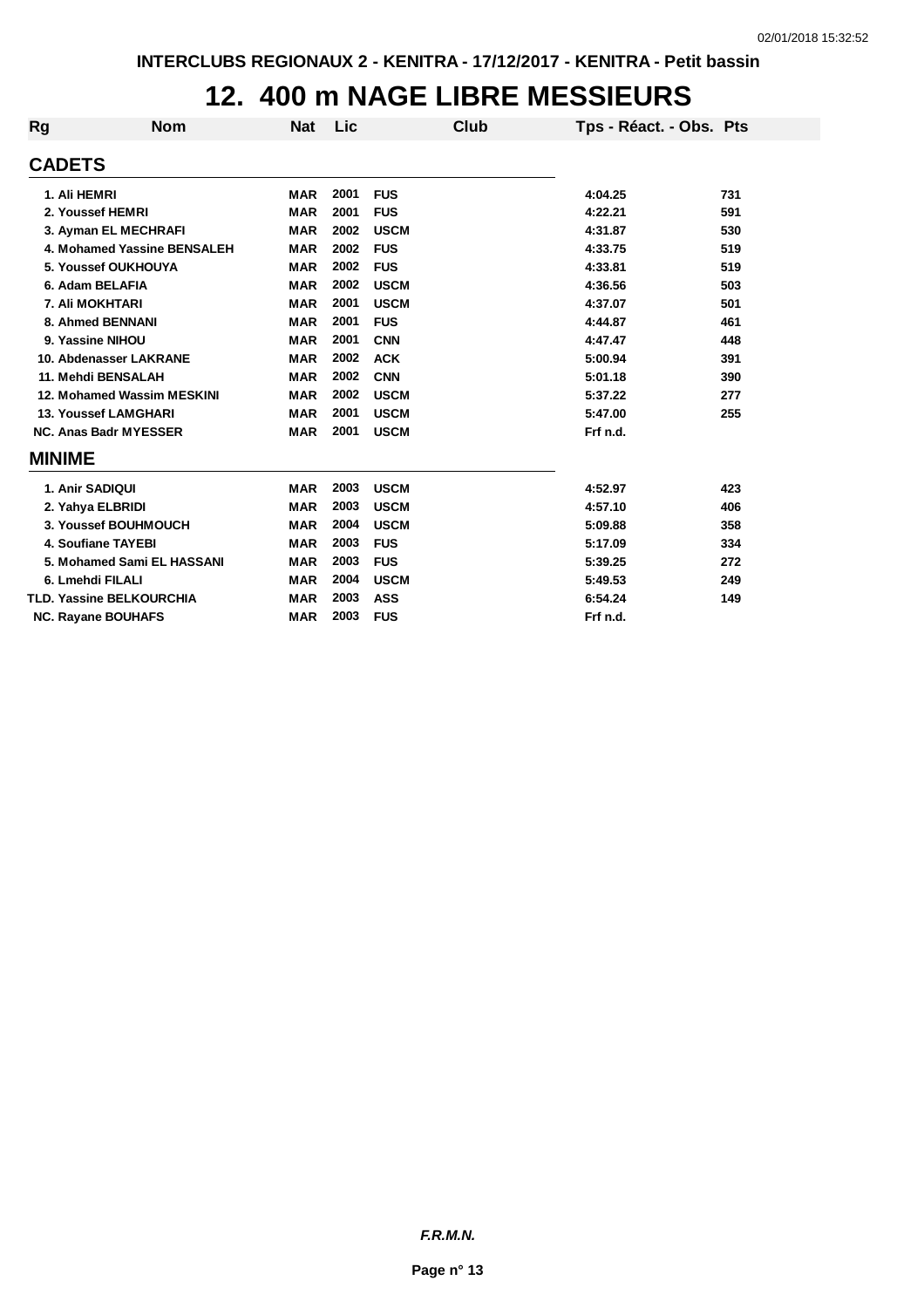# **13. 50 m DOS DAMES**

| <b>Rg</b> | <b>Nom</b>                                          | <b>Nat</b>        | Lic          |                          | Club | Tps - Réact. - Obs. Pts |     |
|-----------|-----------------------------------------------------|-------------------|--------------|--------------------------|------|-------------------------|-----|
|           | <b>JUNIORS</b>                                      |                   |              |                          |      |                         |     |
|           | <b>NC. Soukaina CHAARI</b><br><b>NC. Rim DIOURI</b> | MAR<br><b>MAR</b> | 2000<br>2000 | <b>CNN</b><br><b>CNN</b> |      | Frf n.d.<br>Frf n.d.    |     |
|           | <b>CADETS</b>                                       |                   |              |                          |      |                         |     |
|           | 1. Nissrine BOURBOUH                                | <b>MAR</b>        | 2001         | <b>FUS</b>               |      | 32.50                   | 577 |
|           | 2. Narjiss BOURBOUH                                 | <b>MAR</b>        | 2001         | <b>FUS</b>               |      | 34.25                   | 493 |
|           | 3. Kholoud RHNANE                                   | <b>MAR</b>        | 2001         | <b>FUS</b>               |      | 37.01                   | 391 |
|           | 4. Iqbal SAKHRAOUI                                  | <b>MAR</b>        | 2001         | <b>CSN</b>               |      | 38.41                   | 349 |
|           | 5. Ghita BAGHDAD                                    | <b>MAR</b>        | 2002         | <b>CSN</b>               |      | 38.85                   | 338 |
|           | 6. Hiba ELHARRAK                                    | <b>MAR</b>        | 2002         | <b>ASS</b>               |      | 39.91                   | 311 |
|           | <b>MINIME</b>                                       |                   |              |                          |      |                         |     |
|           | 1. Hiba CHOUAIBI                                    | <b>MAR</b>        | 2004         | <b>USCM</b>              |      | 33.64                   | 520 |
|           | 2. Aicha EL BEKALI                                  | <b>MAR</b>        | 2004         | A.S.F.A.R                |      | 34.69                   | 474 |
|           | 3. Oumaima RACHIDI                                  | <b>MAR</b>        | 2004         | <b>USCM</b>              |      | 34.89                   | 466 |
|           | 4. Yasmine NADIR                                    | <b>MAR</b>        | 2003         | <b>FUS</b>               |      | 36.81                   | 397 |
|           | 5. Rime BERRADA                                     | <b>MAR</b>        | 2003         | <b>FUS</b>               |      | 37.50                   | 375 |
|           | 6. Imane BASKACH                                    | <b>MAR</b>        | 2003         | <b>USCM</b>              |      | 38.02                   | 360 |
|           | 7. Rim ARHARBI                                      | <b>MAR</b>        | 2004         | <b>KAC</b>               |      | 38.59                   | 344 |
|           | 8. Meryem BENAYACHE                                 | <b>MAR</b>        | 2004         | <b>USCM</b>              |      | 39.00                   | 334 |
|           | 9. Imane BAMHAOUED                                  | <b>MAR</b>        | 2004         | A.S.F.A.R                |      | 39.03                   | 333 |
|           | 10. Camelia GARNOUSSI                               | <b>MAR</b>        | 2004         | <b>FUS</b>               |      | 39.84                   | 313 |
|           | 11. Zaineb EL AZHARI                                | <b>MAR</b>        | 2003         | <b>FUS</b>               |      | 41.81                   | 271 |
|           | <b>12. Imane BOUTARBOUCH</b>                        | <b>MAR</b>        | 2004         | <b>ASS</b>               |      | 43.28                   | 244 |
|           | 13. Kenza EL MEJDOUB                                | <b>MAR</b>        | 2003         | <b>ASS</b>               |      | 44.25                   | 228 |
|           | <b>14. Kaoutar HANAFI</b>                           | <b>MAR</b>        | 2003         | <b>ASS</b>               |      | 45.56                   | 209 |
|           | <b>TLD. Hiba GHOUDANE</b>                           | <b>MAR</b>        | 2004         | <b>CSN</b>               |      | 47.50                   | 184 |
|           | <b>NC. Hiba AMKOR</b>                               | <b>MAR</b>        | 2004         | <b>CNN</b>               |      | Frf n.d.                |     |
|           | <b>NC. Marwa ALAOUI</b>                             | <b>MAR</b>        | 2004         | <b>CNN</b>               |      | Frf n.d.                |     |
|           | <b>NC. Rania TERRAB</b>                             | <b>MAR</b>        | 2003         | <b>CNN</b>               |      | Frf n.d.                |     |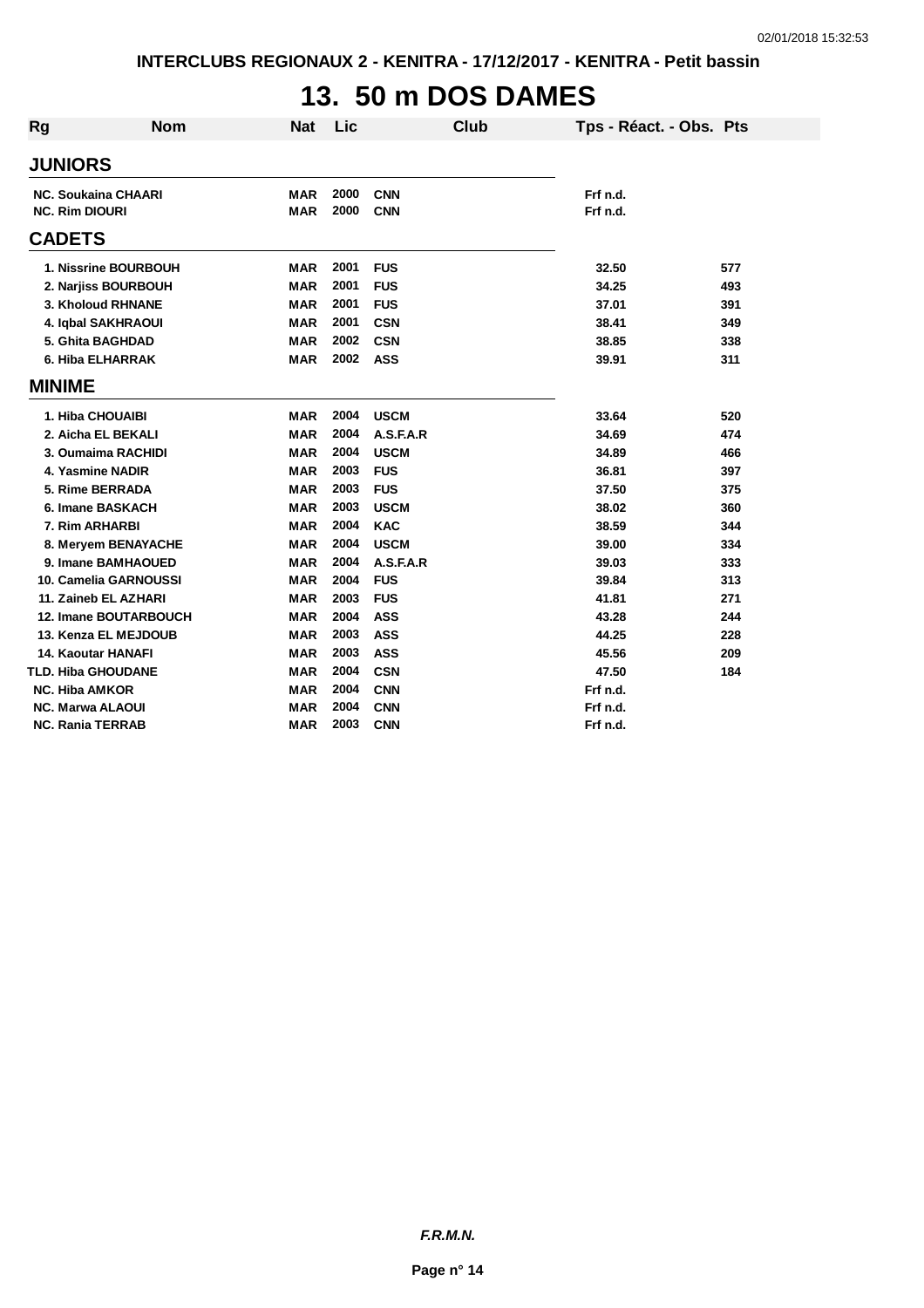## **14. 50 m DOS MESSIEURS**

| <b>Rg</b>                                                  | <b>Nom</b>                        | <b>Nat</b>        | Lic          |                            | Club | Tps - Réact. - Obs. Pts |            |
|------------------------------------------------------------|-----------------------------------|-------------------|--------------|----------------------------|------|-------------------------|------------|
| <b>SENIORS</b>                                             |                                   |                   |              |                            |      |                         |            |
| <b>NC. Nizar BENSAID</b>                                   |                                   | MAR               | 1994         | <b>CNN</b>                 |      | Frf n.d.                |            |
| <b>JUNIORS</b>                                             |                                   |                   |              |                            |      |                         |            |
| 1. Mehdi BOUFEDENE                                         |                                   | MAR               | 2000         | <b>ASS</b>                 |      | 31.03                   | 465        |
| 2. Aymane LEBIED                                           |                                   | <b>MAR</b>        | 1999         | <b>CSN</b>                 |      | 32.72                   | 396        |
| 3. Med Saad EL HADI                                        |                                   | <b>MAR</b>        | 2000         | <b>USCM</b>                |      | 36.94                   | 275        |
|                                                            | NC. Ilyas Abdessiam EL BOUAZZAOUI | <b>MAR</b>        | 1999         | <b>ASS</b>                 |      | Frf exc.                |            |
| NC. Mohamed Aymane SEYAR                                   |                                   | <b>MAR</b>        | 2000         | <b>ASS</b>                 |      | Frf exc.                |            |
| <b>NC. Soufiane CHAARI</b>                                 |                                   | <b>MAR</b>        | 1999         | <b>CNN</b>                 |      | Frf n.d.                |            |
| <b>CADETS</b>                                              |                                   |                   |              |                            |      |                         |            |
| <b>1. Ali MSOUGAR</b>                                      |                                   | MAR               | 2001         | <b>FUS</b>                 |      | 28.88                   | 577        |
| 2. Wail DAIBOUN                                            |                                   | <b>MAR</b>        | 2002         | <b>ACK</b>                 |      | 30.28                   | 500        |
| 3. Anas BENYAHYA                                           |                                   | <b>MAR</b>        | 2001         | <b>FUS</b>                 |      | 30.62                   | 484        |
| 4. Youssef OUKHOUYA                                        |                                   | <b>MAR</b>        | 2002         | <b>FUS</b>                 |      | 32.63                   | 400        |
| 5. Ziad LAHLOU                                             |                                   | MAR               | 2001         | <b>USCM</b>                |      | 32.75                   | 395        |
|                                                            | 6. Mohamed Amine ACHIBANE         | <b>MAR</b>        | 2002         | <b>CNN</b>                 |      | 32.93                   | 389        |
| 7. Haytam KABIRI                                           |                                   | <b>MAR</b>        | 2001         | <b>ASS</b>                 |      | 33.05                   | 385        |
| 8. Wail BEZOTE                                             |                                   | <b>MAR</b>        | 2002         | <b>KAC</b>                 |      | 33.90                   | 356        |
| 9. Dorian TRUQUEZ                                          |                                   | <b>MAR</b>        | 2002         | <b>USCM</b>                |      | 34.21                   | 347        |
| 10. Benabdeljalil BACHIR                                   |                                   | MAR               | 2002         | <b>USCM</b>                |      | 35.00                   | 324        |
| 11. Mehdi SAISSI HASSANI                                   |                                   | <b>MAR</b>        | 2002         | <b>ACK</b>                 |      | 35.16                   | 319        |
| 12. Abdellah AJANA                                         |                                   | MAR               | 2002         | <b>ASS</b>                 |      | 35.31                   | 315        |
| 13. Mehdi BENSALAH                                         |                                   | MAR               | 2002         | <b>CNN</b>                 |      | 36.07                   | 296        |
| 13. Abdenasser LAKRANE                                     |                                   | MAR               | 2002         | <b>ACK</b>                 |      | 36.07                   | 296        |
|                                                            | 15. Mohamed Mouad MESSAOUDI       | MAR               | 2002         | A.S.F.A.R                  |      | 36.37                   | 288        |
|                                                            | <b>16. Mohamed Wassim MESKINI</b> | MAR               | 2002         | <b>USCM</b>                |      | 36.47                   | 286        |
| 17. Yasser HARTOUT                                         |                                   | MAR               | 2002         | <b>CSN</b>                 |      | 40.23                   | 213        |
| <b>NC. Adam BAQQASS</b>                                    |                                   | <b>MAR</b>        | 2001         | ASS                        |      | Frf exc.                |            |
| <b>NC. Taha MIFTAH</b>                                     |                                   | <b>MAR</b>        | 2001         | <b>CNN</b>                 |      | Frf n.d.                |            |
| <b>NC. Hamza ALILOU</b>                                    |                                   | MAR<br><b>MAR</b> | 2002<br>2001 | <b>CNN</b>                 |      | Frf n.d.                |            |
| <b>NC. Ismail ENNACIRI</b><br><b>NC. Anas Badr MYESSER</b> |                                   | MAR               | 2001         | <b>USCM</b><br><b>USCM</b> |      | Frf n.d.<br>Frf n.d.    |            |
| MINIME                                                     |                                   |                   |              |                            |      |                         |            |
|                                                            |                                   |                   |              |                            |      |                         |            |
| 1. Yasser BENCHEBBA                                        |                                   | MAR               | 2004         | <b>FUS</b>                 |      | 32.85                   | 392        |
| 2. Mohamed Taha MALKI                                      |                                   | <b>MAR</b>        | 2003         | <b>FUS</b>                 |      | 34.55                   | 337        |
| 3. Smail KHALFAOUI                                         |                                   | <b>MAR</b>        | 2003         | <b>FUS</b>                 |      | 36.68                   | 281        |
| 4. Ahmed Ghassane MAGRI                                    |                                   | MAR               | 2003         | <b>ASS</b>                 |      | 37.47                   | 264        |
| 5. Mohammed EL KHDARI                                      |                                   | <b>MAR</b>        | 2004<br>2003 | <b>CSN</b><br><b>FUS</b>   |      | 37.75                   | 258<br>255 |
| 6. Soufiane TAYEBI                                         |                                   | MAR               | 2003         |                            |      | 37.87                   |            |
| 7. El Khalil EL MAZOUNI<br>8. Yassine EL BOUAZZAOUI        |                                   | MAR<br>MAR        | 2003         | <b>CSN</b><br><b>ASS</b>   |      | 37.90                   | 255<br>249 |
| 9. Marouane RHAFIRI                                        |                                   | <b>MAR</b>        | 2004         | A.S.F.A.R                  |      | 38.19<br>38.31          | 247        |
| 10. Hossam HARRAK                                          |                                   | <b>MAR</b>        | 2003         | <b>KAC</b>                 |      | 39.02                   | 233        |
| 11. Yahya OUAFIA                                           |                                   | MAR               | 2004         | <b>ACK</b>                 |      | 39.38                   | 227        |
| 12. Zakaria HIBAOUI                                        |                                   | MAR               | 2004         | <b>ACK</b>                 |      | 39.65                   | 222        |
| 13. Badr ABROUK                                            |                                   | MAR               | 2004         | A.S.F.A.R                  |      | 39.72                   | 221        |
| 14. Anass SERBA                                            |                                   | MAR               | 2003         | <b>KAC</b>                 |      | 39.78                   | 220        |
| 15. Zakaria BERRAHMA                                       |                                   | <b>MAR</b>        | 2003         | <b>ASS</b>                 |      | 40.09                   | 215        |
| <b>16. Anas BOUYAKOUBI</b>                                 |                                   | <b>MAR</b>        | 2004         | A.S.F.A.R                  |      | 40.32                   | 212        |
| 17. Souhayl SEJJARI                                        |                                   | MAR               | 2004         | <b>FUS</b>                 |      | 40.41                   | 210        |
| <b>18. Anass ILGUIM</b>                                    |                                   | <b>MAR</b>        | 2003         | <b>CNN</b>                 |      | 40.56                   | 208        |
| <b>19. Khalil OUAZZANI CHAHDI</b>                          |                                   | MAR               | 2003         | <b>USCM</b>                |      | 41.63                   | 192        |
| 20. Mohamed Taha HATHOUTI                                  |                                   | MAR               | 2003         | <b>ASS</b>                 |      | 41.65                   | 192        |
| 21. Adil NOUIRA                                            |                                   | <b>MAR</b>        | 2004         | <b>KAC</b>                 |      | 43.06                   | 174        |
|                                                            |                                   |                   |              |                            |      |                         |            |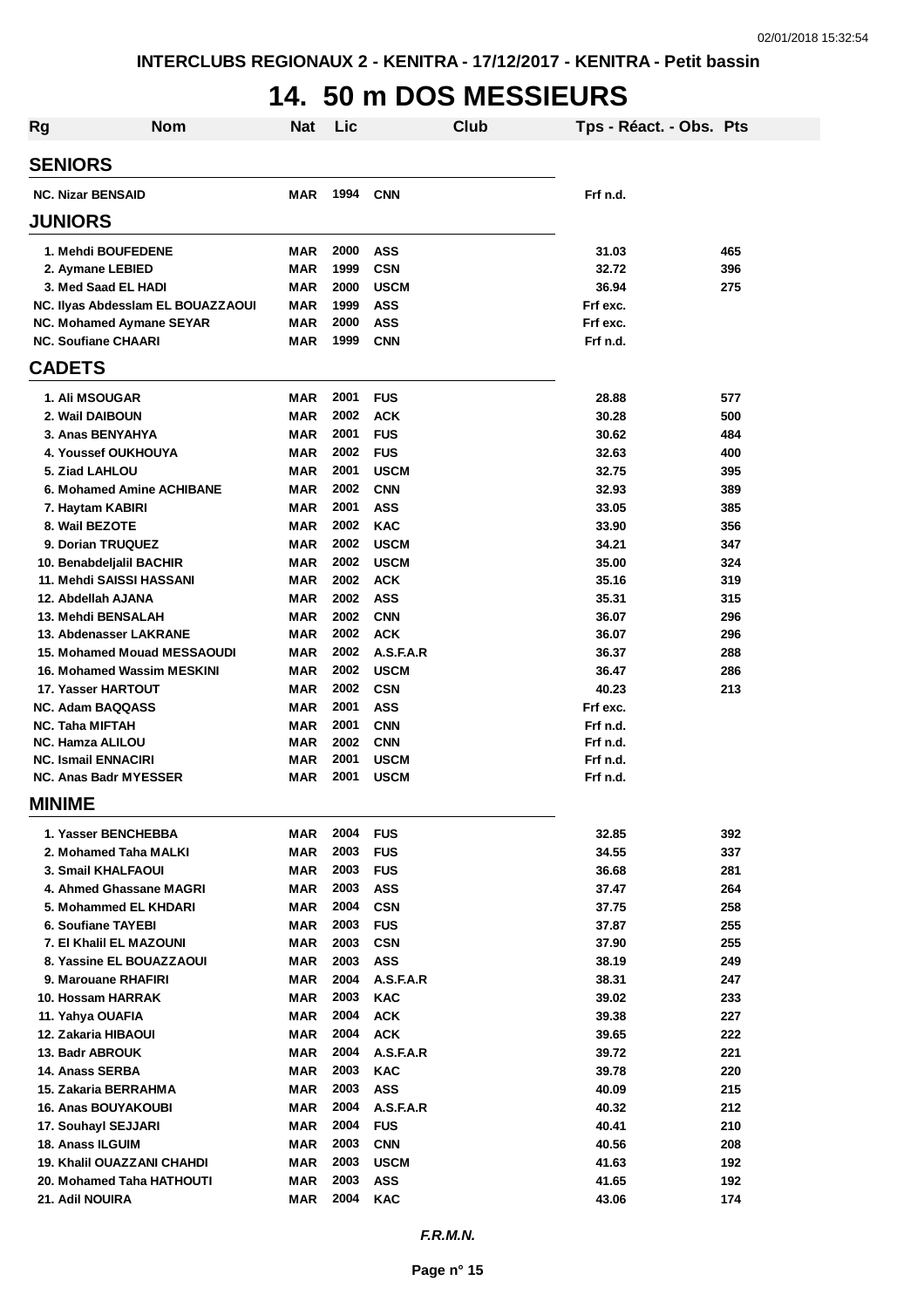#### **14. 50 m DOS MESSIEURS**

| Rg                       | <b>Nom</b> | <b>Nat</b> | Lic      |            | Club | Tps - Réact. - Obs. Pts |     |
|--------------------------|------------|------------|----------|------------|------|-------------------------|-----|
| <b>MINIME</b>            |            |            |          |            |      |                         |     |
| TLD. Anas TAZOUTI        |            | MAR        | 2004 ASS |            |      | 46.04                   | 142 |
| TLD. Lmehdi FILALI       |            | MAR        | 2004     | USCM       |      | 46.81                   | 135 |
| <b>NC. Mehdi SENIHJI</b> |            | MAR        | 2003     | CNN        |      | Frf n.d.                |     |
| <b>NC. Nizar LAHDAID</b> |            | MAR        | 2004     | <b>CNN</b> |      | Frf n.d.                |     |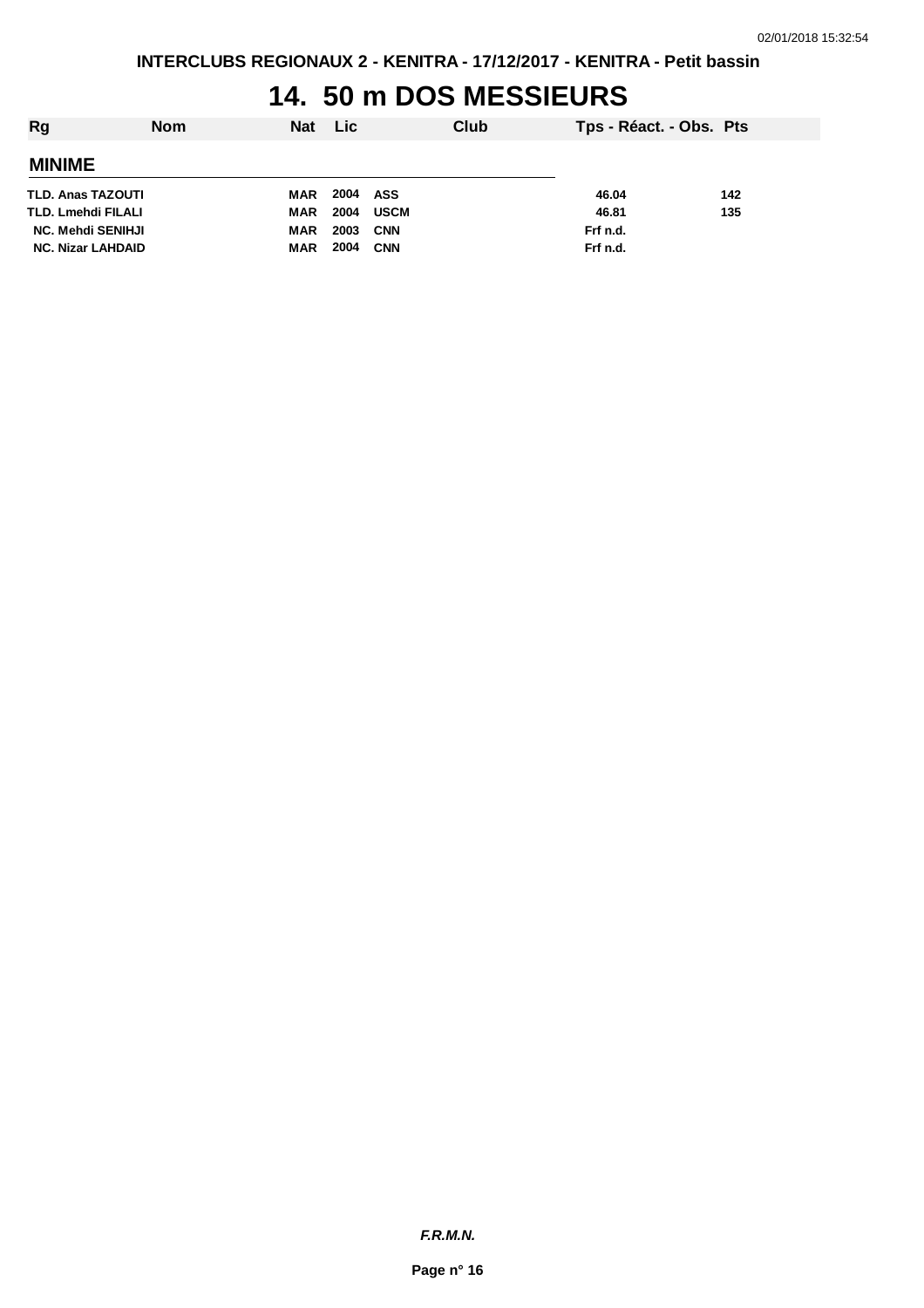#### **15. 200 m PAPILLON DAMES**

| Rg                       | <b>Nom</b> | <b>Nat</b> | <b>Lic</b> |             | Club | Tps - Réact. - Obs. Pts |     |
|--------------------------|------------|------------|------------|-------------|------|-------------------------|-----|
| <b>CADETS</b>            |            |            |            |             |      |                         |     |
| 1. Ayat Allah EL ANOUAR  |            | MAR        | 2002       | <b>FUS</b>  |      | 2:36.25                 | 473 |
| 2. Kholoud RHNANE        |            | <b>MAR</b> | 2001       | <b>FUS</b>  |      | 2:52.38                 | 352 |
| <b>NC. Atar IDRISSI</b>  |            | <b>MAR</b> | 2001       | <b>USCM</b> |      | Frf n.d.                |     |
| <b>MINIME</b>            |            |            |            |             |      |                         |     |
| 1. Aicha EL BEKALI       |            | <b>MAR</b> | 2004       | A.S.F.A.R   |      | 3:01.32                 | 303 |
| 2. Doaa AMMOUMOU         |            | <b>MAR</b> | 2003       | <b>ACK</b>  |      | 3:07.59                 | 273 |
| 3. Rime Ines EL RHOUBARI |            | <b>MAR</b> | 2004       | <b>FUS</b>  |      | 3:11.66                 | 256 |
| 4. Yasmine RIAD          |            | <b>MAR</b> | 2004       | <b>FUS</b>  |      | 3:20.29                 | 224 |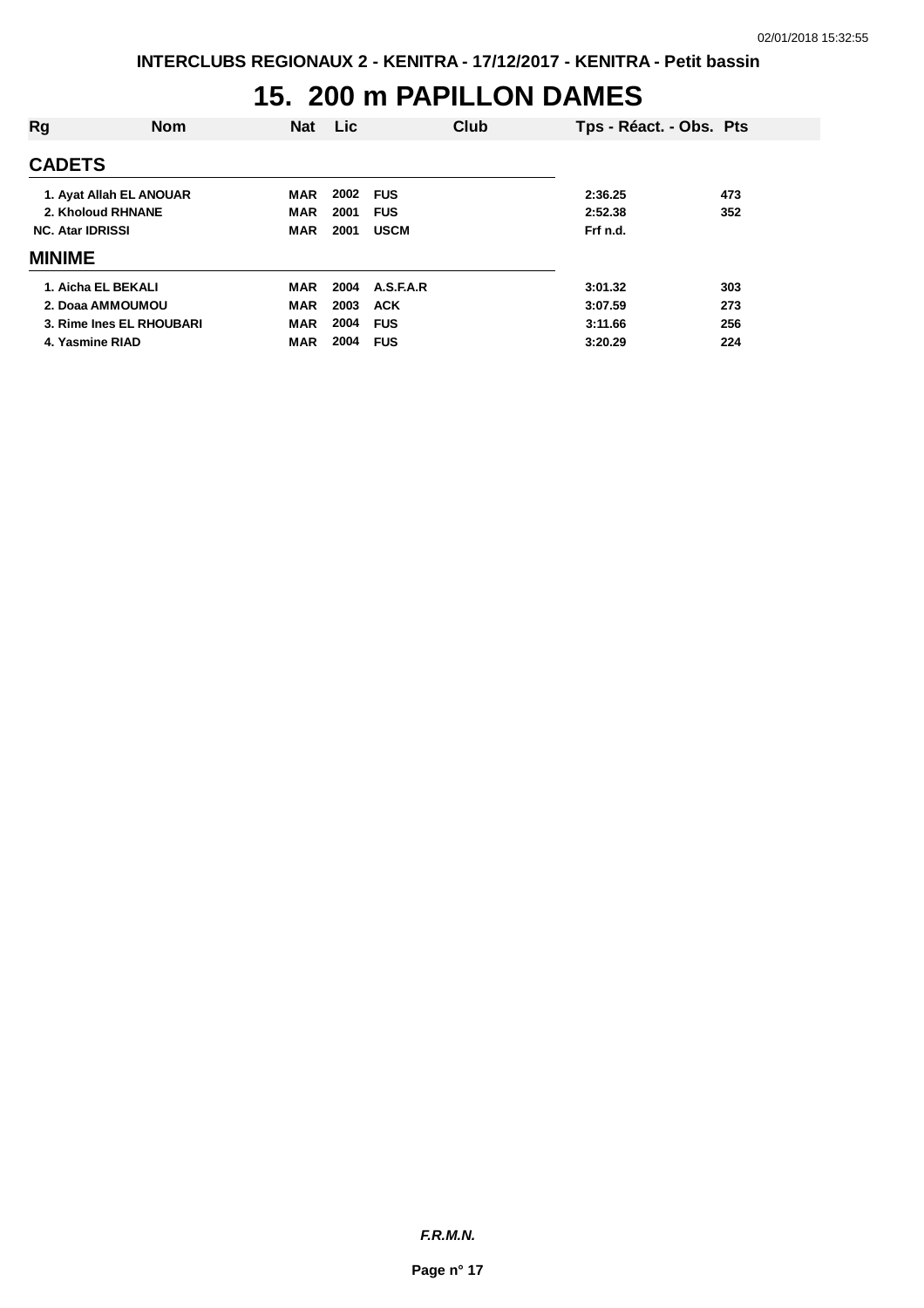#### **16. 200 m PAPILLON MESSIEURS**

| Rg                       | <b>Nom</b>                  | <b>Nat</b> | Lic  |             | Club | Tps - Réact. - Obs. Pts |     |
|--------------------------|-----------------------------|------------|------|-------------|------|-------------------------|-----|
| <b>SENIORS</b>           |                             |            |      |             |      |                         |     |
| 1. Said SABER            |                             | <b>MAR</b> | 1995 | <b>CNN</b>  |      | 2:05.03                 | 709 |
| <b>CADETS</b>            |                             |            |      |             |      |                         |     |
| 1. Ali HEMRI             |                             | <b>MAR</b> | 2001 | <b>FUS</b>  |      | 2:16.44                 | 545 |
|                          | 2. Mohamed Yassine BENSALEH | <b>MAR</b> | 2002 | <b>FUS</b>  |      | 2:18.06                 | 526 |
| 3. Yassine NIHOU         |                             | <b>MAR</b> | 2001 | <b>CNN</b>  |      | 2:25.66                 | 448 |
| 4. Ayman EL MECHRAFI     |                             | <b>MAR</b> | 2002 | <b>USCM</b> |      | 2:33.43                 | 383 |
| 5. Ali MSOUGAR           |                             | <b>MAR</b> | 2001 | <b>FUS</b>  |      | 2:35.06                 | 371 |
| <b>6. Dorian TRUQUEZ</b> |                             | <b>MAR</b> | 2002 | <b>USCM</b> |      | 2:45.88                 | 303 |
| <b>MINIME</b>            |                             |            |      |             |      |                         |     |
| 1. Yasser BENCHEBBA      |                             | <b>MAR</b> | 2004 | <b>FUS</b>  |      | 2:48.98                 | 287 |
| 2. Younes BERRADA        |                             | <b>MAR</b> | 2004 | <b>FUS</b>  |      | 3:10.40                 | 200 |
|                          |                             |            |      |             |      |                         |     |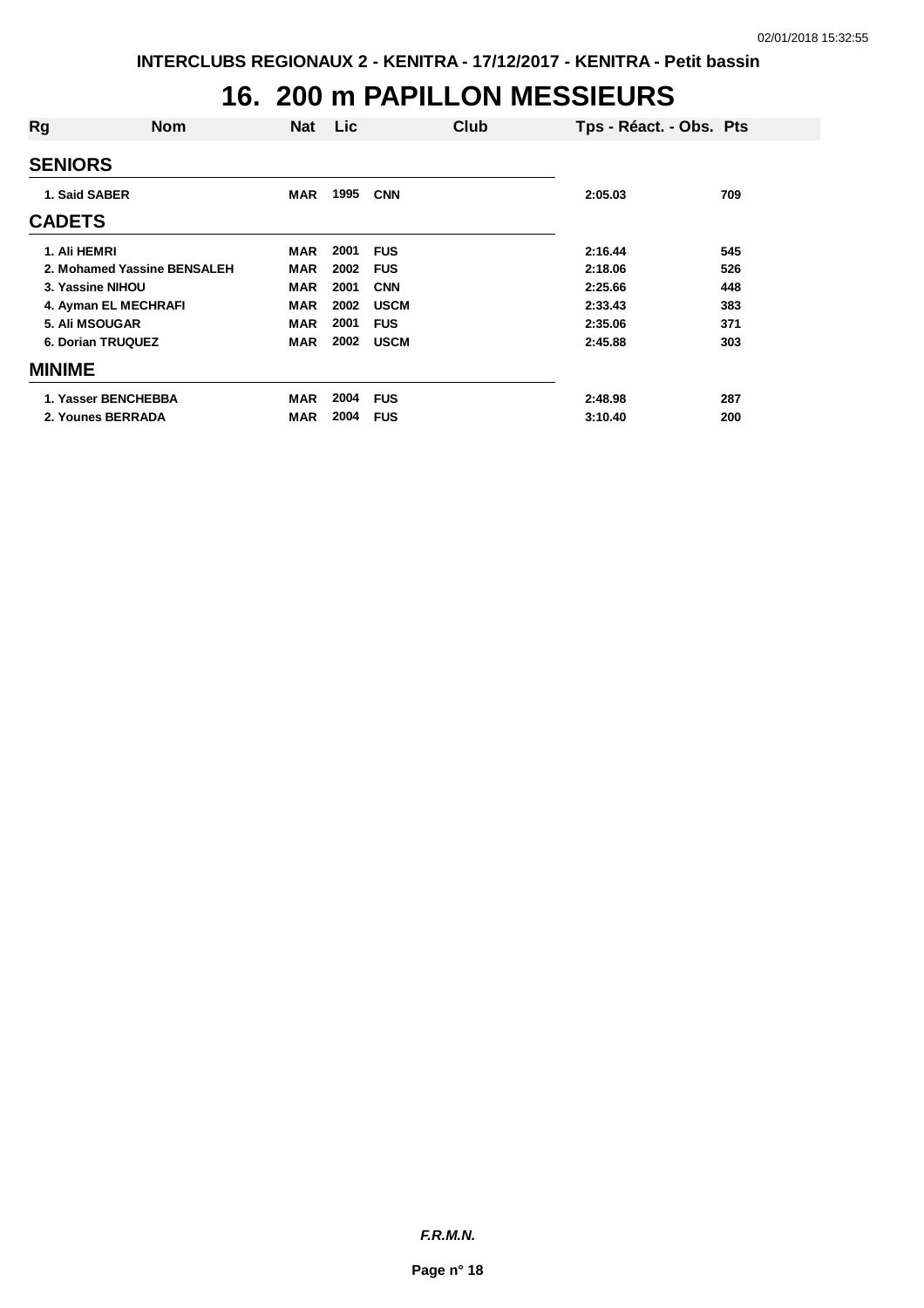## **17. 100 m BRASSE DAMES**

| Rg                      | <b>Nom</b>                 | <b>Nat</b> | Lic  | Club        | Tps - Réact. - Obs. Pts |     |
|-------------------------|----------------------------|------------|------|-------------|-------------------------|-----|
| <b>SENIORS</b>          |                            |            |      |             |                         |     |
|                         | 1. Hajar MARHFOUR          |            | 1995 | <b>FUS</b>  | 1:22.13                 | 481 |
| <b>MINIME</b>           |                            |            |      |             |                         |     |
|                         | 1. Yasmine NADIR           | <b>MAR</b> | 2003 | <b>FUS</b>  | 1:21.55                 | 491 |
|                         | 2. Malak BOUSSOUF          | <b>MAR</b> | 2004 | <b>ACK</b>  | 1:23.60                 | 456 |
|                         | 3. Hiba BOURZINE           | <b>MAR</b> | 2004 | <b>USCM</b> | 1:26.47                 | 412 |
|                         | <b>4. Ines AL FIGUIGUI</b> | <b>MAR</b> | 2004 | <b>USCM</b> | 1:31.11                 | 352 |
|                         | <b>5. Lina GABOUNE</b>     | <b>MAR</b> | 2004 | <b>FUS</b>  | 1:33.16                 | 329 |
|                         | 6. Imane BASKACH           | <b>MAR</b> | 2003 | <b>USCM</b> | 1:33.56                 | 325 |
|                         | 7. Chahd BELEKBIRA         | <b>MAR</b> | 2004 | A.S.F.A.R   | 1:34.06                 | 320 |
|                         | 8. Doaa AMMOUMOU           | <b>MAR</b> | 2003 | <b>ACK</b>  | 1:35.84                 | 302 |
|                         | 9. Rima BADOUI             | <b>MAR</b> | 2004 | <b>ASS</b>  | 1:38.47                 | 279 |
|                         | <b>10. Hind BAGHDAD</b>    | <b>MAR</b> | 2004 | <b>CSN</b>  | 1:38.88                 | 275 |
|                         | 11. Meryem BENAYACHE       | <b>MAR</b> | 2004 | <b>USCM</b> | 1:39.19                 | 273 |
|                         | 12. Camelia GARNOUSSI      | <b>MAR</b> | 2004 | <b>FUS</b>  | 1:40.25                 | 264 |
| <b>NC. Rania TERRAB</b> |                            | <b>MAR</b> | 2003 | <b>CNN</b>  | Frf n.d.                |     |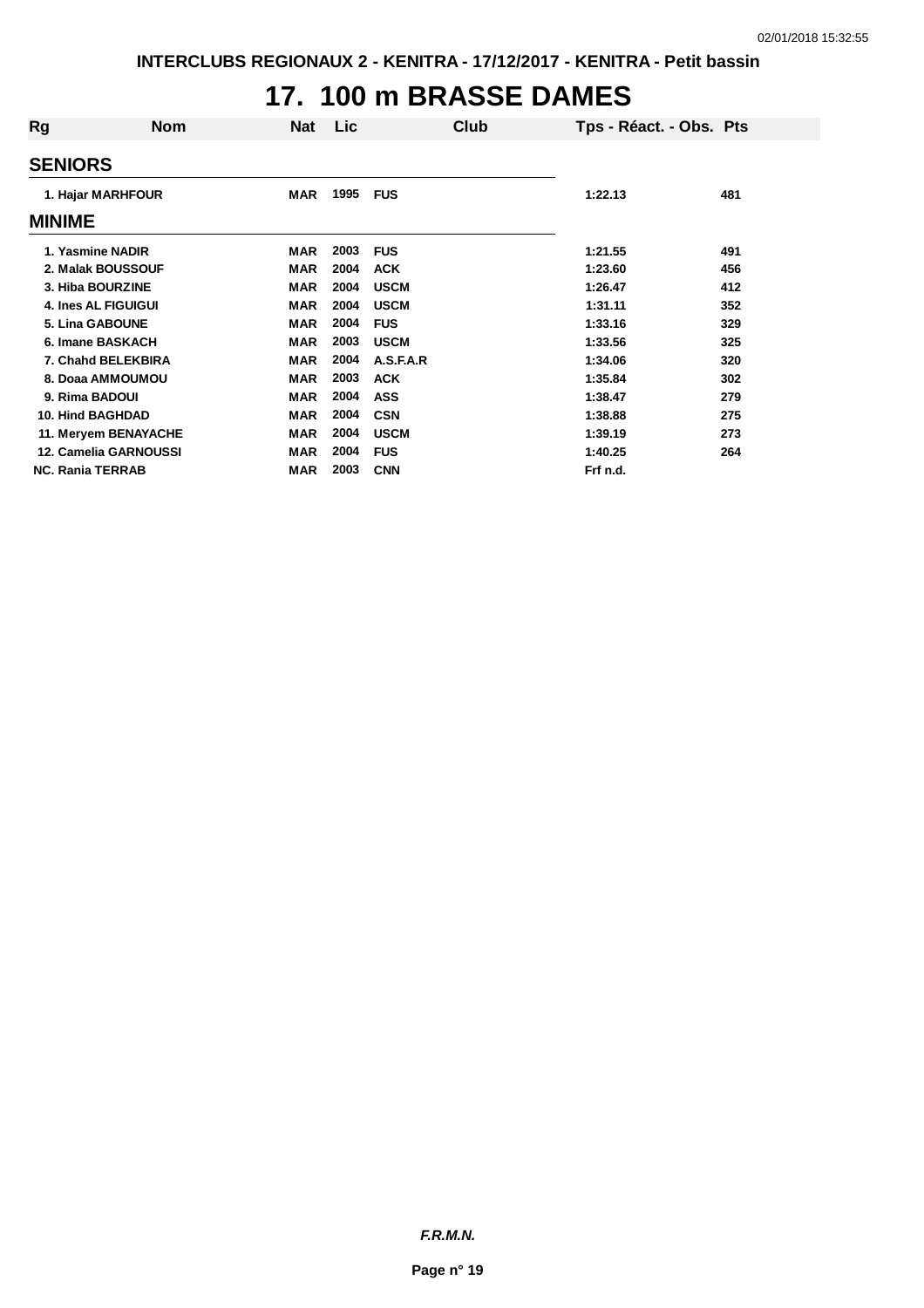## **18. 100 m BRASSE MESSIEURS**

| <b>Rg</b>                          | Nom                               | Nat        | Lic  | Club        | Tps - Réact. - Obs. Pts |     |
|------------------------------------|-----------------------------------|------------|------|-------------|-------------------------|-----|
| <b>SENIORS</b>                     |                                   |            |      |             |                         |     |
| <b>TLD. Alae Eddine GZALI</b>      |                                   | <b>MAR</b> | 1997 | <b>KAC</b>  | 1:24.22                 | 334 |
| <b>NC. Badreddine FAWZI</b>        |                                   | <b>MAR</b> | 1991 | <b>USCM</b> | Frf n.d.                |     |
|                                    |                                   |            |      |             |                         |     |
| <b>JUNIORS</b>                     |                                   |            |      |             |                         |     |
|                                    | NC. Ilyas Abdessiam EL BOUAZZAOUI | <b>MAR</b> | 1999 | <b>ASS</b>  | Frf n.d.                |     |
| <b>CADETS</b>                      |                                   |            |      |             |                         |     |
| 1. Anas BENYAHYA                   |                                   | <b>MAR</b> | 2001 | <b>FUS</b>  | 1:11.28                 | 551 |
| 2. Ahmed BENNANI                   |                                   | <b>MAR</b> | 2001 | <b>FUS</b>  | 1:13.07                 | 512 |
| 3. Youssef HEMRI                   |                                   | <b>MAR</b> | 2001 | <b>FUS</b>  | 1:13.12                 | 511 |
| 4. Benabdeljalil BACHIR            |                                   | <b>MAR</b> | 2002 | <b>USCM</b> | 1:16.90                 | 439 |
| 5. Wail DAIBOUN                    |                                   | <b>MAR</b> | 2002 | <b>ACK</b>  | 1:20.13                 | 388 |
| 6. Haytam KABIRI                   |                                   | <b>MAR</b> | 2001 | <b>ASS</b>  | 1:22.14                 | 360 |
| 7. Youssef LAMGHARI                |                                   | <b>MAR</b> | 2001 | <b>USCM</b> | 1:24.56                 | 330 |
| 8. Naoufal JRAFE                   |                                   | <b>MAR</b> | 2002 | <b>ACK</b>  | 1:26.30                 | 310 |
| <b>TLD. Aymane MEZIANI</b>         |                                   | <b>MAR</b> | 2002 | <b>CNN</b>  | 1:35.12                 | 232 |
| <b>NC. Adam BAQQASS</b>            |                                   | <b>MAR</b> | 2001 | <b>ASS</b>  | Frf exc.                |     |
| <b>NC. Youssef SALAMAT</b>         |                                   | <b>MAR</b> | 2001 | <b>CNN</b>  | Frf n.d.                |     |
| <b>NC. Omar LEBIED</b>             |                                   | <b>MAR</b> | 2002 | <b>CSN</b>  | Frf n.d.                |     |
| <b>NC. Ismail ENNACIRI</b>         |                                   | <b>MAR</b> | 2001 | <b>USCM</b> | Frf n.d.                |     |
| <b>MINIME</b>                      |                                   |            |      |             |                         |     |
| 1. Mohamed Taha MALKI              |                                   | <b>MAR</b> | 2003 | <b>FUS</b>  | 1:16.32                 | 449 |
| 2. Youssef BOUHMOUCH               |                                   | <b>MAR</b> | 2004 | <b>USCM</b> | 1:24.97                 | 325 |
| 3. Marouane RHAFIRI                |                                   | <b>MAR</b> | 2004 | A.S.F.A.R   | 1:25.16                 | 323 |
| <b>4. Smail KHALFAOUI</b>          |                                   | <b>MAR</b> | 2003 | <b>FUS</b>  | 1:32.47                 | 252 |
| 5. Yassine BELKOURCHIA             |                                   | <b>MAR</b> | 2003 | <b>ASS</b>  | 1:34.68                 | 235 |
|                                    | 5. Mohamed Sami EL HASSANI        | <b>MAR</b> | 2003 | <b>FUS</b>  | 1:34.68                 | 235 |
| 7. Oussama HATGA                   |                                   | <b>MAR</b> | 2004 | <b>ACK</b>  | 1:34.82                 | 234 |
| 8. Younes BERRADA                  |                                   | <b>MAR</b> | 2004 | <b>FUS</b>  | 1:34.90                 | 233 |
| <b>TLD. Anas BOUYAKOUBI</b>        |                                   | <b>MAR</b> | 2004 | A.S.F.A.R   | 1:37.06                 | 218 |
| <b>TLD. Souhayl SEJJARI</b>        |                                   | <b>MAR</b> | 2004 | <b>FUS</b>  | 1:37.19                 | 217 |
| <b>TLD. Mohamed Taha HATHOUTI</b>  |                                   | <b>MAR</b> | 2003 | <b>ASS</b>  | 1:38.21                 | 210 |
| <b>TLD. Anas TAZOUTI</b>           |                                   | <b>MAR</b> | 2004 | <b>ASS</b>  | 1:38.47                 | 209 |
| <b>NC. Yassine EL BOUAZZAOUI</b>   |                                   | <b>MAR</b> | 2003 | <b>ASS</b>  | Frf n.d.                |     |
| <b>NC. Mehdi SENIHJI</b>           |                                   | <b>MAR</b> | 2003 | <b>CNN</b>  | Frf n.d.                |     |
| <b>NC. Rayane BOUHAFS</b>          |                                   | <b>MAR</b> | 2003 | <b>FUS</b>  | Frf n.d.                |     |
| <b>NC. Yasser MOATASSIM BILLAH</b> |                                   | <b>MAR</b> | 2003 | <b>CNN</b>  | Dsq NI                  | 0   |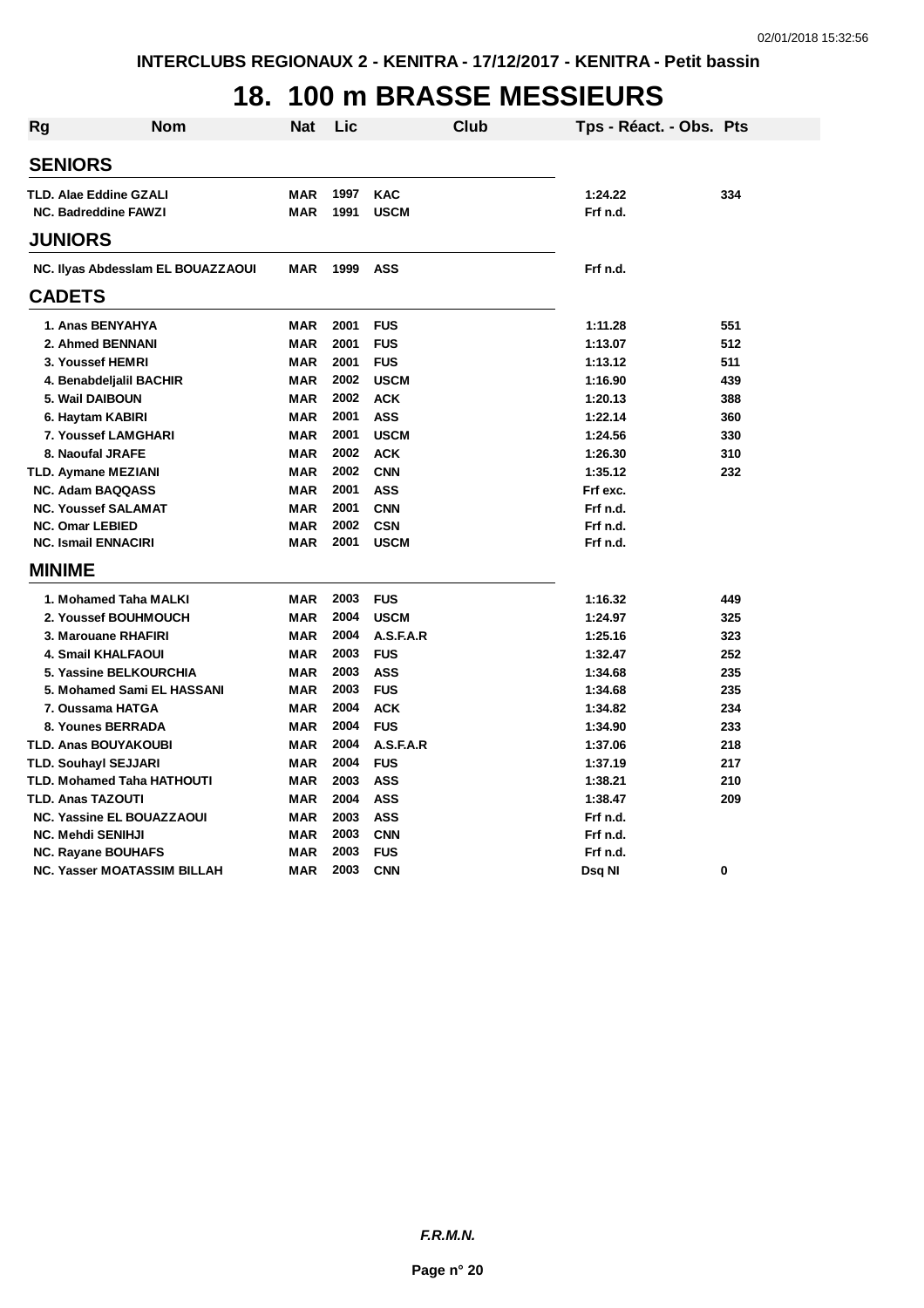#### **19. 50 m PAPILLON MESSIEURS**

| Rg | <b>Nom</b>                                | <b>Nat</b>        | Lic          |                            | <b>Club</b> | Tps - Réact. - Obs. Pts |            |
|----|-------------------------------------------|-------------------|--------------|----------------------------|-------------|-------------------------|------------|
|    | <b>SENIORS</b>                            |                   |              |                            |             |                         |            |
|    | 1. Hamza DAHBI SKALI                      | MAR               | 1998         | <b>CSN</b>                 |             | 27.25                   | 557        |
|    | 2. Badreddine FAWZI                       | <b>MAR</b>        | 1991         | <b>USCM</b>                |             | 30.00                   | 418        |
|    | 3. Nizar BENSAID                          | MAR               | 1994         | <b>CNN</b>                 |             | 31.12                   | 374        |
|    | <b>TLD. Alae Eddine GZALI</b>             | MAR               | 1997         | <b>KAC</b>                 |             | 32.46                   | 330        |
|    | <b>JUNIORS</b>                            |                   |              |                            |             |                         |            |
|    | 1. Hamza BARGACH                          | MAR               | 2000         | <b>CSN</b>                 |             | 32.88                   | 317        |
|    | NC. Mohamed Aymane SEYAR                  | MAR               | 2000         | <b>ASS</b>                 |             | Frf exc.                |            |
|    | NC. Ilyas Abdesslam EL BOUAZZAOUI         | MAR               | 1999         | <b>ASS</b>                 |             | Frf n.d.                |            |
|    | <b>NC. Soufiane CHAARI</b>                | MAR               | 1999         | <b>CNN</b>                 |             | Frf n.d.                |            |
|    | <b>CADETS</b>                             |                   |              |                            |             |                         |            |
|    | 1. Ali HEMRI                              | MAR               | 2001         | <b>FUS</b>                 |             | 28.47                   | 489        |
|    | 1. Youssef HEMRI                          | MAR               | 2001         | <b>FUS</b>                 |             | 28.47                   | 489        |
|    | 3. Ali MSOUGAR                            | <b>MAR</b>        | 2001         | <b>FUS</b>                 |             | 29.16                   | 455        |
|    | 4. Yassine NIHOU                          | <b>MAR</b>        | 2001         | <b>CNN</b>                 |             | 29.25                   | 451        |
|    | 5. Ilyasse MARGHANI                       | <b>MAR</b>        | 2001         | A.S.F.A.R                  |             | 29.36                   | 446        |
|    | 5. Mohamed Yassine BENSALEH               | <b>MAR</b>        | 2002         | <b>FUS</b>                 |             | 29.36                   | 446        |
|    | 5. Anas Badr MYESSER<br>8. Dorian TRUQUEZ | MAR<br><b>MAR</b> | 2001<br>2002 | <b>USCM</b><br><b>USCM</b> |             | 29.36<br>29.78          | 446        |
|    | 9. Ayman EL MECHRAFI                      | <b>MAR</b>        | 2002         | <b>USCM</b>                |             | 30.56                   | 427<br>395 |
|    | 10. Omar LEBIED                           | <b>MAR</b>        | 2002         | <b>CSN</b>                 |             | 30.75                   | 388        |
|    | 11. Mohamed Amine ACHIBANE                | <b>MAR</b>        | 2002         | <b>CNN</b>                 |             | 31.92                   | 347        |
|    | 12. Mehdi ZOUGAGHI                        | <b>MAR</b>        | 2001         | <b>USCM</b>                |             | 32.06                   | 342        |
|    | 13. Wail BEZOTE                           | <b>MAR</b>        | 2002         | <b>KAC</b>                 |             | 32.12                   | 340        |
|    | 14. Haytam KABIRI                         | <b>MAR</b>        | 2001         | <b>ASS</b>                 |             | 32.16                   | 339        |
|    | 14. Ziad LAHLOU                           | <b>MAR</b>        | 2001         | <b>USCM</b>                |             | 32.16                   | 339        |
|    | <b>16. Abdenasser LAKRANE</b>             | MAR               | 2002         | <b>ACK</b>                 |             | 32.53                   | 327        |
|    | 17. Ali MOKHTARI                          | <b>MAR</b>        | 2001         | <b>USCM</b>                |             | 32.97                   | 315        |
|    | 18. Benabdeljalil BACHIR                  | <b>MAR</b>        | 2002         | <b>USCM</b>                |             | 33.22                   | 307        |
|    | 19. Mehdi SAISSI HASSANI                  | <b>MAR</b>        | 2002         | <b>ACK</b>                 |             | 34.87                   | 266        |
|    | 20. Abdellah AJANA                        | <b>MAR</b>        | 2002         | <b>ASS</b>                 |             | 35.16                   | 259        |
|    | 21. Mehdi BENSALAH                        | <b>MAR</b>        | 2002         | <b>CNN</b>                 |             | 37.52                   | 213        |
|    | NC. Taha MIFTAH                           | <b>MAR</b>        | 2001         | <b>CNN</b>                 |             | Frf n.d.                |            |
|    | <b>NC. Aymane MEZIANI</b>                 | MAR               | 2002         | CNN                        |             | Frf n.d.                |            |
|    | NC. Mohamed Wassim MESKINI                | MAR               |              | 2002 USCM                  |             | Frf n.d.                |            |
|    | <b>MINIME</b>                             |                   |              |                            |             |                         |            |
|    | 1. Yasser BENCHEBBA                       | MAR               | 2004         | <b>FUS</b>                 |             | 29.97                   | 419        |
|    | 2. Rayane BOUHAFS                         | MAR               | 2003         | <b>FUS</b>                 |             | 32.38                   | 332        |
|    | 3. Yahya ELBRIDI                          | MAR               | 2003         | <b>USCM</b>                |             | 34.00                   | 287        |
|    | 4. Anass ILGUIM                           | MAR               | 2003         | <b>CNN</b>                 |             | 36.91                   | 224        |
|    | 5. Mohammed Ayman BOULMAKOUL              | MAR               | 2004         | <b>ASS</b>                 |             | 36.97                   | 223        |
|    | 6. Yassine EL BOUAZZAOUI                  | MAR               | 2003         | ASS                        |             | 37.00                   | 222        |
|    | 7. Ahmed Ghassane MAGRI                   | MAR               | 2003         | <b>ASS</b>                 |             | 37.10                   | 221        |
|    | 8. Yasser MOATASSIM BILLAH                | MAR               | 2003         | <b>CNN</b>                 |             | 37.16                   | 220        |
|    | 9. Anas BOUYAKOUBI                        | MAR               | 2004         | A.S.F.A.R                  |             | 37.50                   | 214        |
|    | 10. El Khalil EL MAZOUNI                  | MAR<br><b>MAR</b> | 2003<br>2004 | <b>CSN</b>                 |             | 37.81                   | 208<br>204 |
|    | 11. Lmehdi FILALI<br>12. Zakaria BERRAHMA | <b>MAR</b>        | 2003         | <b>USCM</b><br><b>ASS</b>  |             | 38.10<br>38.25          | 201        |
|    | 13. Zakaria HIBAOUI                       | MAR               | 2004         | <b>ACK</b>                 |             | 38.59                   | 196        |
|    | <b>14. Mohamed Taha HATHOUTI</b>          | MAR               | 2003         | <b>ASS</b>                 |             | 39.28                   | 186        |
|    | 15. Oussama HATGA                         | MAR               | 2004         | <b>ACK</b>                 |             | 40.06                   | 175        |
|    | TLD. Marouane RHAFIRI                     | MAR               | 2004         | A.S.F.A.R                  |             | 42.53                   | 146        |
|    | <b>TLD. Adil NOUIRA</b>                   | MAR               | 2004         | <b>KAC</b>                 |             | 44.78                   | 125        |
|    |                                           |                   |              |                            |             |                         |            |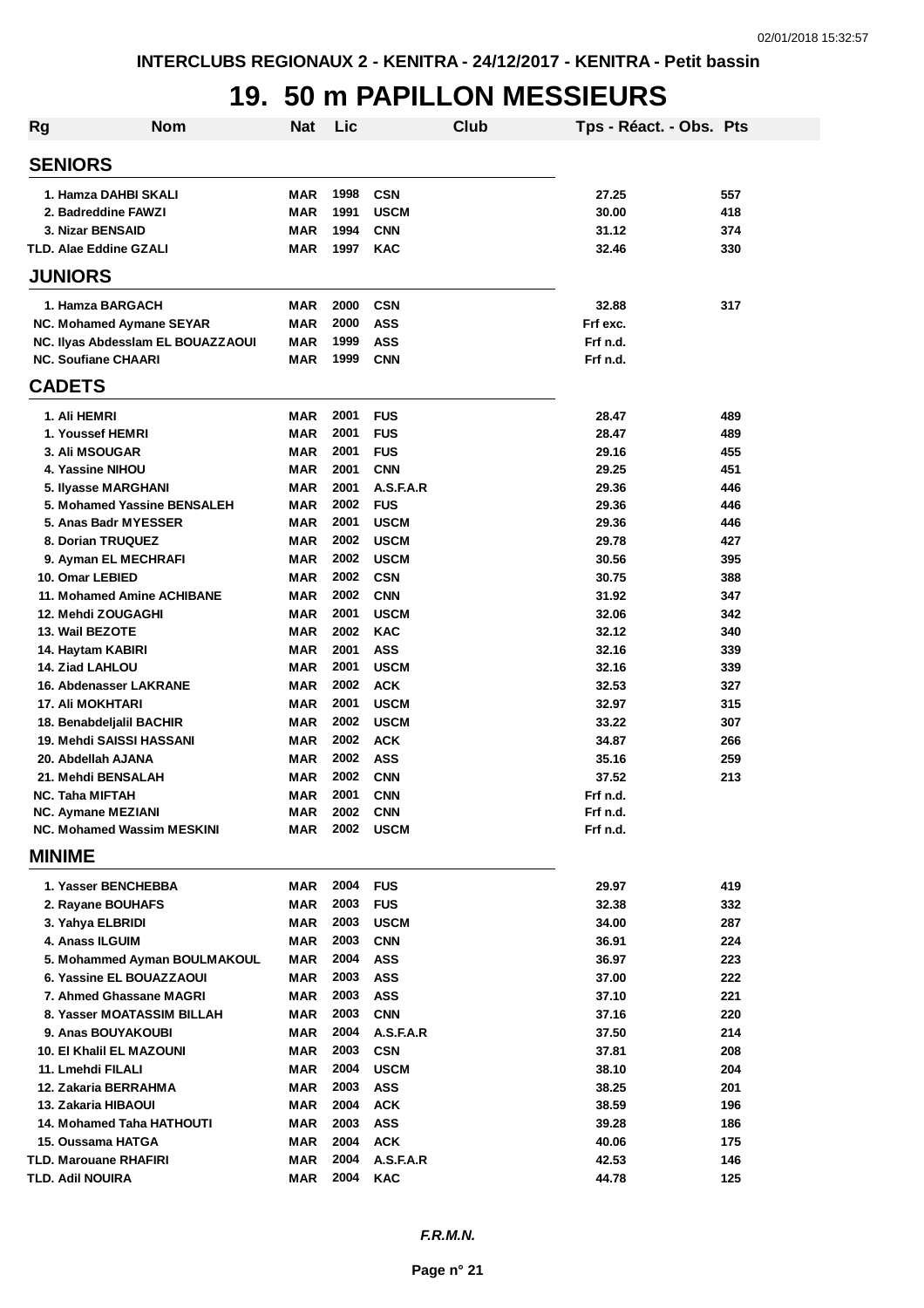#### **20. 50 m PAPILLON DAMES**

| <b>Rg</b>     | <b>Nom</b>                    | <b>Nat</b> | Lic  | <b>Club</b> | Tps - Réact. - Obs. Pts |     |
|---------------|-------------------------------|------------|------|-------------|-------------------------|-----|
|               | <b>SENIORS</b>                |            |      |             |                         |     |
|               | <b>1. Nour DRISSI HASSANI</b> | <b>MAR</b> | 1998 | <b>FUS</b>  | 33.13                   | 401 |
|               |                               |            |      |             |                         |     |
|               | <b>JUNIORS</b>                |            |      |             |                         |     |
|               | 1. Soukaina CHAARI            | <b>MAR</b> | 2000 | <b>CNN</b>  | 32.43                   | 427 |
|               | <b>NC. Rim DIOURI</b>         | <b>MAR</b> | 2000 | <b>CNN</b>  | Frf n.d.                |     |
|               | <b>CADETS</b>                 |            |      |             |                         |     |
|               | 1. Ayat Allah EL ANOUAR       | <b>MAR</b> | 2002 | <b>FUS</b>  | 34.12                   | 367 |
|               | 2. Aya TAHRI                  | <b>MAR</b> | 2002 | <b>ACK</b>  | 34.22                   | 364 |
|               | 3. Kholoud RHNANE             | <b>MAR</b> | 2001 | <b>FUS</b>  | 34.40                   | 358 |
|               | 4. Ghita BAGHDAD              | <b>MAR</b> | 2002 | <b>CSN</b>  | 37.71                   | 272 |
| <b>MINIME</b> |                               |            |      |             |                         |     |
|               | 1. Hiba CHOUAIBI              | <b>MAR</b> | 2004 | <b>USCM</b> | 32.13                   | 439 |
|               | 2. Imane BASKACH              | <b>MAR</b> | 2003 | <b>USCM</b> | 34.61                   | 351 |
|               | 3. Yasmine NADIR              | <b>MAR</b> | 2003 | <b>FUS</b>  | 35.91                   | 314 |
|               | 4. Oumaima RACHIDI            | <b>MAR</b> | 2004 | <b>USCM</b> | 36.03                   | 311 |
|               | 5. Zaineb EL AZHARI           | <b>MAR</b> | 2003 | <b>FUS</b>  | 36.42                   | 301 |
|               | 5. Hiba BOURZINE              | <b>MAR</b> | 2004 | <b>USCM</b> | 36.42                   | 301 |
|               | 7. Imane BAMHAOUED            | MAR        | 2004 | A.S.F.A.R   | 36.56                   | 298 |
|               | 8. Rima BADOUI                | <b>MAR</b> | 2004 | <b>ASS</b>  | 38.85                   | 248 |
|               | 8. Rime BERRADA               | <b>MAR</b> | 2003 | <b>FUS</b>  | 38.85                   | 248 |
|               | 10. Chahd BELEKBIRA           | <b>MAR</b> | 2004 | A.S.F.A.R   | 39.69                   | 233 |
|               | 11. Kenza EL MEJDOUB          | <b>MAR</b> | 2003 | <b>ASS</b>  | 41.37                   | 206 |
|               | <b>11. Rim ARHARBI</b>        | <b>MAR</b> | 2004 | <b>KAC</b>  | 41.37                   | 206 |
|               | 13. Manal LAASKRI             | <b>MAR</b> | 2004 | <b>KAC</b>  | 41.99                   | 197 |
|               | <b>14. Hiba GHOUDANE</b>      | <b>MAR</b> | 2004 | <b>CSN</b>  | 42.25                   | 193 |
|               | <b>NC. Rania TERRAB</b>       | <b>MAR</b> | 2003 | <b>CNN</b>  | Frf n.d.                |     |
|               | <b>NC. Marwa ALAOUI</b>       | <b>MAR</b> | 2004 | <b>CNN</b>  | Dsg NI                  | 0   |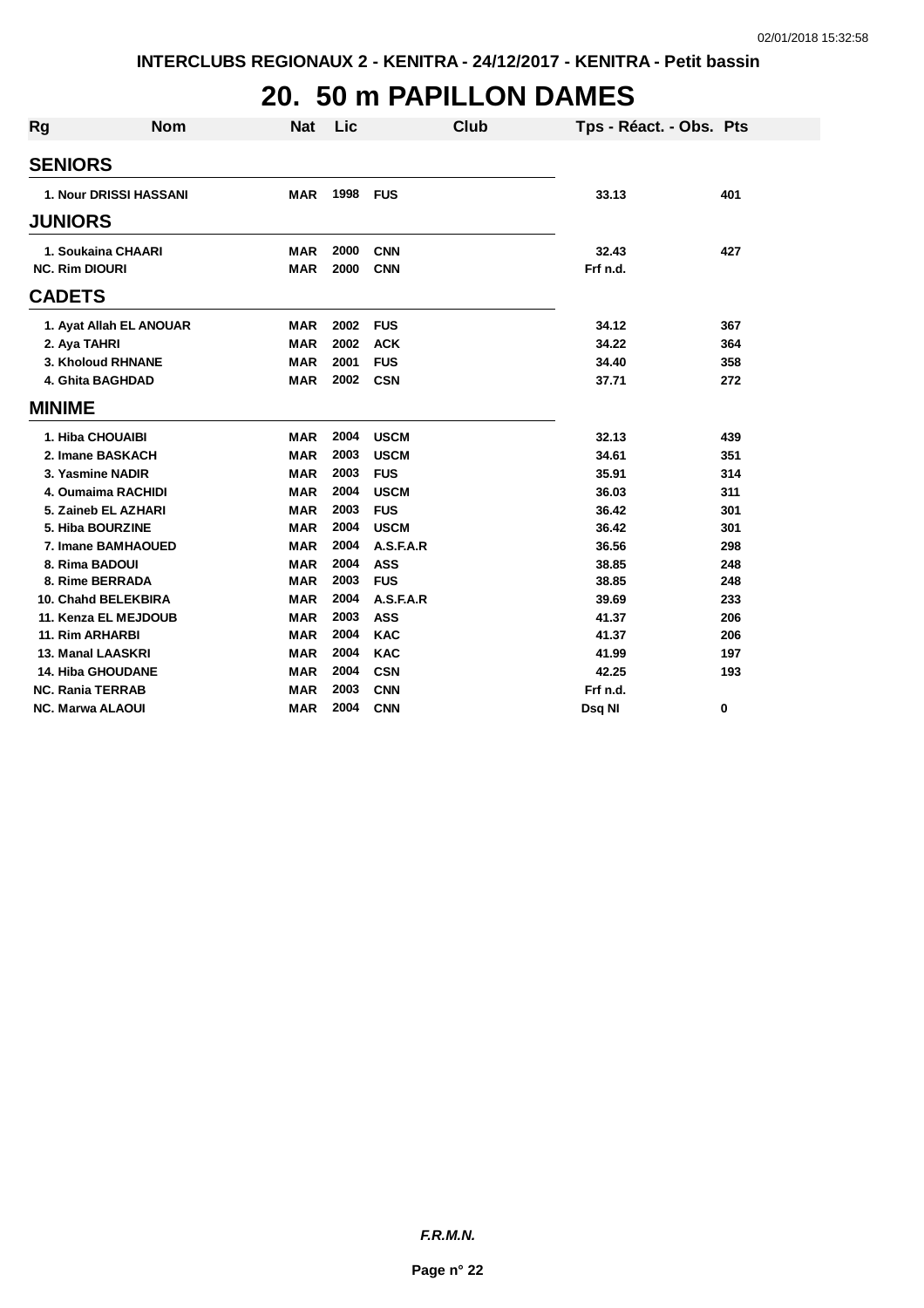## **21. 400 m 4 NAGES MESSIEURS**

| Rg                         | <b>Nom</b>                  | <b>Nat</b> | Lic  |             | Club | Tps - Réact. - Obs. Pts |     |
|----------------------------|-----------------------------|------------|------|-------------|------|-------------------------|-----|
| <b>CADETS</b>              |                             |            |      |             |      |                         |     |
|                            | 1. Youssef HEMRI            | MAR        | 2001 | <b>FUS</b>  |      | 4:52.06                 | 581 |
| 2. Ali HEMRI               |                             | MAR        | 2001 | <b>FUS</b>  |      | 4:59.10                 | 541 |
|                            | 3. Mohamed Yassine BENSALEH | <b>MAR</b> | 2002 | <b>FUS</b>  |      | 5:02.91                 | 521 |
| <b>4. Ali MSOUGAR</b>      |                             | <b>MAR</b> | 2001 | <b>FUS</b>  |      | 5:11.47                 | 479 |
|                            | 5. Youssef OUKHOUYA         | <b>MAR</b> | 2002 | <b>FUS</b>  |      | 5:14.72                 | 465 |
| <b>6. Ali MOKHTARI</b>     |                             | <b>MAR</b> | 2001 | <b>USCM</b> |      | 5:33.84                 | 389 |
|                            | 7. Yassine CHAGH            | <b>MAR</b> | 2001 | <b>ACK</b>  |      | 6:02.03                 | 305 |
| <b>MINIME</b>              |                             |            |      |             |      |                         |     |
|                            | TLD. Younes BERRADA         | <b>MAR</b> | 2004 | <b>FUS</b>  |      | 6:21.37                 | 261 |
| <b>NC. Soufiane TAYEBI</b> |                             | MAR        | 2003 | <b>FUS</b>  |      | Dsq NI                  | 0   |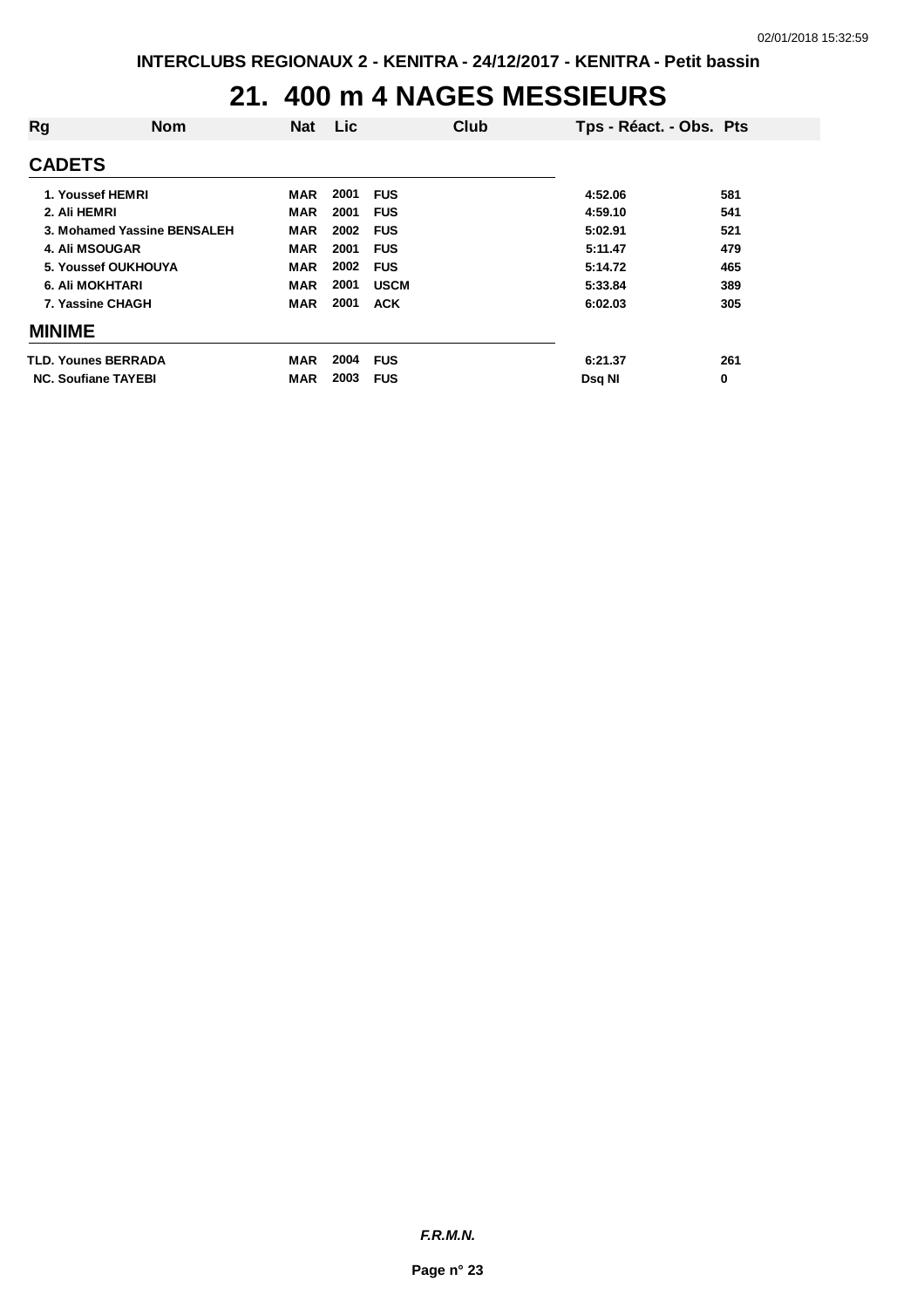#### **22. 400 m 4 NAGES DAMES**

| Rg                | <b>Nom</b>               | <b>Nat</b> | <b>Lic</b> | Club        | Tps - Réact. - Obs. Pts |     |
|-------------------|--------------------------|------------|------------|-------------|-------------------------|-----|
| <b>CADETS</b>     |                          |            |            |             |                         |     |
| 1. Atar IDRISSI   |                          | MAR        | 2001       | <b>USCM</b> | 5:51.06                 | 447 |
| 2. Kholoud RHNANE |                          | <b>MAR</b> | 2001       | <b>FUS</b>  | 6:01.25                 | 410 |
| <b>MINIME</b>     |                          |            |            |             |                         |     |
|                   | 1. Malak BOUSSOUF        | <b>MAR</b> | 2004       | <b>ACK</b>  | 5:37.82                 | 501 |
|                   | 2. Aicha EL BEKALI       | <b>MAR</b> | 2004       | A.S.F.A.R   | 6:01.00                 | 411 |
|                   | 3. Rime Ines EL RHOUBARI | <b>MAR</b> | 2004       | <b>FUS</b>  | 6:04.63                 | 398 |
|                   | 4. Imane BASKACH         | <b>MAR</b> | 2003       | <b>USCM</b> | 6:05.09                 | 397 |
|                   | 5. Yasmine RIAD          | <b>MAR</b> | 2004       | <b>FUS</b>  | 6:17.81                 | 358 |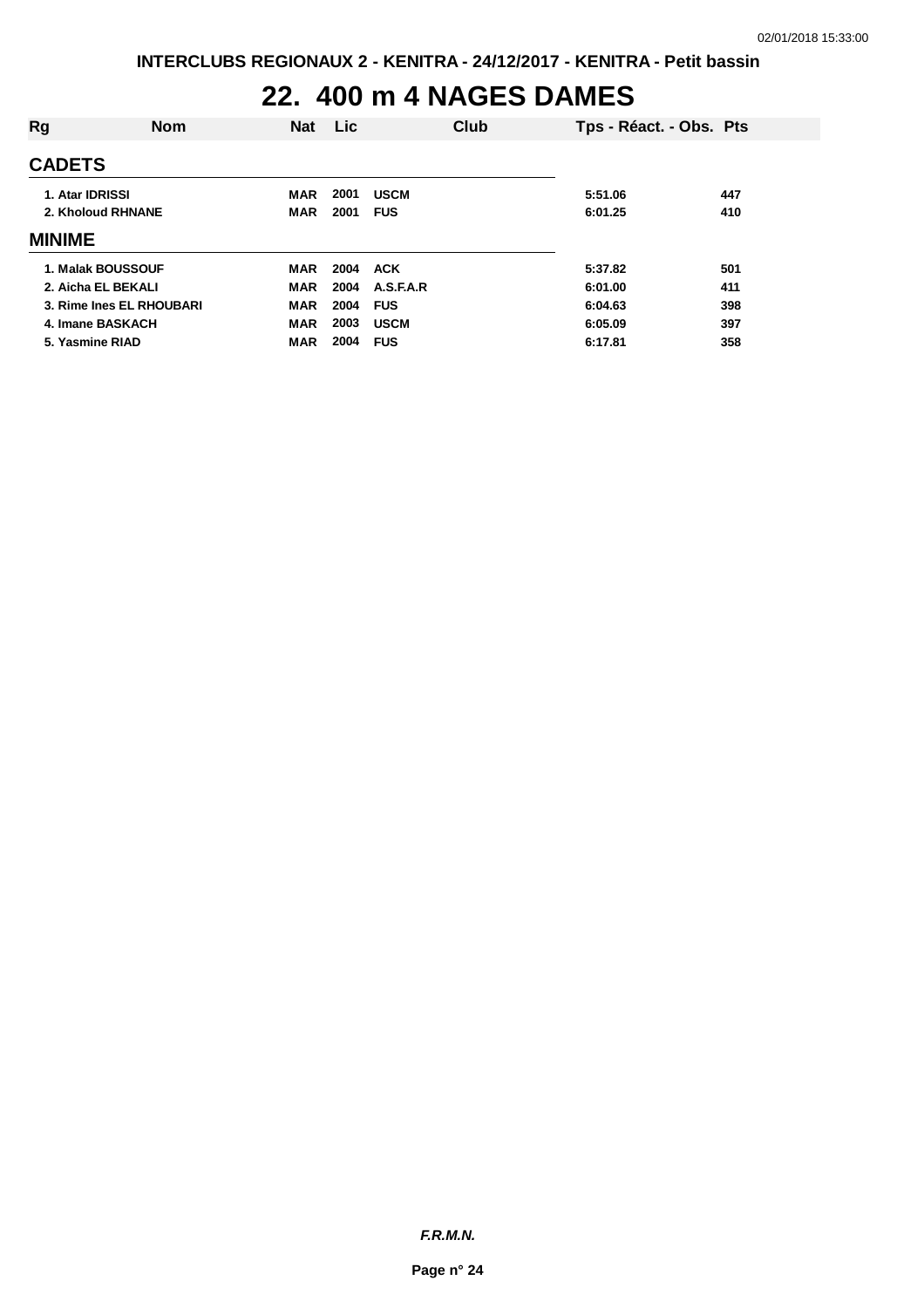### **23. 50 m BRASSE MESSIEURS**

| <b>Rg</b> | <b>Nom</b>                                               | <b>Nat</b>               | Lic          |                           | Club | Tps - Réact. - Obs. Pts |            |
|-----------|----------------------------------------------------------|--------------------------|--------------|---------------------------|------|-------------------------|------------|
|           | <b>SENIORS</b>                                           |                          |              |                           |      |                         |            |
|           | 1. Badreddine FAWZI                                      | MAR                      | 1991         | <b>USCM</b>               |      | 32.09                   | 574        |
|           | 2. Alae Eddine GZALI                                     | <b>MAR</b>               | 1997         | <b>KAC</b>                |      | 37.00                   | 374        |
|           | <b>JUNIORS</b>                                           |                          |              |                           |      |                         |            |
|           | NC. Mohamed Aymane SEYAR                                 | MAR                      | 2000         | <b>ASS</b>                |      | Frf exc.                |            |
|           | <b>NC. Mehdi BOUFEDENE</b>                               | <b>MAR</b>               | 2000         | <b>ASS</b>                |      | Frf n.d.                |            |
|           | NC. Ilyas Abdessiam EL BOUAZZAOUI                        | <b>MAR</b>               | 1999         | <b>ASS</b>                |      | Frf n.d.                |            |
|           | <b>CADETS</b>                                            |                          |              |                           |      |                         |            |
|           | 1. Ahmed BENNANI                                         | <b>MAR</b>               | 2001         | <b>FUS</b>                |      | 33.24                   | 516        |
|           | 2. Ilyasse MARGHANI                                      | <b>MAR</b>               | 2001         | A.S.F.A.R                 |      | 33.46                   | 506        |
|           | 3. Anas BENYAHYA                                         | <b>MAR</b>               | 2001         | <b>FUS</b>                |      | 33.63                   | 498        |
|           | 4. Wail DAIBOUN                                          | <b>MAR</b>               | 2002         | <b>ACK</b>                |      | 34.46                   | 463        |
|           | 5. Ayman EL MECHRAFI                                     | <b>MAR</b>               | 2002         | <b>USCM</b>               |      | 34.48                   | 462        |
|           | 6. Benabdeljalil BACHIR                                  | <b>MAR</b>               | 2002         | <b>USCM</b>               |      | 35.09                   | 439        |
|           | 7. Omar LEBIED                                           | <b>MAR</b>               | 2002         | <b>CSN</b>                |      | 36.87                   | 378        |
|           | 8. Youssef OUKHOUYA                                      | <b>MAR</b>               | 2002         | <b>FUS</b>                |      | 36.97                   | 375        |
|           | 9. Mehdi ZOUGAGHI                                        | <b>MAR</b>               | 2001         | <b>USCM</b>               |      | 37.62                   | 356        |
|           | <b>10. Ismail BAMHAOUED</b>                              | <b>MAR</b>               | 2002         | A.S.F.A.R                 |      | 38.97                   | 320        |
|           | 11. Haytam KABIRI                                        | <b>MAR</b>               | 2001         | <b>ASS</b>                |      | 39.68                   | 303        |
|           | 12. Mohamed Mouad MESSAOUDI                              | <b>MAR</b>               | 2002         | A.S.F.A.R                 |      | 41.41                   | 267        |
|           | TLD. Abderrahmane ELHACHEMI                              | <b>MAR</b>               | 2002         | <b>ASS</b>                |      | 46.62                   | 187        |
|           | <b>NC. Mehdi SAISSI HASSANI</b>                          | <b>MAR</b>               | 2002         | <b>ACK</b>                |      | Frf n.d.                |            |
|           | <b>NC. Youssef SALAMAT</b>                               | <b>MAR</b>               | 2001         | <b>CNN</b>                |      | Frf n.d.                |            |
|           | <b>NC. Aymane MEZIANI</b><br><b>NC. Youssef LAMGHARI</b> | <b>MAR</b><br><b>MAR</b> | 2002<br>2001 | <b>CNN</b><br><b>USCM</b> |      | Frf n.d.<br>Frf n.d.    |            |
|           | <b>NC. Naoufal JRAFE</b>                                 | <b>MAR</b>               | 2002         | <b>ACK</b>                |      | Dsq FD                  | 0          |
|           | <b>MINIME</b>                                            |                          |              |                           |      |                         |            |
|           |                                                          |                          |              |                           |      |                         |            |
|           | 1. Anir SADIQUI                                          | <b>MAR</b>               | 2003         | <b>USCM</b>               |      | 36.47                   | 391        |
|           | 2. Youssef BOUHMOUCH                                     | <b>MAR</b>               | 2004         | <b>USCM</b>               |      | 37.65                   | 355        |
|           | 3. Marouane RHAFIRI                                      | <b>MAR</b>               | 2004         | A.S.F.A.R                 |      | 38.07                   | 343        |
|           | 4. Rayane BOUHAFS                                        | MAR                      | 2003         | <b>FUS</b>                |      | 38.10                   | 343        |
|           | 5. Smail KHALFAOUI                                       | <b>MAR</b>               | 2003         | <b>FUS</b>                |      | 39.94                   | 297        |
|           | 6. Ahmed Ghassane MAGRI                                  | MAR<br><b>MAR</b>        | 2003<br>2003 | ASS<br><b>USCM</b>        |      | 40.28<br>40.37          | 290<br>288 |
|           | 7. Yahya ELBRIDI<br>8. Mohammed EL KHDARI                | <b>MAR</b>               | 2004         | <b>CSN</b>                |      | 40.78                   | 279        |
|           | 9. Mohamed Sami EL HASSANI                               | <b>MAR</b>               | 2003         | <b>FUS</b>                |      | 41.68                   | 262        |
|           | 10. Yassine EL BOUAZZAOUI                                | <b>MAR</b>               | 2003         | <b>ASS</b>                |      | 42.16                   | 253        |
|           | 11. Yahya OUAFIA                                         | <b>MAR</b>               | 2004         | <b>ACK</b>                |      | 42.19                   | 252        |
|           | 12. Oussama HATGA                                        | MAR                      | 2004         | <b>ACK</b>                |      | 42.65                   | 244        |
|           | 13. Zakaria HIBAOUI                                      | <b>MAR</b>               | 2004         | <b>ACK</b>                |      | 43.60                   | 228        |
|           | <b>14. Anas BOUYAKOUBI</b>                               | <b>MAR</b>               | 2004         | A.S.F.A.R                 |      | 43.66                   | 228        |
|           | 15. Souhayl SEJJARI                                      | <b>MAR</b>               | 2004         | <b>FUS</b>                |      | 44.00                   | 222        |
|           | <b>16. Mohamed Taha HATHOUTI</b>                         | <b>MAR</b>               | 2003         | <b>ASS</b>                |      | 44.28                   | 218        |
|           | 17. Badr ABROUK                                          | <b>MAR</b>               | 2004         | A.S.F.A.R                 |      | 44.91                   | 209        |
|           | <b>18. Younes BERRADA</b>                                | <b>MAR</b>               | 2004         | <b>FUS</b>                |      | 44.94                   | 209        |
|           | TLD. Mohammed Ayman BOULMAKOUL                           | <b>MAR</b>               | 2004         | <b>ASS</b>                |      | 47.67                   | 175        |
|           | TLD. Adil NOUIRA                                         | <b>MAR</b>               | 2004         | <b>KAC</b>                |      | 47.67                   | 175        |
|           | TLD. Adam ACHAK                                          | <b>MAR</b>               | 2004         | <b>ASS</b>                |      | 47.69                   | 174        |
|           | TLD. Lmehdi FILALI                                       | <b>MAR</b>               | 2004         | <b>USCM</b>               |      | 48.19                   | 169        |
|           | <b>NC. Mehdi SENIHJI</b>                                 | <b>MAR</b>               | 2003         | <b>CNN</b>                |      | Frf n.d.                |            |
|           | NC. Yasser MOATASSIM BILLAH                              | <b>MAR</b>               | 2003         | <b>CNN</b>                |      | Dsq FD                  | 0          |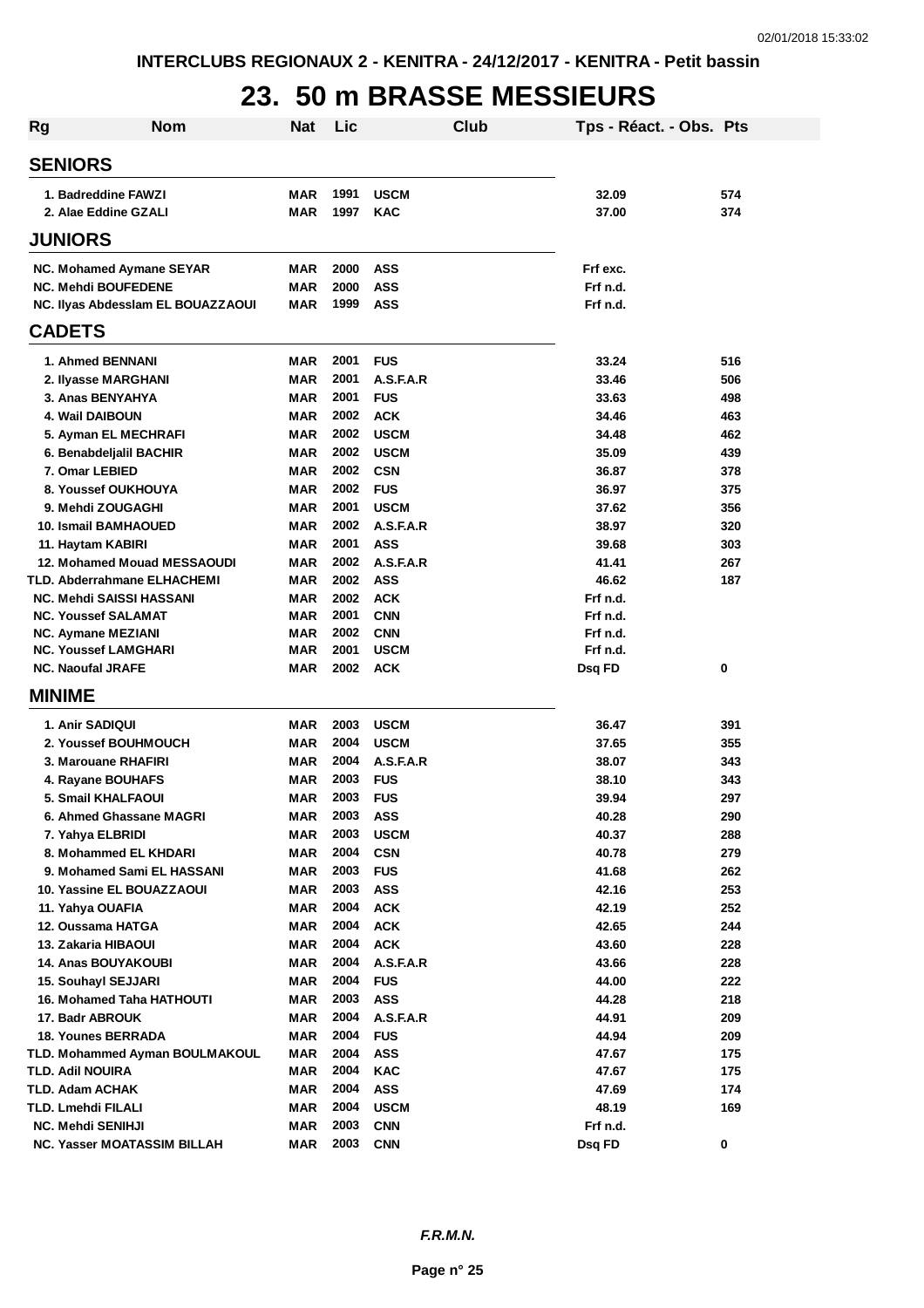## **24. 50 m BRASSE DAMES**

| Rg                        | <b>Nom</b>                 | <b>Nat</b> | Lic  | Club        | Tps - Réact. - Obs. Pts |     |
|---------------------------|----------------------------|------------|------|-------------|-------------------------|-----|
| <b>SENIORS</b>            |                            |            |      |             |                         |     |
|                           | 1. Hajar MARHFOUR          | <b>MAR</b> | 1995 | <b>FUS</b>  | 37.31                   | 511 |
| <b>CADETS</b>             |                            |            |      |             |                         |     |
| 1. Aya TAHRI              |                            | <b>MAR</b> | 2002 | <b>ACK</b>  | 40.28                   | 406 |
|                           | 2. Ghita BAGHDAD           | <b>MAR</b> | 2002 | <b>CSN</b>  | 44.53                   | 301 |
|                           | 3. Iqbal SAKHRAOUI         | <b>MAR</b> | 2001 | <b>CSN</b>  | 45.81                   | 276 |
| <b>MINIME</b>             |                            |            |      |             |                         |     |
|                           | 1. Yasmine NADIR           | <b>MAR</b> | 2003 | <b>FUS</b>  | 37.79                   | 492 |
|                           | 2. Malak BOUSSOUF          | <b>MAR</b> | 2004 | <b>ACK</b>  | 38.04                   | 482 |
|                           | 3. Hiba BOURZINE           | <b>MAR</b> | 2004 | <b>USCM</b> | 40.06                   | 413 |
|                           | 4. Aicha EL BEKALI         | <b>MAR</b> | 2004 | A.S.F.A.R   | 41.22                   | 379 |
|                           | 5. Lina GABOUNE            | <b>MAR</b> | 2004 | <b>FUS</b>  | 41.91                   | 361 |
|                           | 6. Chahd BELEKBIRA         | <b>MAR</b> | 2004 | A.S.F.A.R   | 42.78                   | 339 |
|                           | 7. Ines AL FIGUIGUI        | <b>MAR</b> | 2004 | <b>USCM</b> | 43.03                   | 333 |
|                           | 8. Doaa AMMOUMOU           | <b>MAR</b> | 2003 | <b>ACK</b>  | 43.34                   | 326 |
| 9. Rima BADOUI            |                            | <b>MAR</b> | 2004 | <b>ASS</b>  | 44.78                   | 295 |
| <b>10. Hind BAGHDAD</b>   |                            | <b>MAR</b> | 2004 | <b>CSN</b>  | 44.82                   | 295 |
|                           | 11. Meryem BENAYACHE       | <b>MAR</b> | 2004 | <b>USCM</b> | 45.85                   | 275 |
|                           | <b>12. Imane BAMHAOUED</b> | <b>MAR</b> | 2004 | A.S.F.A.R   | 45.88                   | 275 |
|                           | 13. Camelia GARNOUSSI      | <b>MAR</b> | 2004 | <b>FUS</b>  | 46.28                   | 268 |
|                           | 14. Zaineb EL AZHARI       | <b>MAR</b> | 2003 | <b>FUS</b>  | 46.66                   | 261 |
| <b>TLD. Rim ARHARBI</b>   |                            | <b>MAR</b> | 2004 | <b>KAC</b>  | 48.25                   | 236 |
| <b>TLD. Manal LAASKRI</b> |                            | <b>MAR</b> | 2004 | <b>KAC</b>  | 49.38                   | 220 |
| <b>NC. Rania TERRAB</b>   |                            | <b>MAR</b> | 2003 | <b>CNN</b>  | Frf n.d.                |     |
| <b>NC. Marwa ALAOUI</b>   |                            | <b>MAR</b> | 2004 | <b>CNN</b>  | Dsg NI                  | 0   |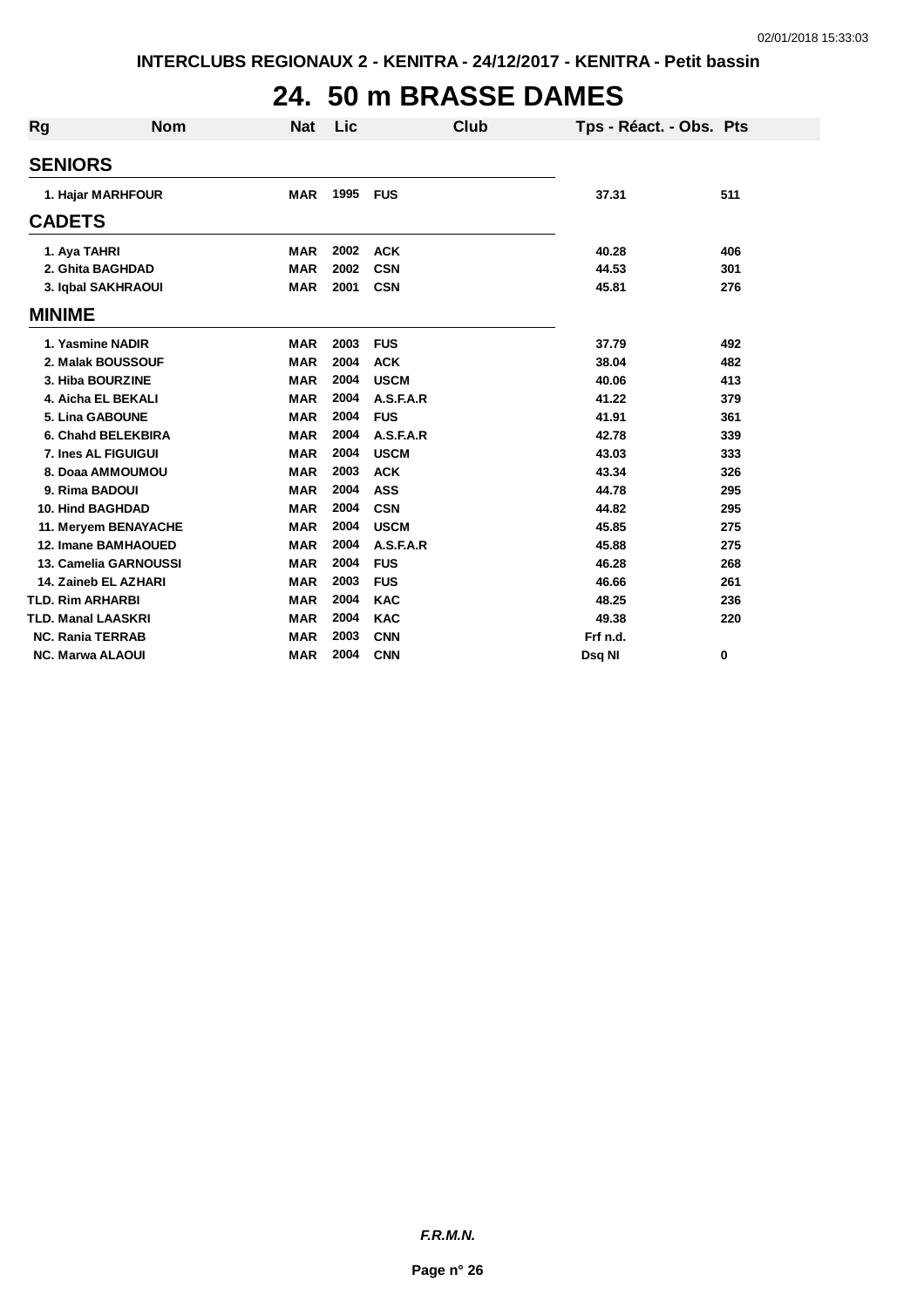## **25. 200 m NAGE LIBRE MESSIEURS**

| Rg            | <b>Nom</b>                        | <b>Nat</b> | Lic  |             | <b>Club</b> | Tps - Réact. - Obs. Pts |     |
|---------------|-----------------------------------|------------|------|-------------|-------------|-------------------------|-----|
|               | <b>SENIORS</b>                    |            |      |             |             |                         |     |
|               | 1. Said SABER                     | MAR        | 1995 | <b>CNN</b>  |             | 1:55.47                 | 689 |
|               | 2. Nizar BENSAID                  | <b>MAR</b> | 1994 | <b>CNN</b>  |             | 2:26.28                 | 339 |
|               |                                   |            |      |             |             |                         |     |
|               | <b>JUNIORS</b>                    |            |      |             |             |                         |     |
|               | 1. Med Saad EL HADI               | <b>MAR</b> | 2000 | <b>USCM</b> |             | 2:13.81                 | 442 |
|               | <b>NC. Soufiane CHAARI</b>        | <b>MAR</b> | 1999 | <b>CNN</b>  |             | Frf n.d.                |     |
| <b>CADETS</b> |                                   |            |      |             |             |                         |     |
|               | 1. Anas Badr MYESSER              | <b>MAR</b> | 2001 | <b>USCM</b> |             | 2:11.08                 | 471 |
|               | 2. Dorian TRUQUEZ                 | <b>MAR</b> | 2002 | <b>USCM</b> |             | 2:14.88                 | 432 |
|               | 3. Yassine NIHOU                  | <b>MAR</b> | 2001 | <b>CNN</b>  |             | 2:15.59                 | 425 |
|               | 4. Anas BENYAHYA                  | <b>MAR</b> | 2001 | <b>FUS</b>  |             | 2:25.07                 | 347 |
|               | 5. Mohamed Amine ACHIBANE         | <b>MAR</b> | 2002 | <b>CNN</b>  |             | 2:25.78                 | 342 |
|               | 6. Mehdi BENSALAH                 | <b>MAR</b> | 2002 | <b>CNN</b>  |             | 2:28.86                 | 321 |
|               | 7. Abdenasser LAKRANE             | <b>MAR</b> | 2002 | <b>ACK</b>  |             | 2:29.00                 | 320 |
|               | <b>NC. Taha MIFTAH</b>            | <b>MAR</b> | 2001 | <b>CNN</b>  |             | Frf n.d.                |     |
|               | <b>NC. Youssef LAMGHARI</b>       | <b>MAR</b> | 2001 | <b>USCM</b> |             | Frf n.d.                |     |
|               | <b>NC. Mohamed Wassim MESKINI</b> | MAR        | 2002 | <b>USCM</b> |             | Frf n.d.                |     |
|               | <b>NC. Wail DAIBOUN</b>           | <b>MAR</b> | 2002 | <b>ACK</b>  |             | Abandon                 | 0   |
| <b>MINIME</b> |                                   |            |      |             |             |                         |     |
|               | 1. Yasser BENCHEBBA               | <b>MAR</b> | 2004 | <b>FUS</b>  |             | 2:06.56                 | 523 |
|               | 2. Anir SADIQUI                   | <b>MAR</b> | 2003 | <b>USCM</b> |             | 2:16.84                 | 414 |
|               | 3. Youssef BOUHMOUCH              | <b>MAR</b> | 2004 | <b>USCM</b> |             | 2:29.91                 | 315 |
|               | 4. Soufiane TAYEBI                | <b>MAR</b> | 2003 | <b>FUS</b>  |             | 2:34.65                 | 286 |
|               | 5. Mohamed Sami EL HASSANI        | <b>MAR</b> | 2003 | <b>FUS</b>  |             | 2:36.93                 | 274 |
|               | 6. Anass ILGUIM                   | <b>MAR</b> | 2003 | <b>CNN</b>  |             | 2:39.47                 | 261 |
|               | 7. El Khalil EL MAZOUNI           | <b>MAR</b> | 2003 | <b>CSN</b>  |             | 2:40.95                 | 254 |
|               | 8. Souhayl SEJJARI                | <b>MAR</b> | 2004 | <b>FUS</b>  |             | 2:44.66                 | 237 |
|               | <b>NC. Mehdi SENIHJI</b>          | <b>MAR</b> | 2003 | <b>CNN</b>  |             | Frf n.d.                |     |
|               | <b>NC. Smail KHALFAOUI</b>        | MAR        | 2003 | <b>FUS</b>  |             | Frf n.d.                |     |
|               | <b>NC. Badr ABROUK</b>            | <b>MAR</b> | 2004 | A.S.F.A.R   |             | Abandon                 | 0   |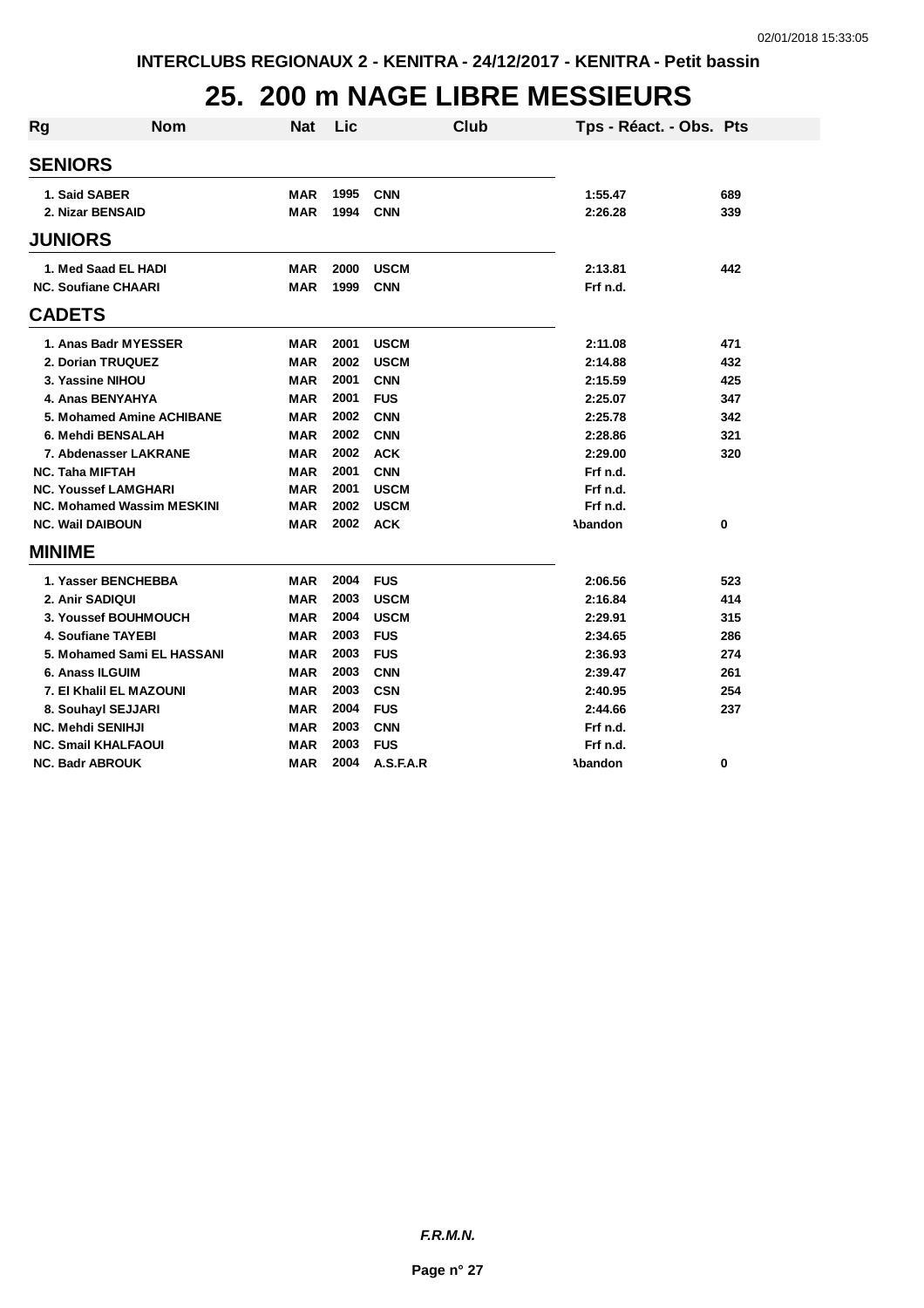## **26. 200 m NAGE LIBRE DAMES**

| Rg              | <b>Nom</b>                 | Nat        | <b>Lic</b> | Club        |          | Tps - Réact. - Obs. Pts |
|-----------------|----------------------------|------------|------------|-------------|----------|-------------------------|
| <b>JUNIORS</b>  |                            |            |            |             |          |                         |
|                 | <b>NC. Soukaina CHAARI</b> | <b>MAR</b> | 2000       | <b>CNN</b>  | Frf n.d. |                         |
| <b>CADETS</b>   |                            |            |            |             |          |                         |
|                 | 1. Ayat Allah EL ANOUAR    | <b>MAR</b> | 2002       | <b>FUS</b>  | 2:27.84  | 446                     |
|                 | 2. Hiba ELHARRAK           | <b>MAR</b> | 2002       | <b>ASS</b>  | 2:47.65  | 306                     |
| <b>MINIME</b>   |                            |            |            |             |          |                         |
|                 | 1. Hiba CHOUAIBI           | <b>MAR</b> | 2004       | <b>USCM</b> | 2:24.00  | 483                     |
|                 | 2. Oumaima RACHIDI         | <b>MAR</b> | 2004       | <b>USCM</b> | 2:29.03  | 435                     |
|                 | 3. Ines AL FIGUIGUI        | <b>MAR</b> | 2004       | <b>USCM</b> | 2:34.07  | 394                     |
|                 | 4. Rime Ines EL RHOUBARI   | <b>MAR</b> | 2004       | <b>FUS</b>  | 2:35.47  | 383                     |
|                 | 5. Meryem BENAYACHE        | <b>MAR</b> | 2004       | <b>USCM</b> | 2:36.56  | 375                     |
| 6. Yasmine RIAD |                            | <b>MAR</b> | 2004       | <b>FUS</b>  | 2:36.89  | 373                     |
|                 | 7. Lina GABOUNE            | <b>MAR</b> | 2004       | <b>FUS</b>  | 2:38.07  | 365                     |
|                 | 8. Rime BERRADA            | <b>MAR</b> | 2003       | <b>FUS</b>  | 2:43.43  | 330                     |
|                 | 9. Camelia GARNOUSSI       | <b>MAR</b> | 2004       | <b>FUS</b>  | 2:47.18  | 308                     |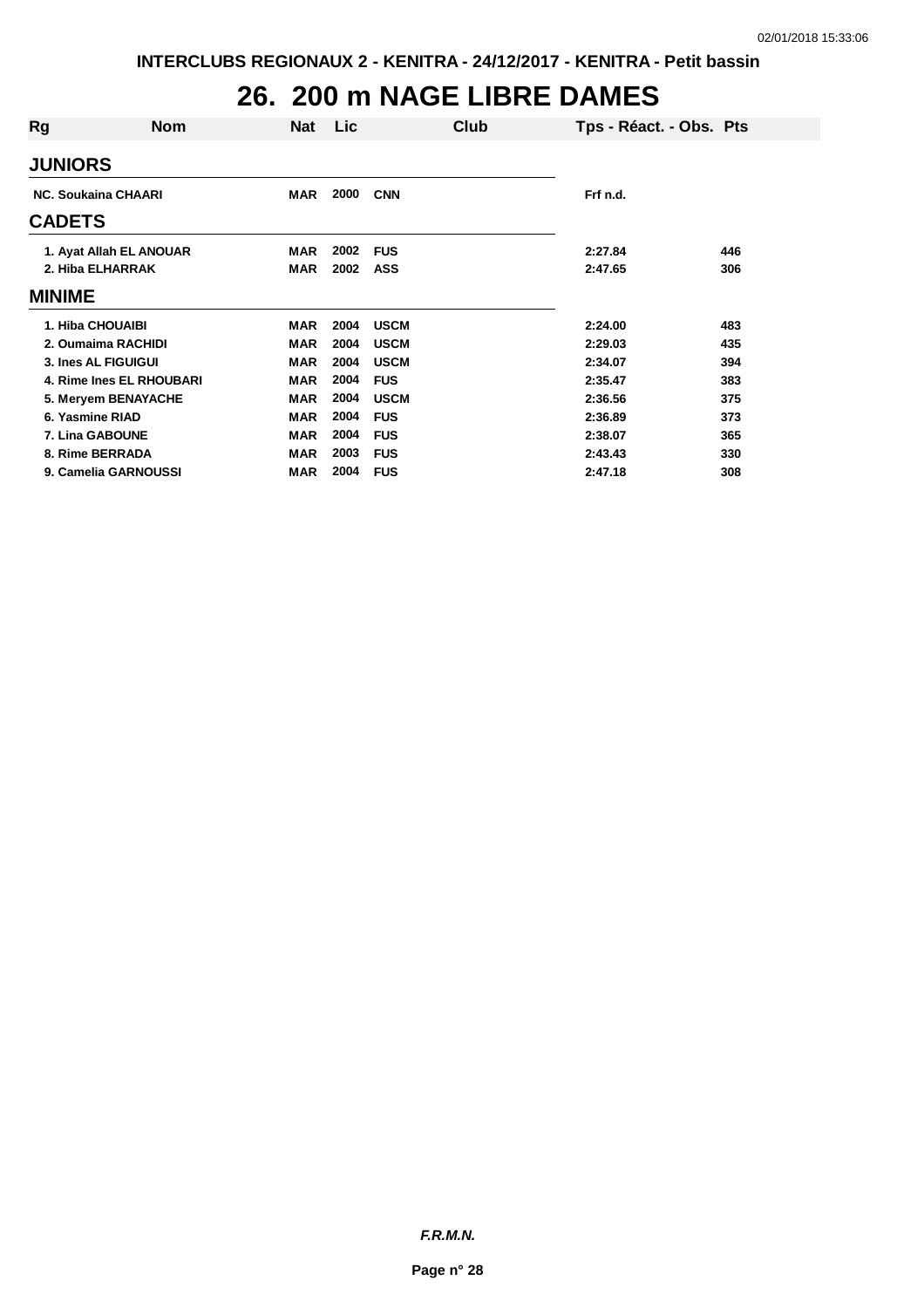## **27. 100 m NAGE LIBRE MESSIEURS**

| Rg | <b>Nom</b>                                        | <b>Nat</b>               | Lic          | Club                    | Tps - Réact. - Obs. Pts |            |
|----|---------------------------------------------------|--------------------------|--------------|-------------------------|-------------------------|------------|
|    | <b>SENIORS</b>                                    |                          |              |                         |                         |            |
|    | 1. Said SABER                                     | <b>MAR</b>               | 1995         | <b>CNN</b>              | 53.05                   | 691        |
|    | 2. Alae Eddine GZALI                              | <b>MAR</b>               | 1997         | <b>KAC</b>              | 1:01.66                 | 440        |
|    | 3. Nizar BENSAID                                  | <b>MAR</b>               | 1994         | <b>CNN</b>              | 1:04.38                 | 386        |
|    | <b>JUNIORS</b>                                    |                          |              |                         |                         |            |
|    | 1. Med Saad EL HADI                               | <b>MAR</b>               | 2000         | <b>USCM</b>             | 57.98                   | 529        |
|    | <b>NC. Soufiane CHAARI</b>                        | <b>MAR</b>               | 1999         | <b>CNN</b>              | Frf n.d.                |            |
|    | <b>CADETS</b>                                     |                          |              |                         |                         |            |
|    | 1. Ali HEMRI                                      | <b>MAR</b>               | 2001         | <b>FUS</b>              | 53.43                   | 676        |
|    | 2. Anas Badr MYESSER                              | <b>MAR</b>               | 2001         | <b>USCM</b>             | 57.98                   | 529        |
|    | 3. Youssef OUKHOUYA                               | <b>MAR</b>               | 2002         | <b>FUS</b>              | 59.09                   | 500        |
|    | 4. Mohamed Yassine BENSALEH                       | MAR                      | 2002         | <b>FUS</b>              | 59.72                   | 484        |
|    | 5. Yassine NIHOU                                  | <b>MAR</b>               | 2001         | <b>CNN</b>              | 1:00.88                 | 457        |
|    | <b>6. Dorian TRUQUEZ</b>                          | MAR                      | 2002         | <b>USCM</b>             | 1:01.16                 | 451        |
|    | 7. Ilyasse MARGHANI                               | MAR                      | 2001         | A.S.F.A.R               | 1:01.75                 | 438        |
|    | 8. Mohamed Amine ACHIBANE                         | <b>MAR</b>               | 2002         | <b>CNN</b>              | 1:01.85                 | 436        |
|    | 9. Ayman EL MECHRAFI                              | <b>MAR</b>               | 2002         | <b>USCM</b>             | 1:01.86                 | 436        |
|    | 10. Ziad LAHLOU                                   | <b>MAR</b>               | 2001         | <b>USCM</b>             | 1:01.92                 | 434        |
|    | <b>10. Ali MOKHTARI</b>                           | <b>MAR</b>               | 2001         | <b>USCM</b>             | 1:01.92                 | 434        |
|    | <b>12. Wail DAIBOUN</b>                           | <b>MAR</b>               | 2002         | <b>ACK</b>              | 1:02.88                 | 415        |
|    | 13. Abdenasser LAKRANE                            | <b>MAR</b>               | 2002         | <b>ACK</b>              | 1:03.84                 | 396        |
|    | 14. Mehdi ZOUGAGHI                                | <b>MAR</b>               | 2001         | <b>USCM</b>             | 1:04.20                 | 390        |
|    | 15. Haytam KABIRI                                 | MAR                      | 2001         | <b>ASS</b>              | 1:04.25                 | 389        |
|    | 16. Wail BEZOTE                                   | <b>MAR</b>               | 2002         | <b>KAC</b>              | 1:04.44                 | 385        |
|    | 17. Abdellah AJANA                                | <b>MAR</b>               | 2002         | <b>ASS</b>              | 1:07.53                 | 335        |
|    | 18. Naoufal JRAFE                                 | <b>MAR</b>               | 2002<br>2002 | <b>ACK</b>              | 1:07.65                 | 333        |
|    | 19. Mehdi SAISSI HASSANI                          | <b>MAR</b><br><b>MAR</b> | 2002         | <b>ACK</b><br>A.S.F.A.R | 1:07.79                 | 331        |
|    | 20. Mohamed Mouad MESSAOUDI<br>21. Yasser HARTOUT | <b>MAR</b>               | 2002         | <b>CSN</b>              | 1:09.71<br>1:11.34      | 304        |
|    | TLD. Abderrahmane ELHACHEMI                       | MAR                      | 2002         | <b>ASS</b>              | 1:21.34                 | 284<br>191 |
|    | <b>NC. Taha MIFTAH</b>                            | <b>MAR</b>               | 2001         | <b>CNN</b>              | Frf n.d.                |            |
|    | <b>NC. Youssef SALAMAT</b>                        | <b>MAR</b>               | 2001         | <b>CNN</b>              | Frf n.d.                |            |
|    | <b>NC. Aymane MEZIANI</b>                         | MAR                      | 2002         | <b>CNN</b>              | Frf n.d.                |            |
|    | <b>NC. Youssef LAMGHARI</b>                       | <b>MAR</b>               | 2001         | <b>USCM</b>             | Frf n.d.                |            |
|    | <b>NC. Mohamed Wassim MESKINI</b>                 |                          |              | MAR 2002 USCM           | Frf n.d.                |            |
|    | <b>MINIME</b>                                     |                          |              |                         |                         |            |
|    | 1. Yasser BENCHEBBA                               | <b>MAR</b>               | 2004         | <b>FUS</b>              | 58.65                   | 511        |
|    | 2. Anir SADIQUI                                   | <b>MAR</b>               | 2003         | <b>USCM</b>             | 59.09                   | 500        |
|    | 3. Yahya ELBRIDI                                  | <b>MAR</b>               | 2003         | <b>USCM</b>             | 1:03.32                 | 406        |
|    | 4. Rayane BOUHAFS                                 | <b>MAR</b>               | 2003         | <b>FUS</b>              | 1:04.20                 | 390        |
|    | 5. Mohammed EL KHDARI                             | <b>MAR</b>               | 2004         | <b>CSN</b>              | 1:07.79                 | 331        |
|    | 6. Soufiane TAYEBI                                | MAR                      | 2003         | <b>FUS</b>              | 1:09.77                 | 304        |
|    | 7. Mohamed Sami EL HASSANI                        | MAR                      | 2003         | <b>FUS</b>              | 1:11.15                 | 286        |
|    | 8. Yassine EL BOUAZZAOUI                          | MAR                      | 2003         | <b>ASS</b>              | 1:12.12                 | 275        |
|    | 9. El Khalil EL MAZOUNI                           | MAR                      | 2003         | <b>CSN</b>              | 1:12.25                 | 273        |
|    | 10. Mohamed Taha HATHOUTI                         | MAR                      | 2003<br>2004 | <b>ASS</b>              | 1:12.78                 | 267        |
|    | 11. Zakaria HIBAOUI                               | MAR                      | 2004         | <b>ACK</b>              | 1:13.40                 | 261        |
|    | <b>12. Anas BOUYAKOUBI</b><br>12. Souhayl SEJJARI | <b>MAR</b><br>MAR        | 2004         | A.S.F.A.R<br><b>FUS</b> | 1:13.62<br>1:13.62      | 258<br>258 |
|    | 14. Lmehdi FILALI                                 | MAR                      | 2004         | <b>USCM</b>             | 1:13.91                 | 255        |
|    | 15. Anass SERBA                                   | <b>MAR</b>               | 2003         | <b>KAC</b>              | 1:13.97                 | 255        |
|    | 16. Mohammed Ayman BOULMAKOUL                     | <b>MAR</b>               | 2004         | <b>ASS</b>              | 1:14.69                 | 247        |
|    | 17. Yahya OUAFIA                                  | <b>MAR</b>               | 2004         | <b>ACK</b>              | 1:15.63                 | 238        |
|    | TLD. Younes BERRADA                               | MAR                      | 2004         | <b>FUS</b>              | 1:17.28                 | 223        |
|    |                                                   |                          |              |                         |                         |            |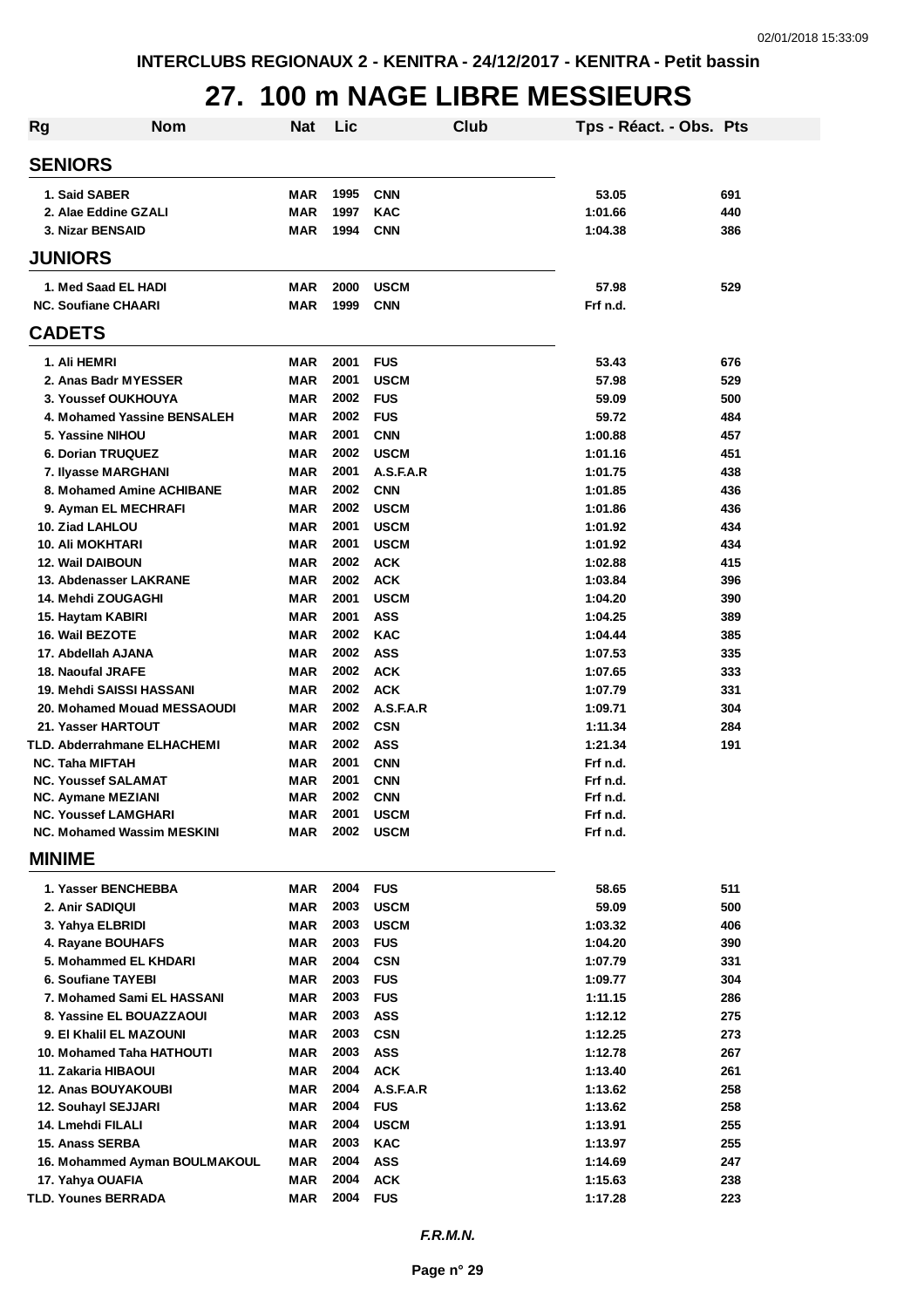#### **27. 100 m NAGE LIBRE MESSIEURS**

| Rg                       | <b>Nom</b>                          | <b>Nat</b> | Lic. | <b>Club</b> | Tps - Réact. - Obs. Pts |     |
|--------------------------|-------------------------------------|------------|------|-------------|-------------------------|-----|
| <b>MINIME</b>            |                                     |            |      |             |                         |     |
|                          | TLD. Zakaria BERRAHMA               | MAR        | 2003 | ASS         | 1:17.94                 | 218 |
| TLD. Oussama HATGA       |                                     | MAR        | 2004 | <b>ACK</b>  | 1:18.88                 | 210 |
| TLD. Adil NOUIRA         |                                     | <b>MAR</b> | 2004 | <b>KAC</b>  | 1:20.25                 | 199 |
|                          | <b>TLD. Yasser MOATASSIM BILLAH</b> | <b>MAR</b> | 2003 | <b>CNN</b>  | 1:21.18                 | 192 |
|                          | <b>NC. Hossam HARRAK</b>            | MAR        | 2003 | <b>KAC</b>  | Frf exc.                |     |
| <b>NC. Mehdi SENIHJI</b> |                                     | MAR        | 2003 | <b>CNN</b>  | Frf n.d.                |     |
|                          | <b>NC. Smail KHALFAOUI</b>          | <b>MAR</b> | 2003 | <b>FUS</b>  | Frf n.d.                |     |
|                          | <b>NC. Marouane RHAFIRI</b>         | <b>MAR</b> | 2004 | A.S.F.A.R   | Abandon                 | 0   |
| <b>NC. Anass ILGUIM</b>  |                                     | <b>MAR</b> | 2003 | <b>CNN</b>  | Dsg FD                  | 0   |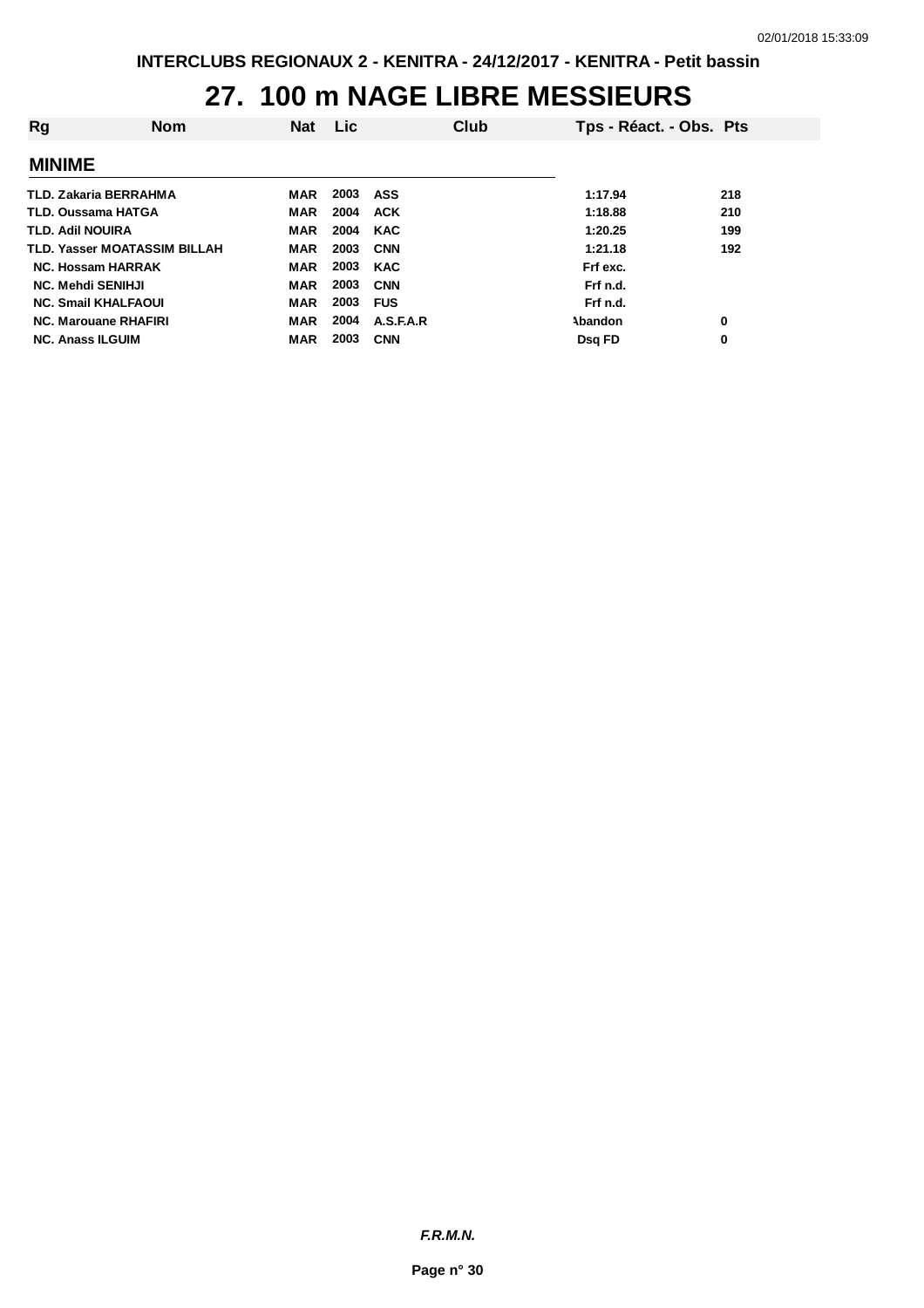## **28. 100 m NAGE LIBRE DAMES**

| <b>Rg</b> | <b>Nom</b>                     | <b>Nat</b> | Lic  | Club        | Tps - Réact. - Obs. Pts |     |
|-----------|--------------------------------|------------|------|-------------|-------------------------|-----|
|           | <b>SENIORS</b>                 |            |      |             |                         |     |
|           | <b>NC. Nour DRISSI HASSANI</b> | MAR        | 1998 | <b>FUS</b>  | Frf n.d.                |     |
|           | <b>JUNIORS</b>                 |            |      |             |                         |     |
|           | <b>NC. Soukaina CHAARI</b>     | <b>MAR</b> | 2000 | <b>CNN</b>  | Frf n.d.                |     |
|           | <b>CADETS</b>                  |            |      |             |                         |     |
|           | 1. Kholoud RHNANE              | MAR        | 2001 | <b>FUS</b>  | 1:06.75                 | 474 |
|           | 2. Ayat Allah EL ANOUAR        | <b>MAR</b> | 2002 | <b>FUS</b>  | 1:10.15                 | 409 |
|           | 3. Ghita BAGHDAD               | <b>MAR</b> | 2002 | <b>CSN</b>  | 1:10.90                 | 396 |
|           | 4. Iqbal SAKHRAOUI             | MAR        | 2001 | <b>CSN</b>  | 1:13.63                 | 353 |
|           | <b>MINIME</b>                  |            |      |             |                         |     |
|           | 1. Yasmine NADIR               | MAR        | 2003 | <b>FUS</b>  | 1:07.03                 | 468 |
|           | 2. Oumaima RACHIDI             | <b>MAR</b> | 2004 | <b>USCM</b> | 1:07.28                 | 463 |
|           | 3. Imane BASKACH               | <b>MAR</b> | 2003 | <b>USCM</b> | 1:07.69                 | 455 |
|           | <b>4. Hind BAGHDAD</b>         | <b>MAR</b> | 2004 | <b>CSN</b>  | 1:10.03                 | 411 |
|           | <b>5. Lina GABOUNE</b>         | MAR        | 2004 | <b>FUS</b>  | 1:10.90                 | 396 |
|           | 6. Meryem BENAYACHE            | MAR        | 2004 | <b>USCM</b> | 1:11.40                 | 387 |
|           | 7. Rime Ines EL RHOUBARI       | MAR        | 2004 | <b>FUS</b>  | 1:11.44                 | 387 |
|           | 8. Yasmine RIAD                | <b>MAR</b> | 2004 | <b>FUS</b>  | 1:11.70                 | 383 |
|           | 9. Doaa AMMOUMOU               | <b>MAR</b> | 2003 | <b>ACK</b>  | 1:13.38                 | 357 |
|           | 10. Rima BADOUI                | <b>MAR</b> | 2004 | <b>ASS</b>  | 1:15.02                 | 334 |
|           | <b>10. Rim ARHARBI</b>         | <b>MAR</b> | 2004 | <b>KAC</b>  | 1:15.02                 | 334 |
|           | 12. Zaineb EL AZHARI           | <b>MAR</b> | 2003 | <b>FUS</b>  | 1:15.20                 | 332 |
|           | 12. Camelia GARNOUSSI          | MAR        | 2004 | <b>FUS</b>  | 1:15.20                 | 332 |
|           | <b>14. Imane BOUTARBOUCH</b>   | <b>MAR</b> | 2004 | <b>ASS</b>  | 1:19.28                 | 283 |
|           | <b>TLD. Manal LAASKRI</b>      | <b>MAR</b> | 2004 | <b>KAC</b>  | 1:20.16                 | 274 |
|           | <b>TLD. Hiba GHOUDANE</b>      | <b>MAR</b> | 2004 | <b>CSN</b>  | 1:21.90                 | 257 |
|           | TLD. Kenza EL MEJDOUB          | <b>MAR</b> | 2003 | <b>ASS</b>  | 1:22.81                 | 248 |
|           | <b>TLD. Chahd BELEKBIRA</b>    | MAR        | 2004 | A.S.F.A.R   | 1:23.87                 | 239 |
|           | <b>NC. Rania TERRAB</b>        | MAR        | 2003 | <b>CNN</b>  | Frf n.d.                |     |
|           | <b>NC. Kaoutar HANAFI</b>      | MAR        | 2003 | <b>ASS</b>  | Abandon                 | 0   |
|           | <b>NC. Imane BAMHAOUED</b>     | <b>MAR</b> | 2004 | A.S.F.A.R   | Dsq FD                  | 0   |
|           | <b>NC. Marwa ALAOUI</b>        | MAR        | 2004 | <b>CNN</b>  | Dsq FD                  | 0   |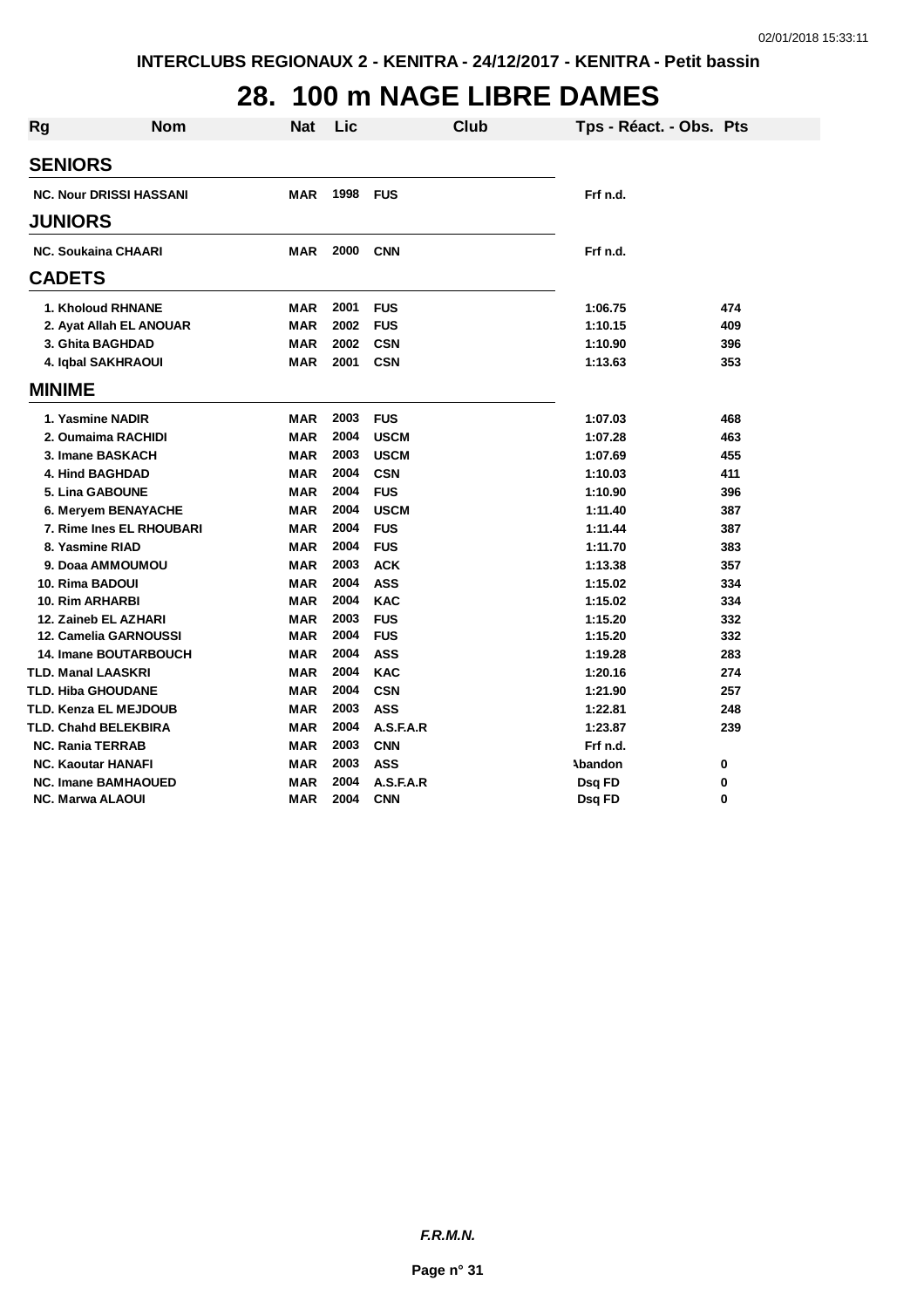## **29. 200 m BRASSE MESSIEURS**

| <b>Rg</b>     | <b>Nom</b>                  | <b>Nat</b> | Lic  | Club        | Tps - Réact. - Obs. Pts |     |
|---------------|-----------------------------|------------|------|-------------|-------------------------|-----|
|               | <b>SENIORS</b>              |            |      |             |                         |     |
|               | 1. Badreddine FAWZI         | <b>MAR</b> | 1991 | <b>USCM</b> | 2:41.30                 | 488 |
|               | <b>JUNIORS</b>              |            |      |             |                         |     |
|               | NC. Mohamed Aymane SEYAR    | <b>MAR</b> | 2000 | <b>ASS</b>  | Frf exc.                |     |
|               | <b>NC. Mehdi BOUFEDENE</b>  | <b>MAR</b> | 2000 | <b>ASS</b>  | Frf n.d.                |     |
|               | <b>NC. Med Saad EL HADI</b> | <b>MAR</b> | 2000 | <b>USCM</b> | Dsq NI                  | 0   |
|               | <b>CADETS</b>               |            |      |             |                         |     |
|               | 1. Anas BENYAHYA            | <b>MAR</b> | 2001 | <b>FUS</b>  | 2:39.78                 | 502 |
|               | 2. Ahmed BENNANI            | <b>MAR</b> | 2001 | <b>FUS</b>  | 2:40.65                 | 494 |
|               | 3. Ali HEMRI                | <b>MAR</b> | 2001 | <b>FUS</b>  | 2:46.53                 | 443 |
|               | 4. Yassine CHAGH            | <b>MAR</b> | 2001 | <b>ACK</b>  | 2:46.75                 | 441 |
|               | 5. Benabdeljalil BACHIR     | <b>MAR</b> | 2002 | <b>USCM</b> | 2:47.35                 | 437 |
|               | <b>NC. Youssef LAMGHARI</b> | <b>MAR</b> | 2001 | <b>USCM</b> | Frf n.d.                |     |
| <b>MINIME</b> |                             |            |      |             |                         |     |
|               | 1. Youssef BOUHMOUCH        | <b>MAR</b> | 2004 | <b>USCM</b> | 2:56.58                 | 372 |
|               | 2. Younes BERRADA           | <b>MAR</b> | 2004 | <b>FUS</b>  | 3:08.09                 | 307 |
|               | 3. Mohamed Sami EL HASSANI  | <b>MAR</b> | 2003 | <b>FUS</b>  | 3:19.50                 | 258 |
|               | 4. Rayane BOUHAFS           | <b>MAR</b> | 2003 | <b>FUS</b>  | 3:22.09                 | 248 |
|               | TLD. Souhayl SEJJARI        | <b>MAR</b> | 2004 | <b>FUS</b>  | 3:31.72                 | 215 |
|               | <b>NC. Anir SADIQUI</b>     | <b>MAR</b> | 2003 | <b>USCM</b> | Frf n.d.                |     |
|               | <b>NC. Anas TAZOUTI</b>     | <b>MAR</b> | 2004 | <b>ASS</b>  | Dsq NI                  | 0   |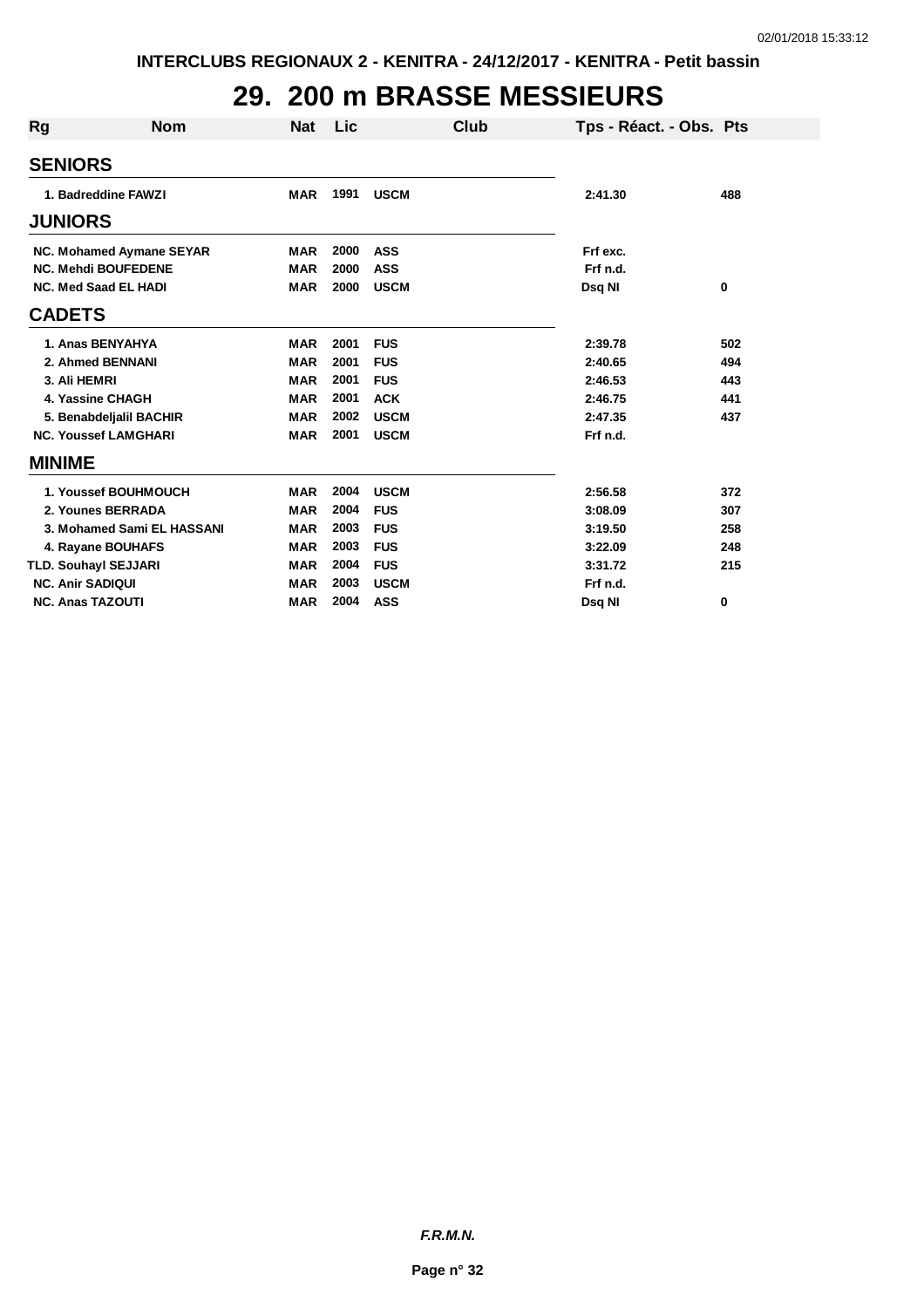#### **30. 200 m BRASSE DAMES**

| <b>SENIORS</b>                                                                           |  |
|------------------------------------------------------------------------------------------|--|
| 1995<br>1. Hajar MARHFOUR<br><b>FUS</b><br><b>MAR</b><br>438<br>3:03.10<br><b>MINIME</b> |  |
| 2003<br>1. Yasmine NADIR<br><b>FUS</b><br><b>MAR</b><br>2:56.55<br>489                   |  |
| 2004<br><b>USCM</b><br><b>MAR</b><br>2:59.62<br>2. Hiba BOURZINE<br>464                  |  |
| 2004<br><b>MAR</b><br><b>ACK</b><br>459<br>3. Malak BOUSSOUF<br>3:00.25                  |  |
| 2003<br><b>MAR</b><br><b>USCM</b><br>4. Imane BASKACH<br>3:15.51<br>360                  |  |
| 2004<br><b>USCM</b><br>357<br>5. Ines AL FIGUIGUI<br><b>MAR</b><br>3:16.03               |  |
| 2004<br><b>MAR</b><br><b>FUS</b><br>6. Lina GABOUNE<br>3:21.37<br>329                    |  |
| 2004<br>A.S.F.A.R<br>7. Chahd BELEKBIRA<br>MAR<br>3:35.13<br>270                         |  |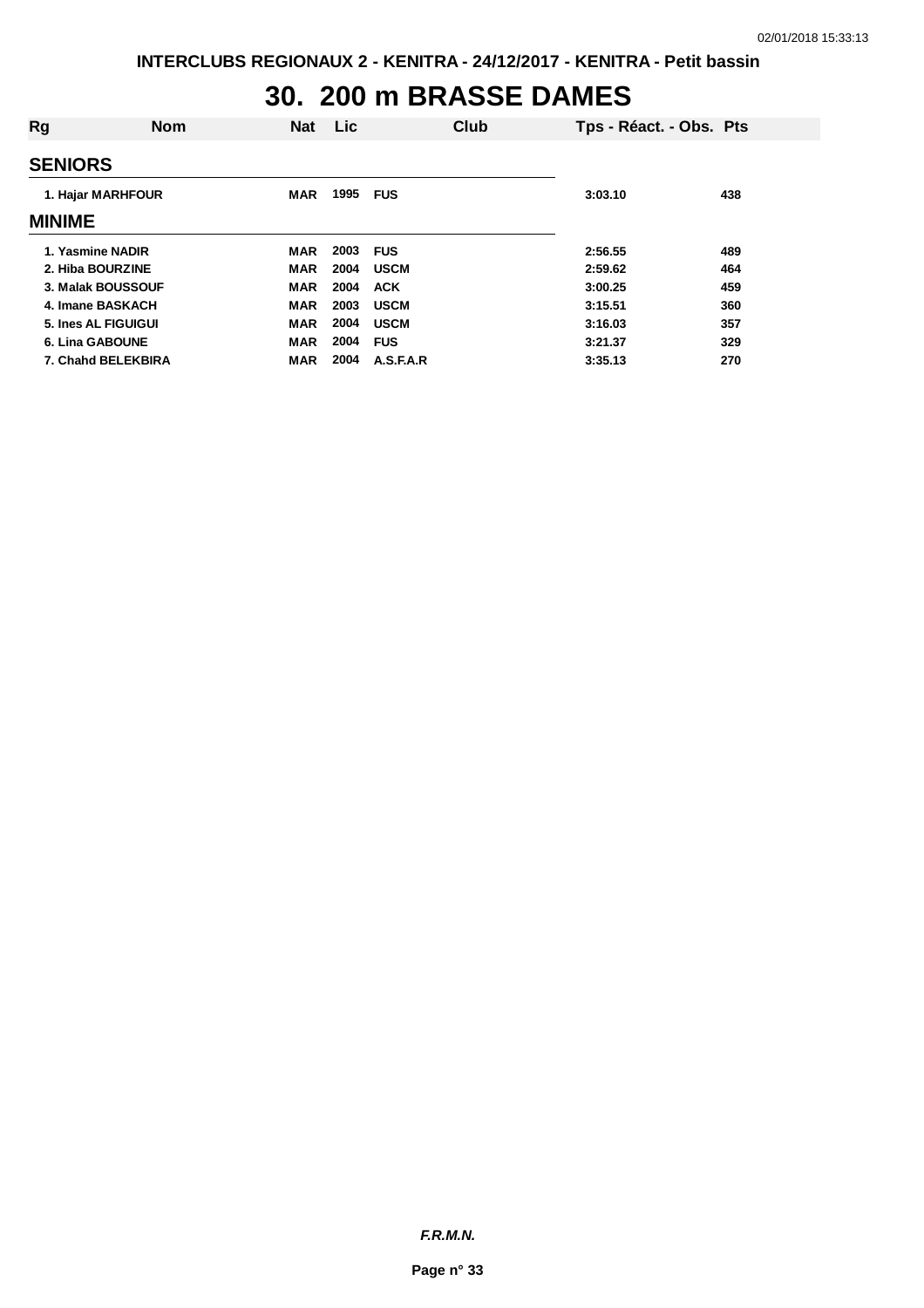## **31. 100 m DOS MESSIEURS**

| <b>Rg</b>      | <b>Nom</b>                        | Nat        | Lic  | Club        | Tps - Réact. - Obs. Pts |     |
|----------------|-----------------------------------|------------|------|-------------|-------------------------|-----|
| <b>JUNIORS</b> |                                   |            |      |             |                         |     |
|                | <b>NC. Mehdi BOUFEDENE</b>        | MAR        | 2000 | <b>ASS</b>  | Frf n.d.                |     |
|                | <b>NC. Soufiane CHAARI</b>        | <b>MAR</b> | 1999 | <b>CNN</b>  | Frf n.d.                |     |
|                | <b>NC. Aymane LEBIED</b>          | <b>MAR</b> | 1999 | <b>CSN</b>  | Frf n.d.                |     |
| <b>CADETS</b>  |                                   |            |      |             |                         |     |
|                | <b>1. Ali MSOUGAR</b>             | <b>MAR</b> | 2001 | <b>FUS</b>  | 1:02.50                 | 574 |
|                | 2. Youssef HEMRI                  | <b>MAR</b> | 2001 | <b>FUS</b>  | 1:03.44                 | 548 |
|                | 3. Wail DAIBOUN                   | <b>MAR</b> | 2002 | <b>ACK</b>  | 1:09.47                 | 418 |
|                | 4. Mohamed Yassine BENSALEH       | <b>MAR</b> | 2002 | <b>FUS</b>  | 1:09.62                 | 415 |
|                | 4. Anas Badr MYESSER              | <b>MAR</b> | 2001 | <b>USCM</b> | 1:09.62                 | 415 |
|                | 6. Youssef OUKHOUYA               | <b>MAR</b> | 2002 | <b>FUS</b>  | 1:10.94                 | 392 |
|                | 7. Wail BEZOTE                    | MAR        | 2002 | <b>KAC</b>  | 1:14.19                 | 343 |
|                | 8. Dorian TRUQUEZ                 | <b>MAR</b> | 2002 | <b>USCM</b> | 1:16.78                 | 309 |
|                | 9. Mohamed Amine ACHIBANE         | <b>MAR</b> | 2002 | <b>CNN</b>  | 1:17.41                 | 302 |
|                | 10. Haytam KABIRI                 | <b>MAR</b> | 2001 | <b>ASS</b>  | 1:18.10                 | 294 |
|                | 11. Abdenasser LAKRANE            | <b>MAR</b> | 2002 | <b>ACK</b>  | 1:18.65                 | 288 |
|                | 12. Abdellah AJANA                | <b>MAR</b> | 2002 | <b>ASS</b>  | 1:19.69                 | 276 |
|                | 13. Mehdi SAISSI HASSANI          | MAR        | 2002 | <b>ACK</b>  | 1:19.85                 | 275 |
|                | 14. Mohamed Mouad MESSAOUDI       | <b>MAR</b> | 2002 | A.S.F.A.R   | 1:21.96                 | 254 |
|                | <b>TLD. Yasser HARTOUT</b>        | <b>MAR</b> | 2002 | <b>CSN</b>  | 1:26.94                 | 213 |
|                | TLD. Mehdi BENSALAH               | <b>MAR</b> | 2002 | <b>CNN</b>  | 1:28.47                 | 202 |
|                | <b>NC. Taha MIFTAH</b>            | <b>MAR</b> | 2001 | <b>CNN</b>  | Frf n.d.                |     |
|                | <b>NC. Anas BENYAHYA</b>          | MAR        | 2001 | <b>FUS</b>  | Frf n.d.                |     |
|                | <b>NC. Mohamed Wassim MESKINI</b> | <b>MAR</b> | 2002 | <b>USCM</b> | Frf n.d.                |     |
| <b>MINIME</b>  |                                   |            |      |             |                         |     |
|                | 1. Soufiane TAYEBI                | <b>MAR</b> | 2003 | <b>FUS</b>  | 1:21.53                 | 258 |
|                | 2. Youssef BOUHMOUCH              | <b>MAR</b> | 2004 | <b>USCM</b> | 1:21.92                 | 254 |
|                | 3. Ahmed Ghassane MAGRI           | <b>MAR</b> | 2003 | <b>ASS</b>  | 1:22.10                 | 253 |
|                | 4. Mohammed Ayman BOULMAKOUL      | <b>MAR</b> | 2004 | <b>ASS</b>  | 1:26.18                 | 218 |
|                | 5. Badr ABROUK                    | <b>MAR</b> | 2004 | A.S.F.A.R   | 1:27.51                 | 209 |
|                | 5. Anass ILGUIM                   | <b>MAR</b> | 2003 | <b>CNN</b>  | 1:27.51                 | 209 |
|                | 7. Yahya OUAFIA                   | <b>MAR</b> | 2004 | <b>ACK</b>  | 1:27.84                 | 206 |
|                | 7. Anass SERBA                    | <b>MAR</b> | 2003 | <b>KAC</b>  | 1:27.84                 | 206 |
|                | 9. Zakaria HIBAOUI                | <b>MAR</b> | 2004 | <b>ACK</b>  | 1:28.25                 | 203 |
|                | 10. Zakaria BERRAHMA              | MAR        | 2003 | <b>ASS</b>  | 1:32.68                 | 176 |
|                | TLD. Lmehdi FILALI                | <b>MAR</b> | 2004 | <b>USCM</b> | 1:36.75                 | 154 |
|                | TLD. Anas TAZOUTI                 | <b>MAR</b> | 2004 | <b>ASS</b>  | 1:38.48                 | 146 |
|                | <b>NC. Hossam HARRAK</b>          | <b>MAR</b> | 2003 | <b>KAC</b>  | Frf exc.                |     |
|                | <b>NC. Mehdi SENIHJI</b>          | <b>MAR</b> | 2003 | <b>CNN</b>  | Frf n.d.                |     |
|                | <b>NC. Smail KHALFAOUI</b>        | <b>MAR</b> | 2003 | <b>FUS</b>  | Frf n.d.                |     |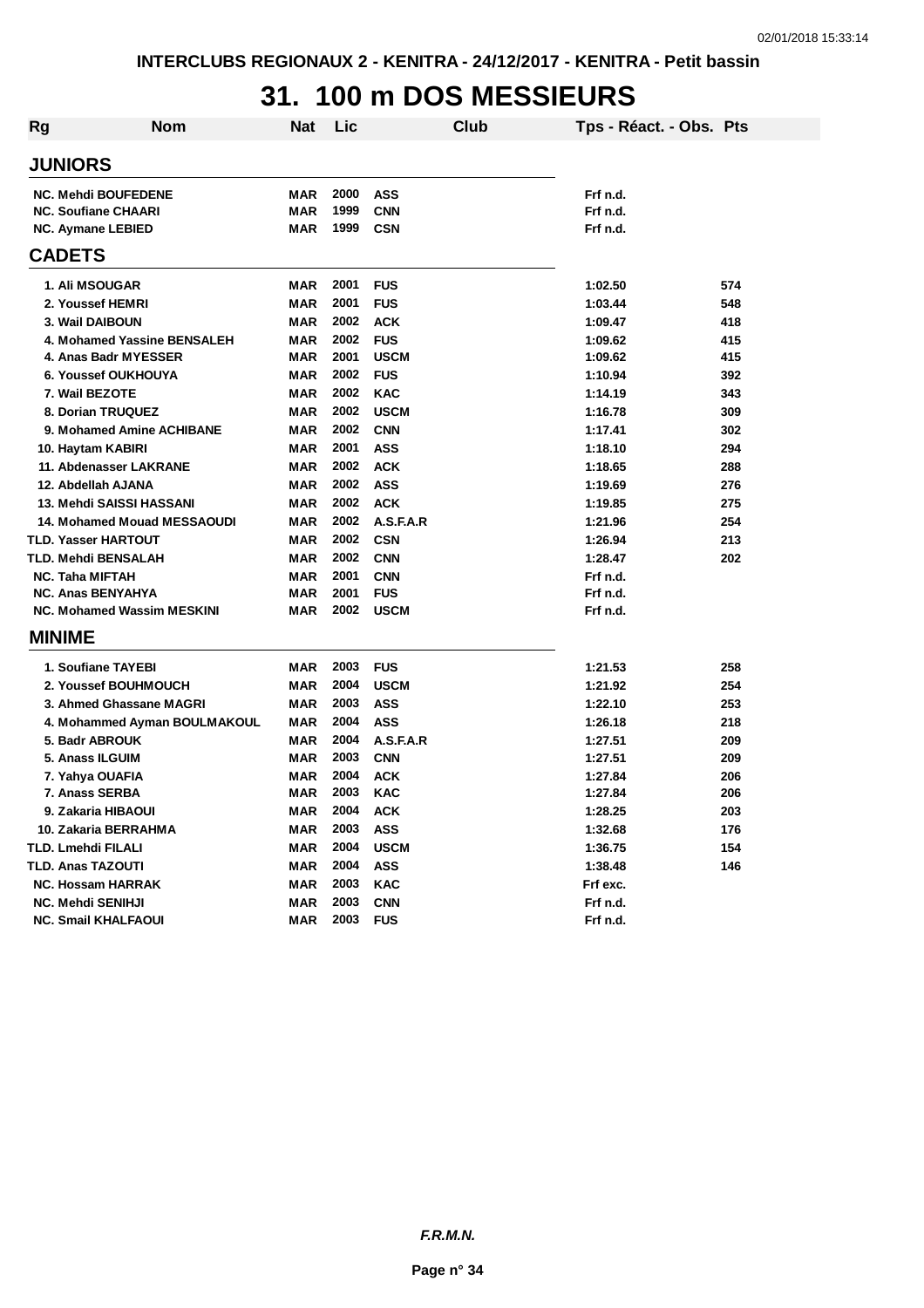# **32. 100 m DOS DAMES**

| <b>Rg</b>     | <b>Nom</b>                     | <b>Nat</b> | Lic  | Club        | Tps - Réact. - Obs. Pts |     |
|---------------|--------------------------------|------------|------|-------------|-------------------------|-----|
|               | <b>SENIORS</b>                 |            |      |             |                         |     |
|               | <b>NC. Nour DRISSI HASSANI</b> | <b>MAR</b> | 1998 | <b>FUS</b>  | Frf n.d.                |     |
|               | <b>JUNIORS</b>                 |            |      |             |                         |     |
|               | <b>NC. Soukaina CHAARI</b>     | <b>MAR</b> | 2000 | <b>CNN</b>  | Frf n.d.                |     |
|               | <b>NC. Rim DIOURI</b>          | <b>MAR</b> | 2000 | <b>CNN</b>  | Frf n.d.                |     |
| <b>CADETS</b> |                                |            |      |             |                         |     |
|               | 1. Ayat Allah EL ANOUAR        | <b>MAR</b> | 2002 | <b>FUS</b>  | 1:16.22                 | 443 |
|               | 2. Kholoud RHNANE              | <b>MAR</b> | 2001 | <b>FUS</b>  | 1:22.82                 | 345 |
|               | 3. Hiba ELHARRAK               | <b>MAR</b> | 2002 | <b>ASS</b>  | 1:25.00                 | 319 |
|               | 4. Iqbal SAKHRAOUI             | <b>MAR</b> | 2001 | <b>CSN</b>  | 1:26.12                 | 307 |
| <b>MINIME</b> |                                |            |      |             |                         |     |
|               | 1. Hiba CHOUAIBI               | <b>MAR</b> | 2004 | <b>USCM</b> | 1:14.06                 | 483 |
|               | 2. Hiba BOURZINE               | <b>MAR</b> | 2004 | <b>USCM</b> | 1:17.47                 | 422 |
|               | 3. Yasmine RIAD                | <b>MAR</b> | 2004 | <b>FUS</b>  | 1:17.50                 | 421 |
|               | 4. Rime BERRADA                | <b>MAR</b> | 2003 | <b>FUS</b>  | 1:20.88                 | 371 |
|               | 5. Rime Ines EL RHOUBARI       | <b>MAR</b> | 2004 | <b>FUS</b>  | 1:22.50                 | 349 |
|               | 6. Imane BAMHAOUED             | <b>MAR</b> | 2004 | A.S.F.A.R   | 1:28.13                 | 286 |
|               | 7. Doaa AMMOUMOU               | <b>MAR</b> | 2003 | <b>ACK</b>  | 1:30.85                 | 261 |
|               | 8. Zaineb EL AZHARI            | <b>MAR</b> | 2003 | <b>FUS</b>  | 1:30.91                 | 261 |
|               | 9. Imane BOUTARBOUCH           | <b>MAR</b> | 2004 | <b>ASS</b>  | 1:31.73                 | 254 |
|               | 10. Camelia GARNOUSSI          | <b>MAR</b> | 2004 | <b>FUS</b>  | 1:35.19                 | 227 |
|               | <b>11. Kaoutar HANAFI</b>      | <b>MAR</b> | 2003 | <b>ASS</b>  | 1:40.69                 | 192 |

*F.R.M.N.*

**Page n° 35**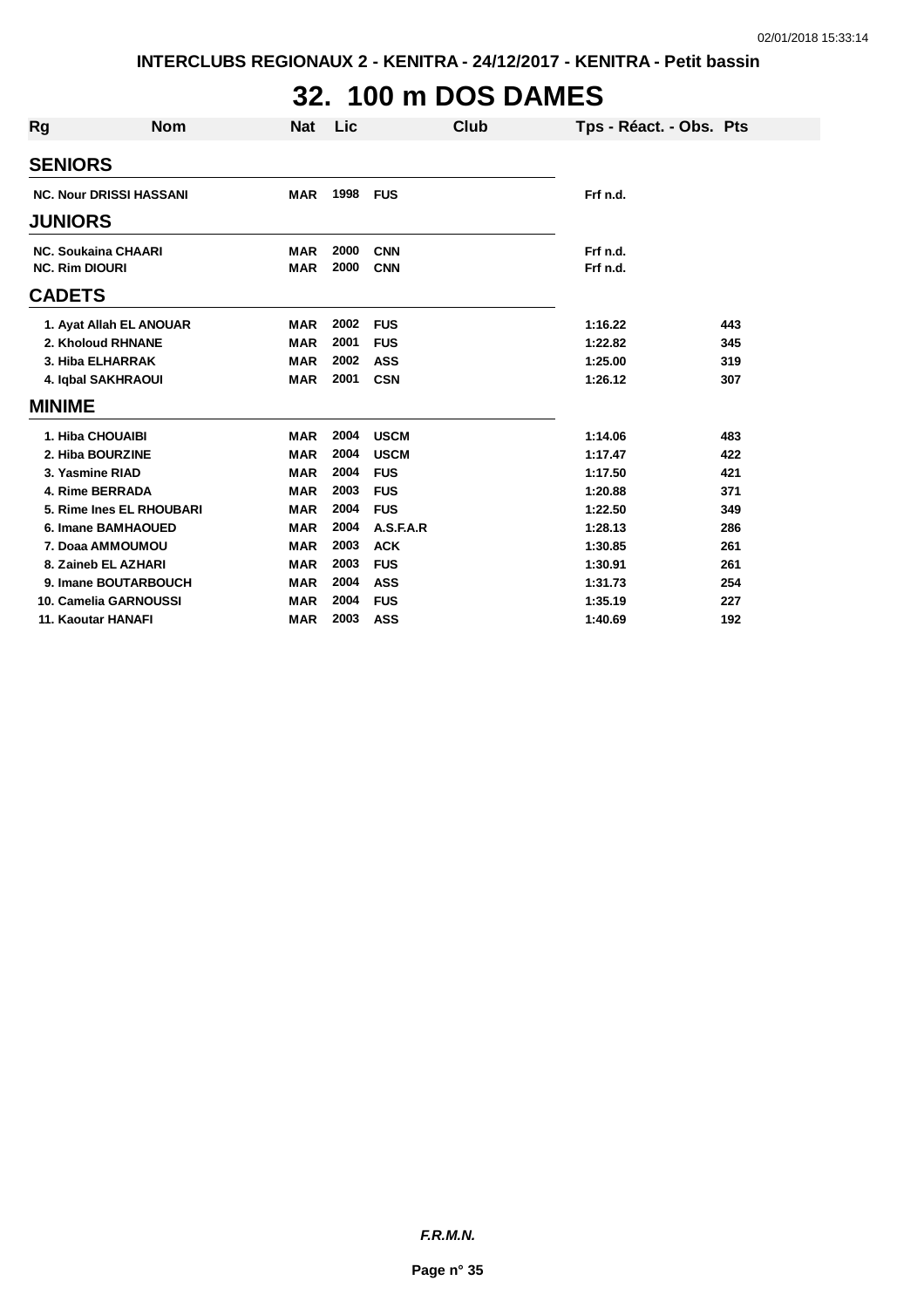#### **33. 800 m NAGE LIBRE MESSIEURS**

| Rg                  | <b>Nom</b> | <b>Nat</b> | <b>Lic</b> |             | Club | Tps - Réact. - Obs. Pts |     |
|---------------------|------------|------------|------------|-------------|------|-------------------------|-----|
| <b>CADETS</b>       |            |            |            |             |      |                         |     |
| 1. Youssef HEMRI    |            | MAR        | 2001       | <b>FUS</b>  |      | 8:40.47                 | 655 |
| 2. Ali MSOUGAR      |            | <b>MAR</b> | 2001       | <b>FUS</b>  |      | 9:23.31                 | 517 |
| 3. Ahmed BENNANI    |            | <b>MAR</b> | 2001       | <b>FUS</b>  |      | 9:49.28                 | 451 |
| 4. Ziad LAHLOU      |            | <b>MAR</b> | 2001       | <b>USCM</b> |      | 10:09.84                | 407 |
| 5. Mehdi BENSALAH   |            | <b>MAR</b> | 2002       | <b>CNN</b>  |      | 10:29.46                | 370 |
| <b>MINIME</b>       |            |            |            |             |      |                         |     |
| 1. Yasser BENCHEBBA |            | <b>MAR</b> | 2004       | <b>FUS</b>  |      | 9:02.59                 | 578 |